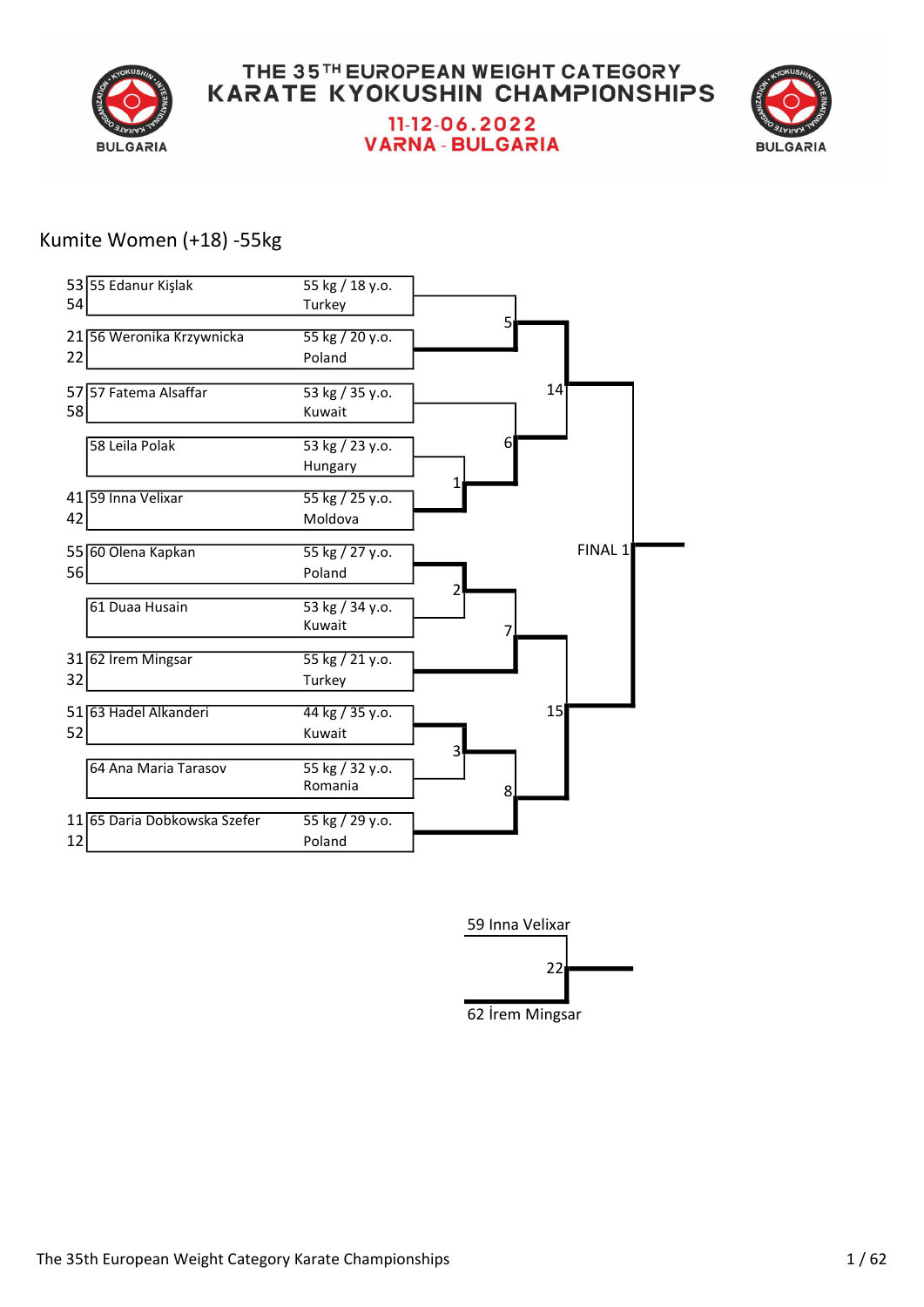



#### Kumite Women (+18) -65kg



66 Beata Opęchowska 

71 Maryna Skamarokhova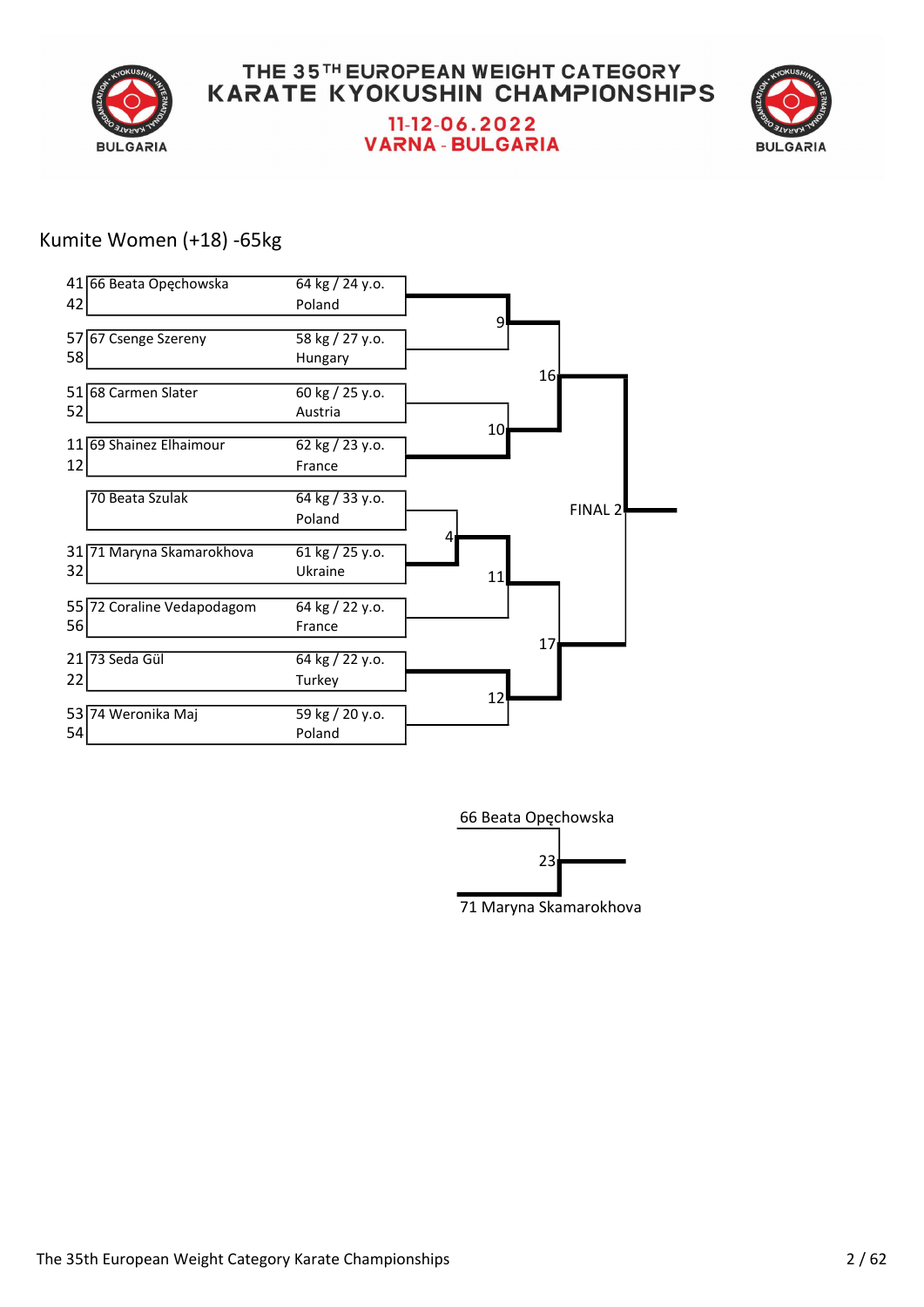



#### Kumite Women (+18) +65kg



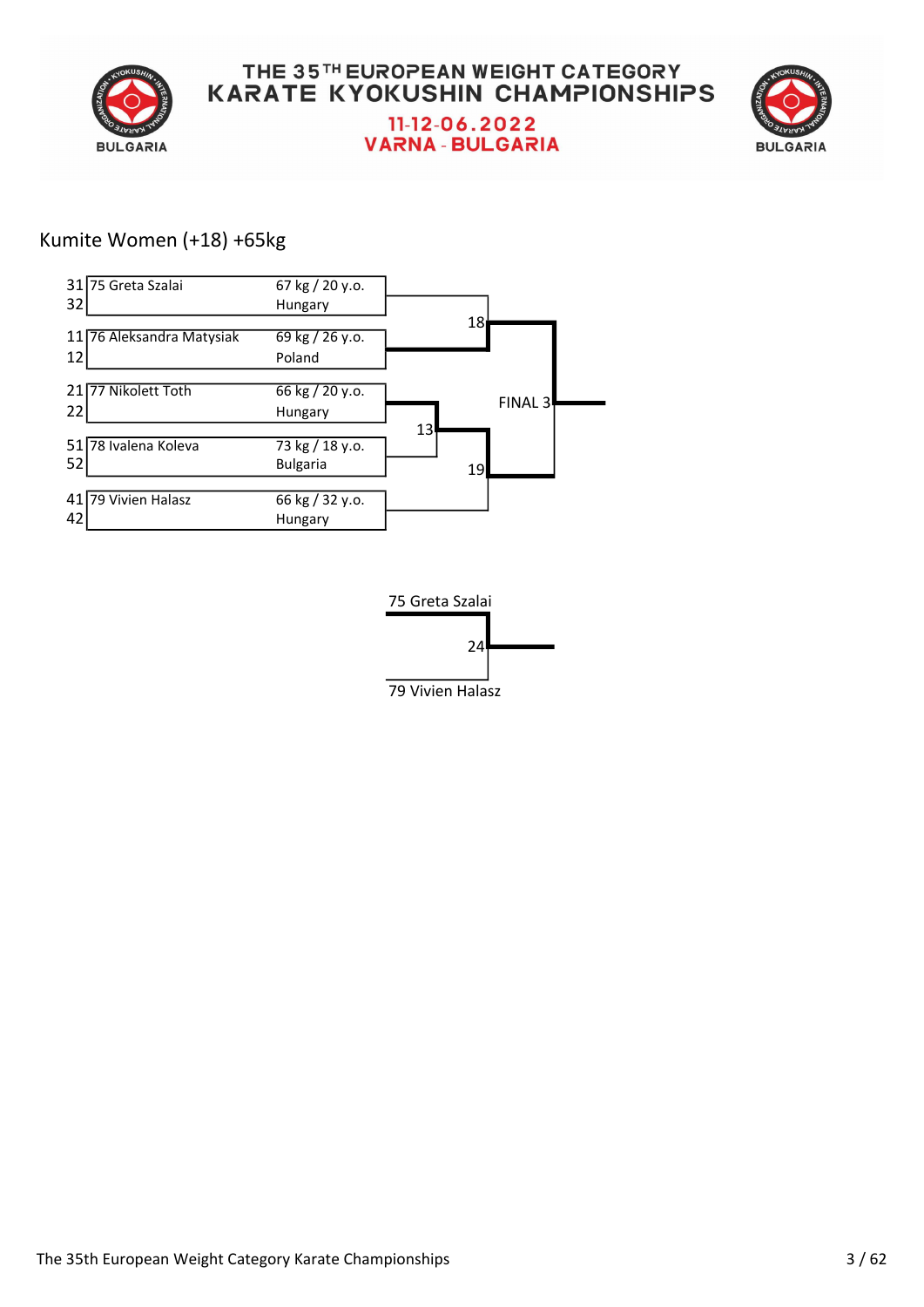

#### THE 35TH EUROPEAN WEIGHT CATEGORY **KARATE KYOKUSHIN CHAMPIONSHIPS** 11-12-06.2022

**VARNA - BULGARIA** 



#### Kumite Men (+18) -60kg



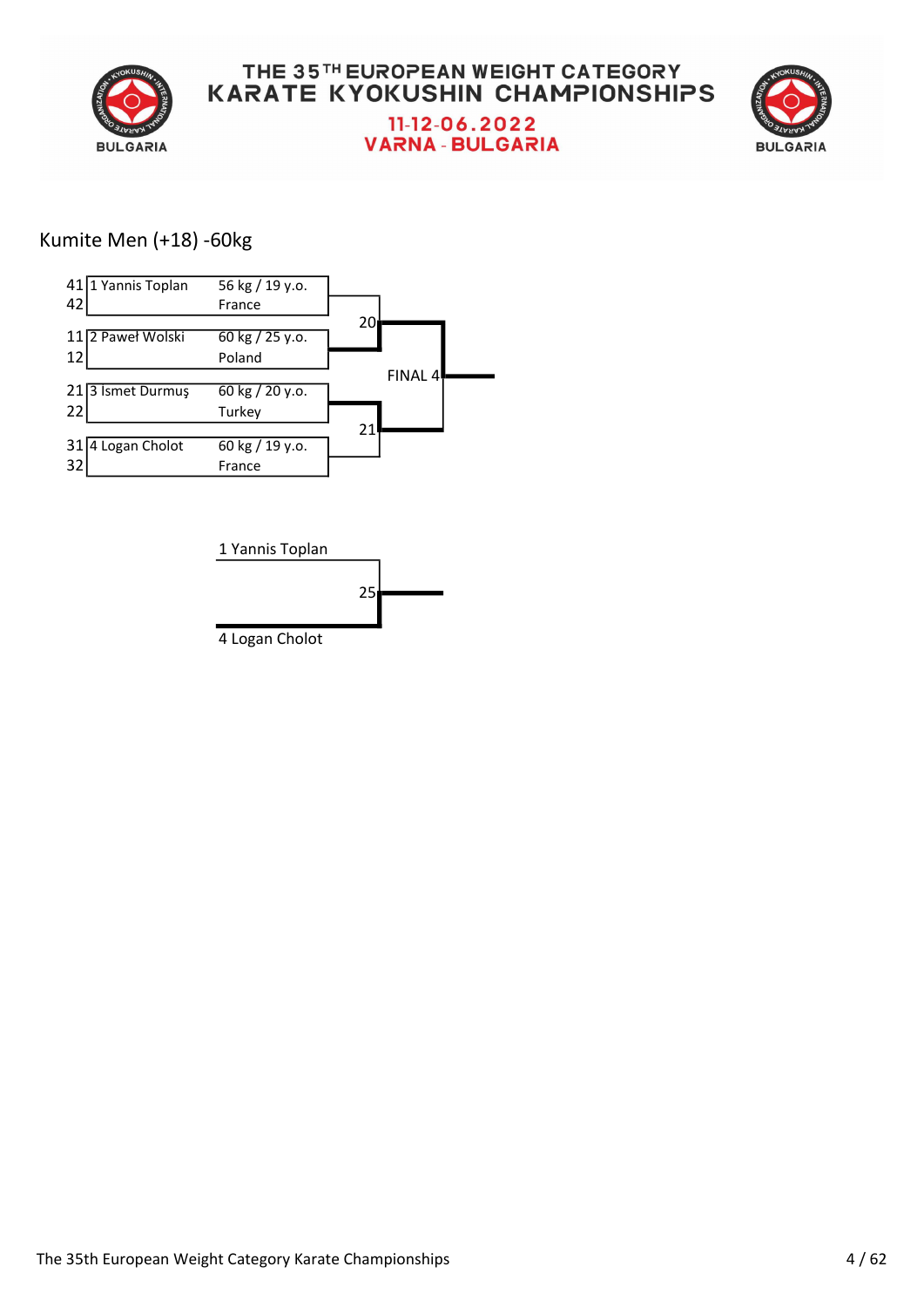



#### Kumite Men (+18) -70kg





16 Carlos Dominguez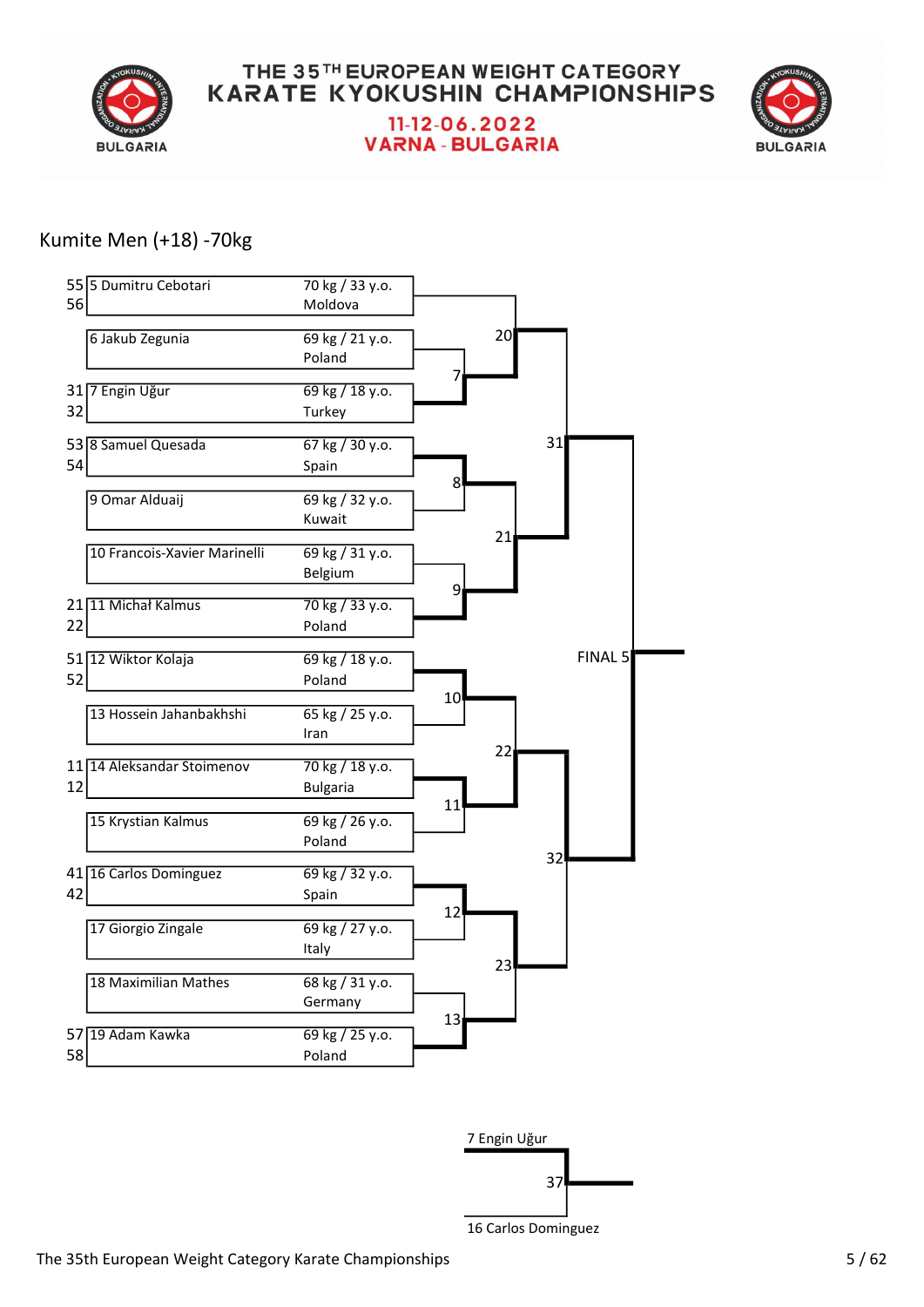

**VARNA - BULGARIA** 



#### Kumite Men (+18) -80kg



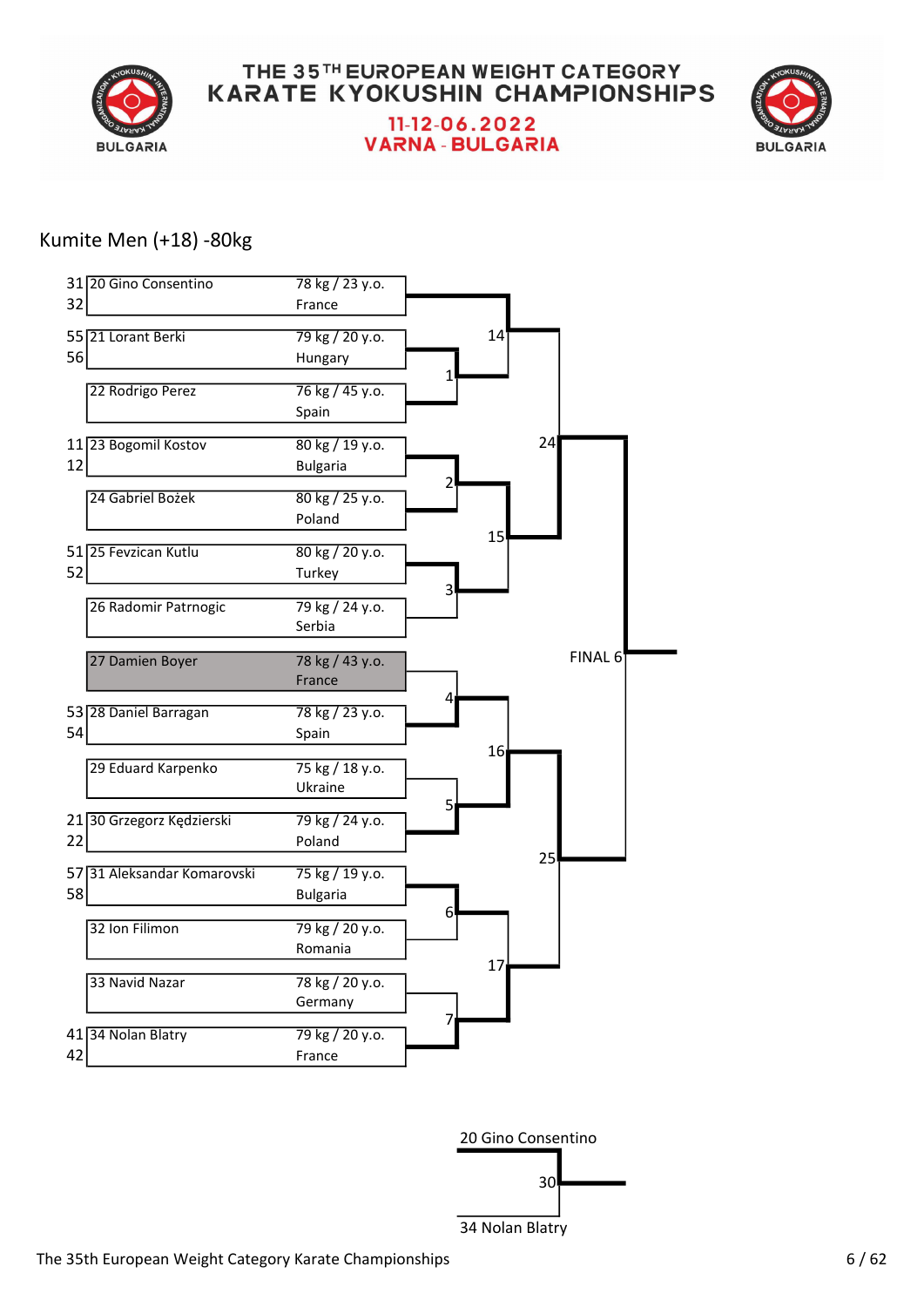

#### THE 35TH EUROPEAN WEIGHT CATEGORY **KARATE KYOKUSHIN CHAMPIONSHIPS** 11-12-06.2022 **VARNA - BULGARIA**



#### Kumite Men (+18) -90kg



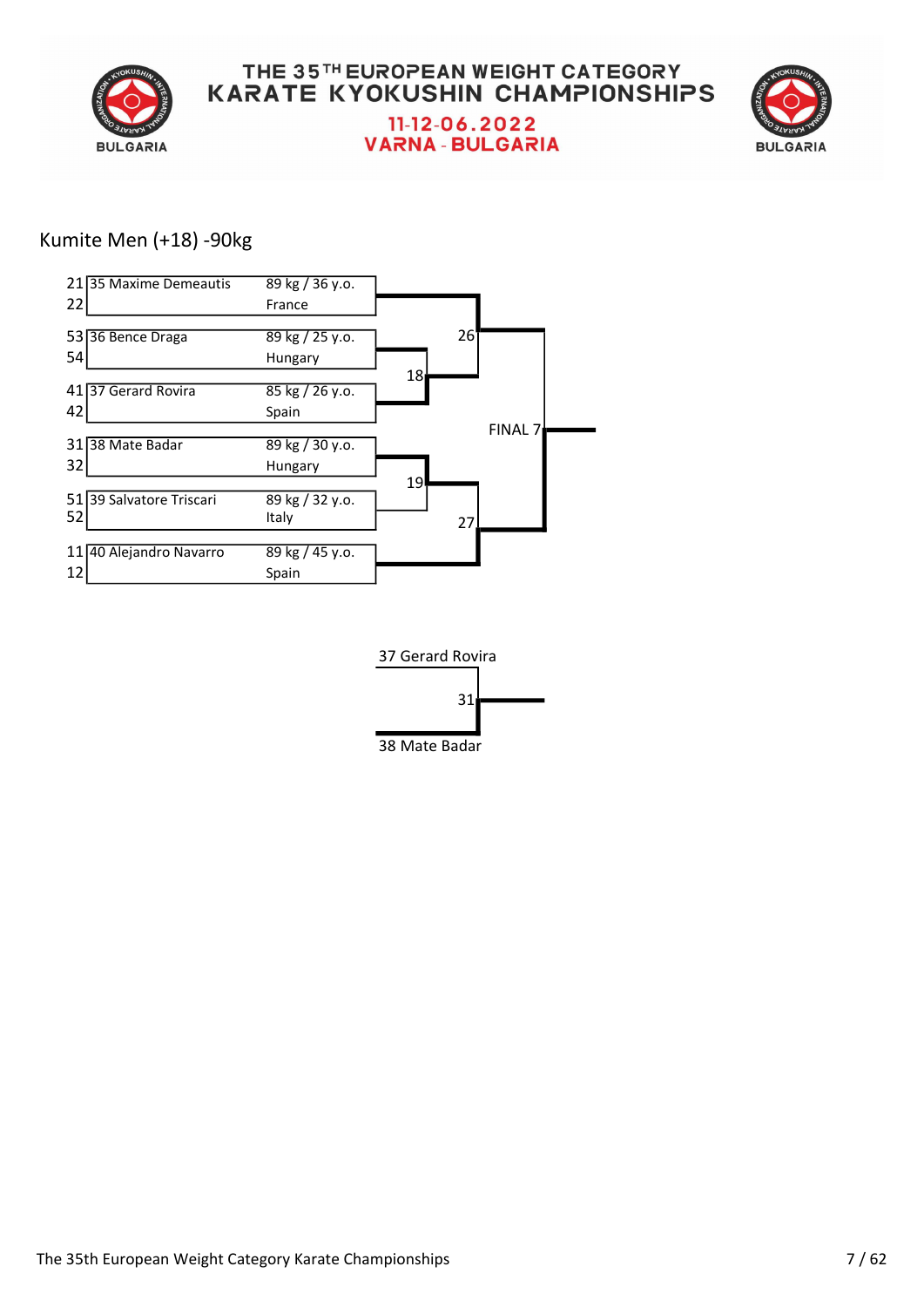



#### Kumite Men (+18) +90kg



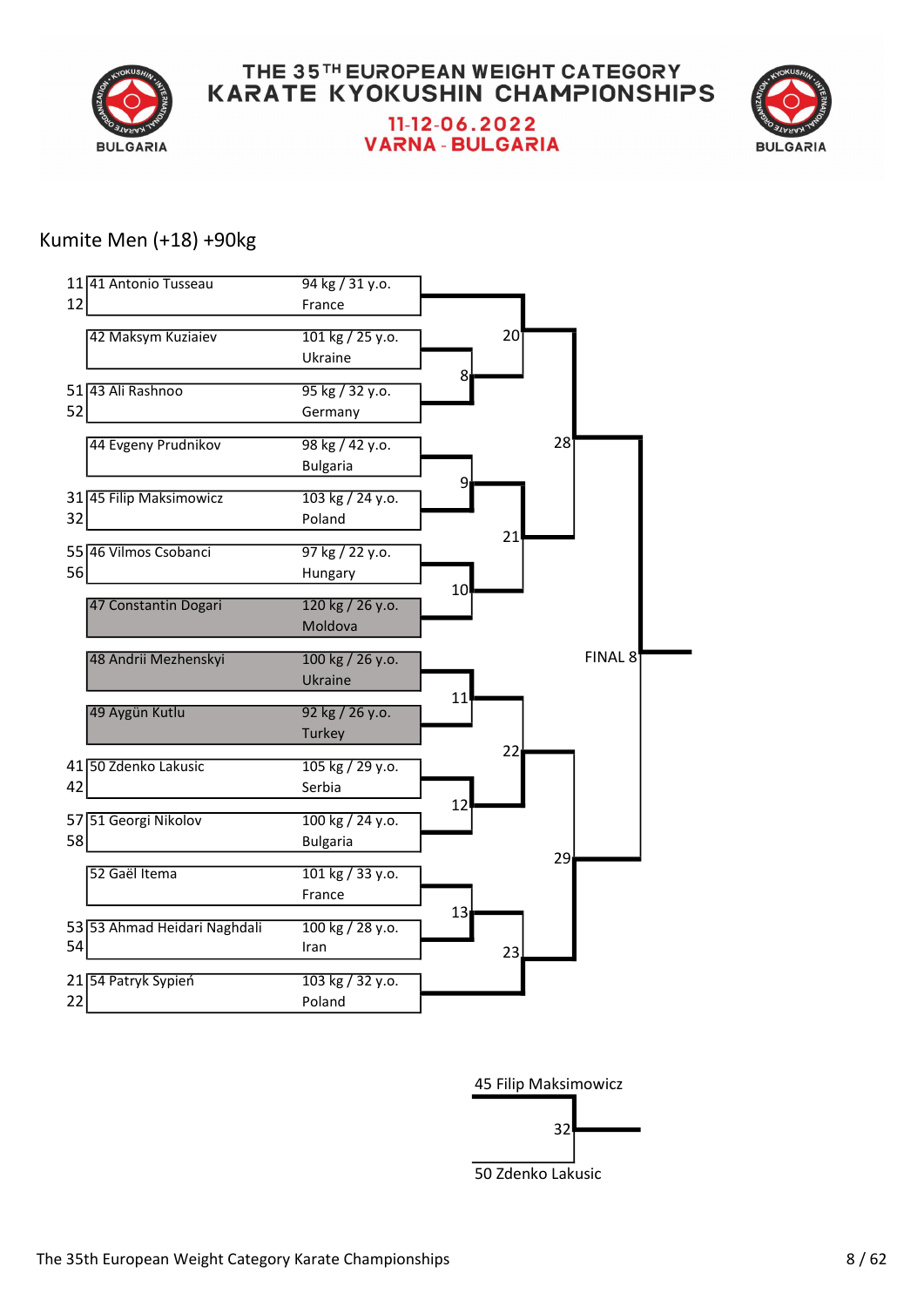

#### THE 35TH EUROPEAN WEIGHT CATEGORY **KARATE KYOKUSHIN CHAMPIONSHIPS** 11-12-06.2022 **VARNA - BULGARIA**



#### Kata Women (+18)

|                                          | $\mathbf{1}$   | $\overline{2}$ | $\overline{3}$ | $\overline{4}$ | 5   | MIN            | MAX | <b>TOTAL</b> | <b>PLACE</b> |
|------------------------------------------|----------------|----------------|----------------|----------------|-----|----------------|-----|--------------|--------------|
| 111 Katarzyna Daniluk<br>Poland          | $\overline{7}$ | 7,7            | 6,8            | 7,5            | 7,1 | 6,8            | 7,7 | 21,6         |              |
| 106 Cristina Romero<br>Spain             | $\overline{7}$ | 7,8            | 6,8            | 7,3            | 7,3 | 6,8            | 7,8 | 21,6         |              |
| 101 Elsa Alvarez<br>Spain                | 7,4            | 7,8            | 7,1            | 7,2            | 7,1 | 7,1            | 7,8 | 21,7         |              |
| 107 Aleksandra Wieczorek<br>Poland       | $\overline{7}$ | 7,6            | 6,7            | 7,5            | 7,2 | 6,7            | 7,6 | 21,7         |              |
| 108 Zornitsa Kostova<br><b>Bulgaria</b>  | 7,3            | 7,8            | 6,8            | $\overline{7}$ | 7,6 | 6,8            | 7,8 | 21,9         |              |
| 109 Ainara Puche<br>Spain                | 7,4            | 7,5            | $\overline{7}$ | 7,2            | 7,3 | $\overline{7}$ | 7,5 | 21,9         |              |
| 110 Tatiana Peretel<br>France            | 6,4            | 7,2            | 6,6            | 6,4            | 6,6 | 6,4            | 7,2 | 19,6         |              |
| 60 Olena Kapkan<br>Poland                | 6,4            | 7,4            | 6,5            | 6,8            | 6,6 | 6,4            | 7,4 | 19,9         |              |
| 102 Irina Stavila<br>Moldova             | 6,4            | 7,5            | 6,6            | 6,7            | 6,9 | 6,4            | 7,5 | 20,2         |              |
| 71 Maryna Skamarokhova<br>Ukraine        | 6,6            | 7,7            | 6,6            | $\overline{7}$ | 6,7 | 6,6            | 7,7 | 20,3         |              |
| 112 Cennet Çankal<br>Turkey              | 6,4            | 7,5            | 6,7            | 6,8            | 6,9 | 6,4            | 7,5 | 20,4         |              |
| 104 Teodora Mladenova<br><b>Bulgaria</b> | 6,8            | 7,7            | 6,7            | 6,7            | 7,1 | 6,7            | 7,7 | 20,6         |              |
| 105 Aurélie Apavou<br>France             | 6,6            | 7,6            | 6,6            | 6,9            | 7,2 | 6,6            | 7,6 | 20,7         |              |
| 103 Leyre Falcon<br>Spain                | 6,7            | 7,6            | 6,8            | 7,1            | 6,8 | 6,7            | 7,6 | 20,7         |              |
| 72 Coraline Vedapodagom<br>France        | $\overline{7}$ | 7,6            | 6,6            | 7,1            | 7   | 6,6            | 7,6 | 21,1         |              |
| 58 Leila Polak<br>Hungary                | 7,3            | 7,7            | 6,8            | 6,7            | 7,2 | 6,7            | 7,7 | 21,3         |              |

#### Kata Women (+18)

| Finals                                    | $\mathbf{1}$ | $\overline{2}$ | 3   | 4   | 5   | <b>MIN</b> | <b>MAX</b> | <b>TOTAL</b> | <b>PLACE</b> |
|-------------------------------------------|--------------|----------------|-----|-----|-----|------------|------------|--------------|--------------|
| 111 Katarzyna Daniluk<br>Poland           | 7,2          | 7,2            | 7,2 | 7,2 | 7,8 | 7,2        | 7,8        | 21,6         |              |
| 107 Aleksandra Wieczorek<br>Poland        | 7,1          | 7,3            | 7,2 | 7   | 7,5 | 7          | 7,5        | 21,6         | 2            |
| l 108 Zornitsa Kostova<br><b>Bulgaria</b> | 7,2          | 7,3            | 7   | 7,3 | 7,1 | 7          | 7,3        | 21,6         | 3            |
| l 106 Cristina Romero<br>Spain            | 7,3          | 7,2            | 7,1 | 7,2 | 7,1 | 7,1        | 7,3        | 21,5         | 4            |
| 109 Ainara Puche<br>Spain                 | 7,1          | 7,5            | 7,1 | 7,1 | 7,2 | 7,1        | 7,5        | 21,4         |              |
| 101 Elsa Alvarez<br>Spain                 | 7            | 7,1            | 7,1 | 7,1 | 7,2 | 7          | 7,2        | 21,3         |              |

The 35th European Weight Category Karate Championships 9/62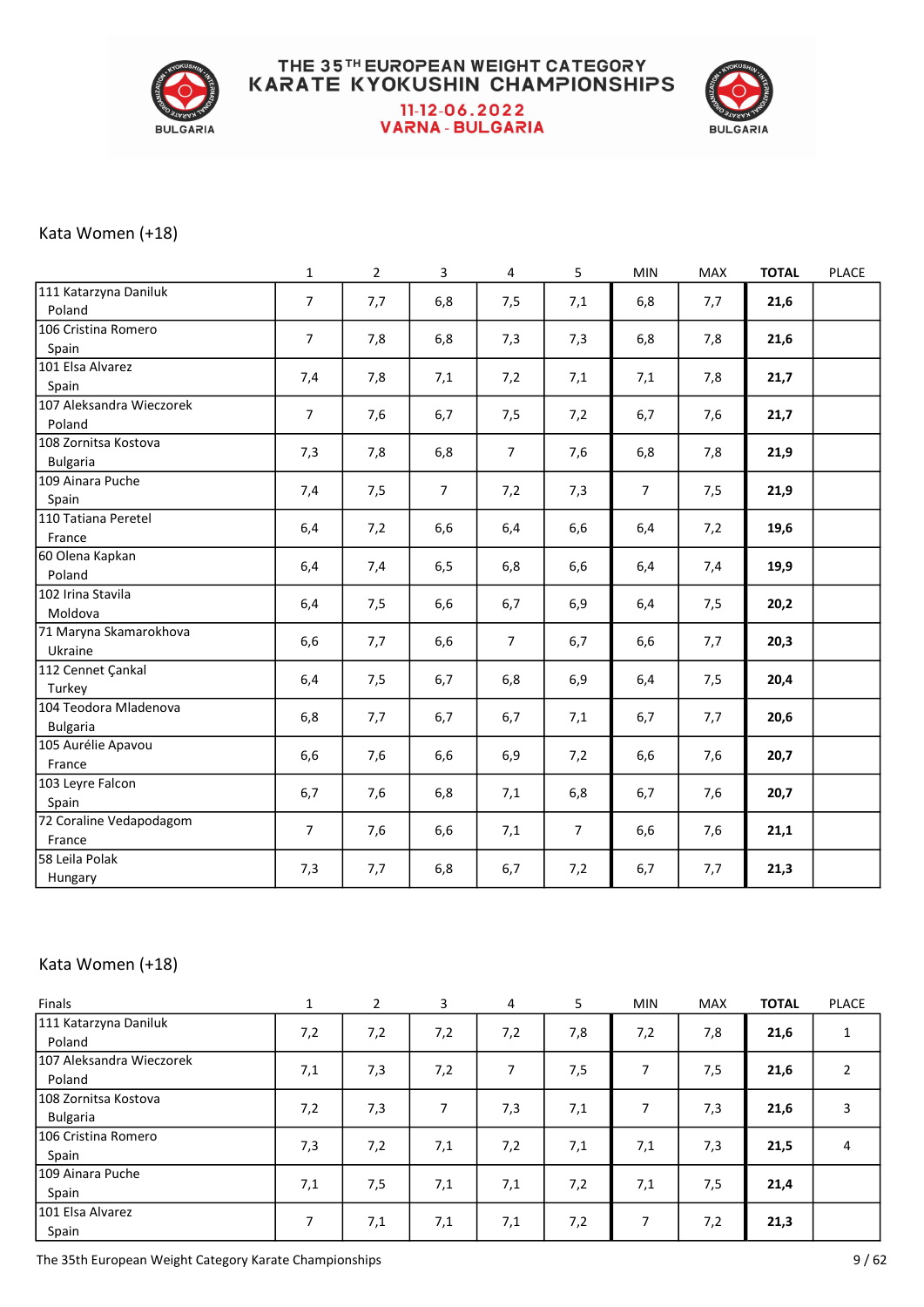

# THE 35TH EUROPEAN WEIGHT CATEGORY<br>KARATE KYOKUSHIN CHAMPIONSHIPS 11-12-06.2022<br>VARNA - BULGARIA



#### Kata Men (+18)

|                                   | $\mathbf 1$    | $\overline{2}$ | 3              | $\pmb{4}$      | $\mathsf S$    | <b>MIN</b> | <b>MAX</b>     | <b>TOTAL</b> | <b>PLACE</b> |
|-----------------------------------|----------------|----------------|----------------|----------------|----------------|------------|----------------|--------------|--------------|
| 81 Marcin Sturgulewski<br>Poland  | 7,5            | 7,5            | 7,4            | 7,3            | 6,9            | 6,9        | 7,5            | 22,2         | $\mathbf{1}$ |
| 99 Francois Staring<br>Belgium    | 6,9            | 7,2            | 7,3            | 7              | 7,2            | 6,9        | 7,3            | 21,4         | $\mathbf{2}$ |
| 95 Miłosz Wolak<br>Poland         | 7,2            | 7,2            | $\overline{7}$ | 7,1            | $\overline{7}$ | 7          | 7,2            | 21,3         | 3            |
| 98 Jan Waniewski<br>Poland        | 7,2            | 7,3            | 7,1            | $\overline{7}$ | 6,9            | 6,9        | 7,3            | 21,3         | 4            |
| 97 Sandor Laczko<br>Hungary       | 6,9            | 6,9            | $\overline{7}$ | 7,2            | 7,1            | 6,9        | 7,2            | 21           | 5            |
| 94 Balazs Papai<br>Hungary        | 7,1            | 7              | 6,8            | 7,1            | 6,9            | 6,8        | 7,1            | 21           | 6            |
| 92 Mahfuz Aritürk<br>Turkey       | $\overline{7}$ | 6,8            | 7,1            | $\overline{7}$ | 6,8            | 6,8        | 7,1            | 20,8         |              |
| 89 Henryk Mikołajczyk<br>Poland   | 6,8            | 6,9            | 6,9            | 6,8            | 6,9            | 6,8        | 6,9            | 20,6         |              |
| 82 Vytalii Korotkevych<br>Ukraine | 6,8            | 6,9            | 6,7            | 6,8            | 7,1            | 6,7        | 7,1            | 20,5         |              |
| 87 Tamas Gyuris<br>Hungary        | 6,8            | 6,7            | $\overline{7}$ | $\overline{7}$ | 6,4            | 6,4        | $\overline{7}$ | 20,5         |              |
| 96 Elnur Mamedov<br>Ukraine       | 6,8            | 6,8            | 7,1            | 6,6            | 6,9            | 6,6        | 7,1            | 20,5         |              |
| 88 Tomasz Waryszak<br>Poland      | 6,7            | 6,9            | 6,6            | 6,9            | 6,7            | 6,6        | 6,9            | 20,3         |              |
| 86 Balazs Ördög<br>Hungary        | 6,9            | 6,5            | 6,6            | 7,2            | 6,8            | 6, 5       | 7,2            | 20,3         |              |
| 93 Adam Wilczek<br>Poland         | 6,9            | 6,6            | 6,4            | 6,8            | 6,7            | 6,4        | 6,9            | 20,1         |              |
| 100 Pavlo Vinnichenko<br>Ukraine  | 6,6            | 6,7            | 6,5            | 6,7            | 6,9            | 6,5        | 6,9            | 20           |              |
| 90 Laszlo Angyal<br>Hungary       | 6,6            | 6,7            | 6,4            | 6,6            | 6,6            | 6,4        | 6,7            | 19,8         |              |
| 91 Marek Kostur<br>Poland         | 6,5            | 6,6            | 6,7            | 6,5            | 6,8            | 6,5        | 6,8            | 19,8         |              |
| 80 Franck Peretel<br>France       | 6,7            | 6,5            | 6,7            | 6,5            | 6,5            | 6,5        | 6,7            | 19,7         |              |
| 83 Paul Tinichigiu<br>Romania     | 6,4            | 6,8            | 6,4            | 6,7            | 6,5            | 6,4        | 6,8            | 19,6         |              |
| 84 Thijs Kleijntjens<br>Holland   | 6,3            | 6,2            | 6,4            | 6,1            | 6,3            | 6,1        | 6,4            | 18,8         |              |
| 85 Julio Dieguez<br>Spain         |                |                |                |                |                | 0          | 0              | 0            |              |

#### Kata Men (+18)

| Finals                                                 |     | 2   | 3   | 4   | 5   | <b>MIN</b> | <b>MAX</b> | <b>TOTAL</b> | <b>PLACE</b> |
|--------------------------------------------------------|-----|-----|-----|-----|-----|------------|------------|--------------|--------------|
| 99 Francois Staring                                    | 7,2 | 7,4 | 7,2 | 7,1 | 6,9 | 6,9        | 7,4        | 21,5         | $\mathbf{1}$ |
| Belgium                                                |     |     |     |     |     |            |            |              |              |
| 81 Marcin Sturgulewski                                 | 7,1 | 7,5 | 6,7 | 7,4 |     | 6,7        | 7,5        | 21,5         | 2            |
| Poland                                                 |     |     |     |     |     |            |            |              |              |
| 98 Jan Waniewski                                       |     |     |     |     |     |            |            |              |              |
| Poland                                                 | 7   | 7,6 | 6,6 | 7,2 | 7,1 | 6,6        | 7,6        | 21,3         | 3            |
| 95 Miłosz Wolak                                        |     |     |     |     |     |            |            |              |              |
| Poland                                                 | 6,9 | 7,4 | 6,8 | 7   | 7,2 | 6,8        | 7,4        | 21,1         | 4            |
| 94 Balazs Papai                                        |     |     |     |     |     |            |            |              |              |
| Hungary                                                | 6,7 | 7,2 | 6,4 | 6,9 | 7,2 | 6,4        | 7,2        | 20,8         |              |
| 97 Sandor Laczko                                       |     |     |     |     |     |            |            |              |              |
| Hungary                                                | 6,7 | 7   | 6,5 | 6,7 | 7,3 | 6,5        | 7,3        | 20,4         |              |
| The 35th European Weight Category Karate Championships |     |     |     |     |     |            |            |              |              |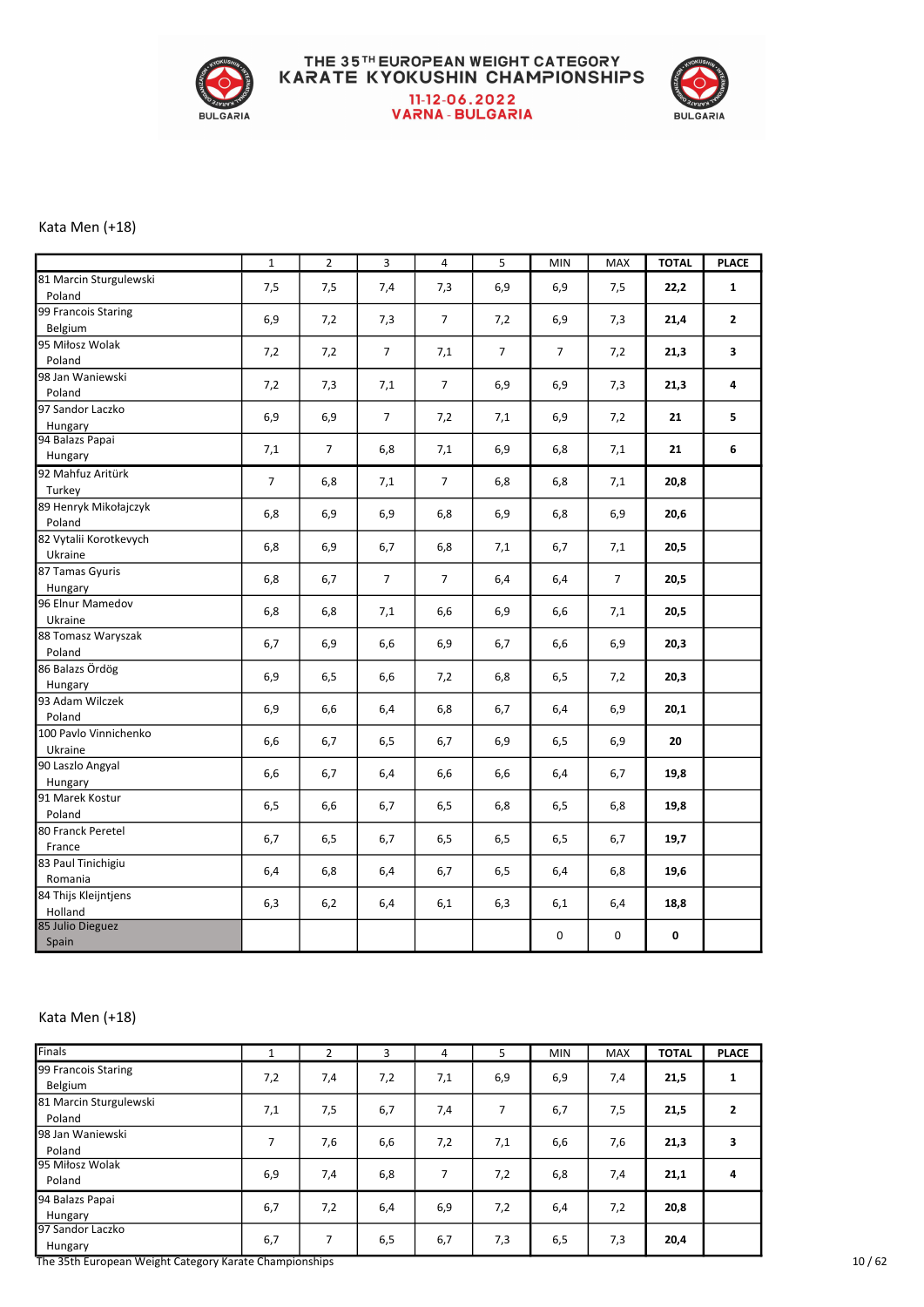

#### THE 35TH EUROPEAN WEIGHT CATEGORY **KARATE KYOKUSHIN CHAMPIONSHIPS** 11-12-06.2022 **VARNA - BULGARIA**



#### TEAM KATA

|                                                                                      | $\mathbf{1}$ | $\overline{2}$ | 3   | 4   | 5   | <b>MIN</b> | <b>MAX</b> | <b>TOTAL</b> | <b>PLACE</b>   |
|--------------------------------------------------------------------------------------|--------------|----------------|-----|-----|-----|------------|------------|--------------|----------------|
| 113 Ludivine Vedapodagom<br>114 Jean-Luc Vedapodagom<br>105 Aurélie Apavou<br>France | 7,6          | 7,6            | 7,1 | 7,2 | 7,2 | 7,1        | 7,6        | 22           |                |
| 1117 Zaur Mamedov                                                                    |              |                |     |     |     |            |            |              |                |
| 71 Maryna Skamarokhova                                                               |              |                |     |     |     |            |            |              |                |
| 96 Elnur Mamedov                                                                     | 7,3          | 7,2            | 7,2 | 7,1 | 7,4 | 7,1        | 7,4        | 21,7         | $\overline{2}$ |
| 82 Vytalii Korotkevych                                                               |              |                |     |     |     |            |            |              |                |
| Ukraine                                                                              |              |                |     |     |     |            |            |              |                |
| 94 Balazs Papai                                                                      |              |                |     |     |     |            |            |              |                |
| 86 Balazs Ördög                                                                      |              |                |     |     |     |            |            |              |                |
| 58 Leila Polak                                                                       | 7,7          | 7,1            | 6,9 | 7,1 | 7,1 | 6,9        | 7,7        | 21,3         | 3              |
| Hungary                                                                              |              |                |     |     |     |            |            |              |                |
| 104 Teodora Mladenova                                                                |              |                |     |     |     |            |            |              |                |
| 115 Presiana Mladenova                                                               | 7            |                |     | 7   |     |            | 7          |              |                |
| 116 Raya Taneva                                                                      |              | 6,9            | 6,8 |     | 6,7 | 6,7        |            | 20,7         | 4              |
| <b>Bulgaria</b>                                                                      |              |                |     |     |     |            |            |              |                |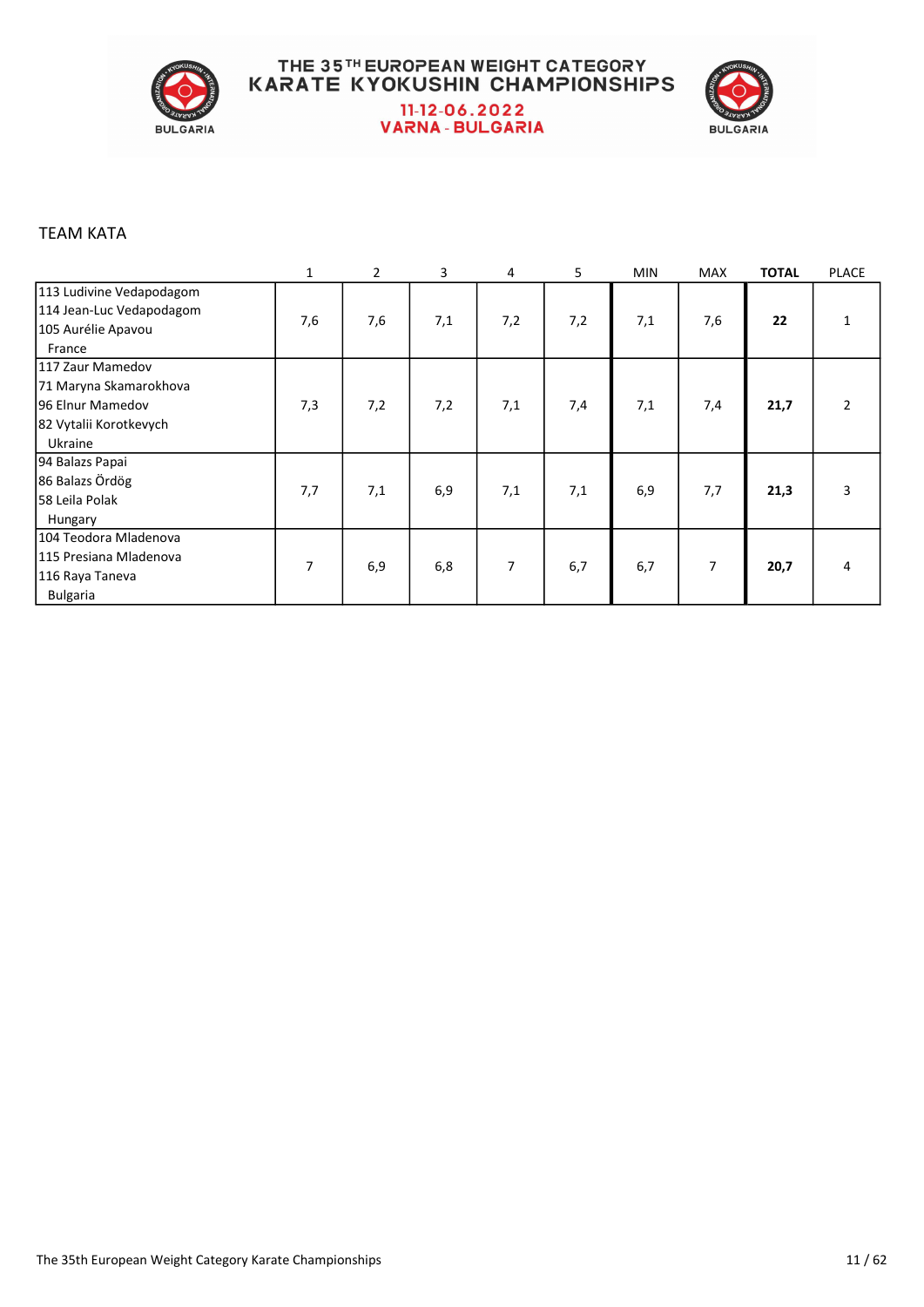



#### Kumite Men Senior 35-44 years old, -85kg

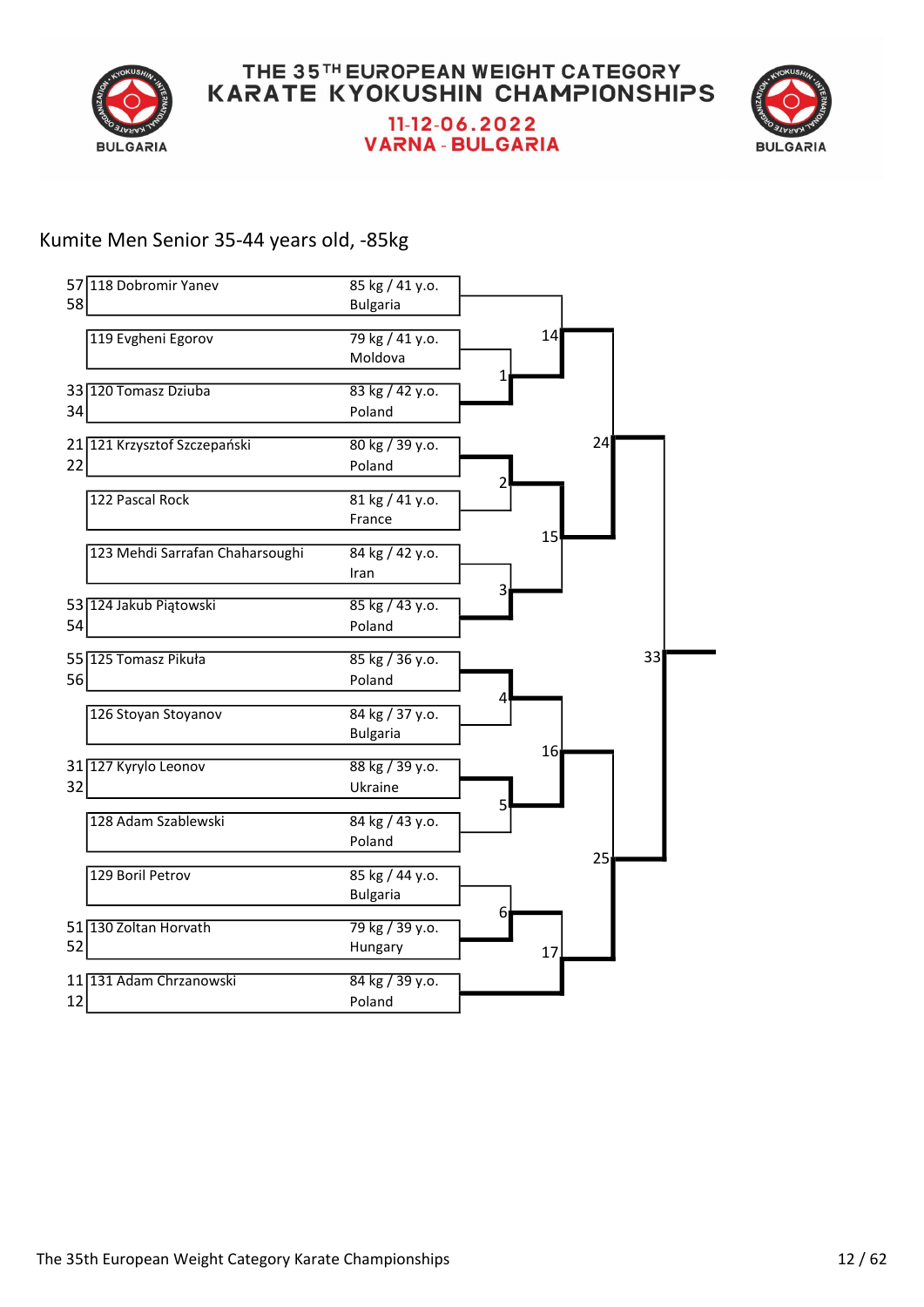



#### Kumite Men Senior 35-44 years old, +85kg

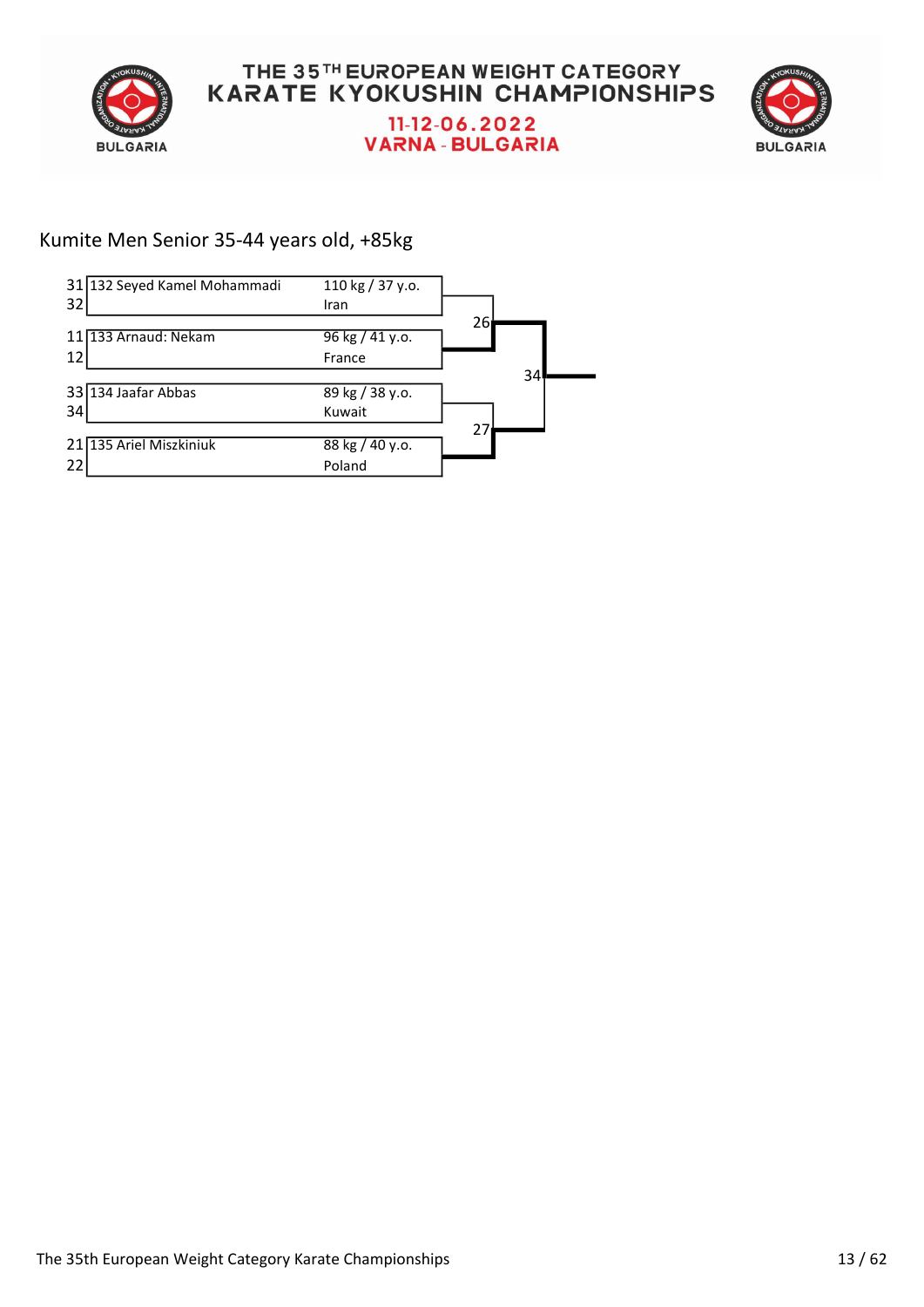



## Kumite Men Senior +45 years old, -85kg

|                 | 21 136 Dimitar Pendzhurov | $83$ kg $/$ 48 y.o. |                 |    |    |  |
|-----------------|---------------------------|---------------------|-----------------|----|----|--|
| 22              |                           | <b>Bulgaria</b>     |                 |    |    |  |
|                 |                           |                     |                 |    |    |  |
|                 | 33 137 Jerzy Kowalczyk    | 72 kg / 48 y.o.     |                 | 28 |    |  |
| 34              |                           | Poland              |                 |    |    |  |
|                 |                           |                     | 18              |    |    |  |
| 37 <sup>1</sup> | 138 Mugurel Olariu        | 85 kg / 54 y.o.     |                 |    |    |  |
| 38              |                           | Romania             |                 |    |    |  |
|                 |                           |                     |                 |    | 35 |  |
|                 | 31 139 Dariusz Cymmerman  | 84 kg / 47 y.o.     |                 |    |    |  |
| 32              |                           | Poland              |                 |    |    |  |
|                 |                           |                     | 19 <sup>1</sup> |    |    |  |
|                 | 35 140 Vincent Oune-Bive  | 79 kg / 45 y.o.     |                 |    |    |  |
| 36              |                           | France              |                 | 29 |    |  |
|                 |                           |                     |                 |    |    |  |
|                 | 11 141 Jan Masior         | 73 kg / 46 y.o.     |                 |    |    |  |
| 12              |                           | Poland              |                 |    |    |  |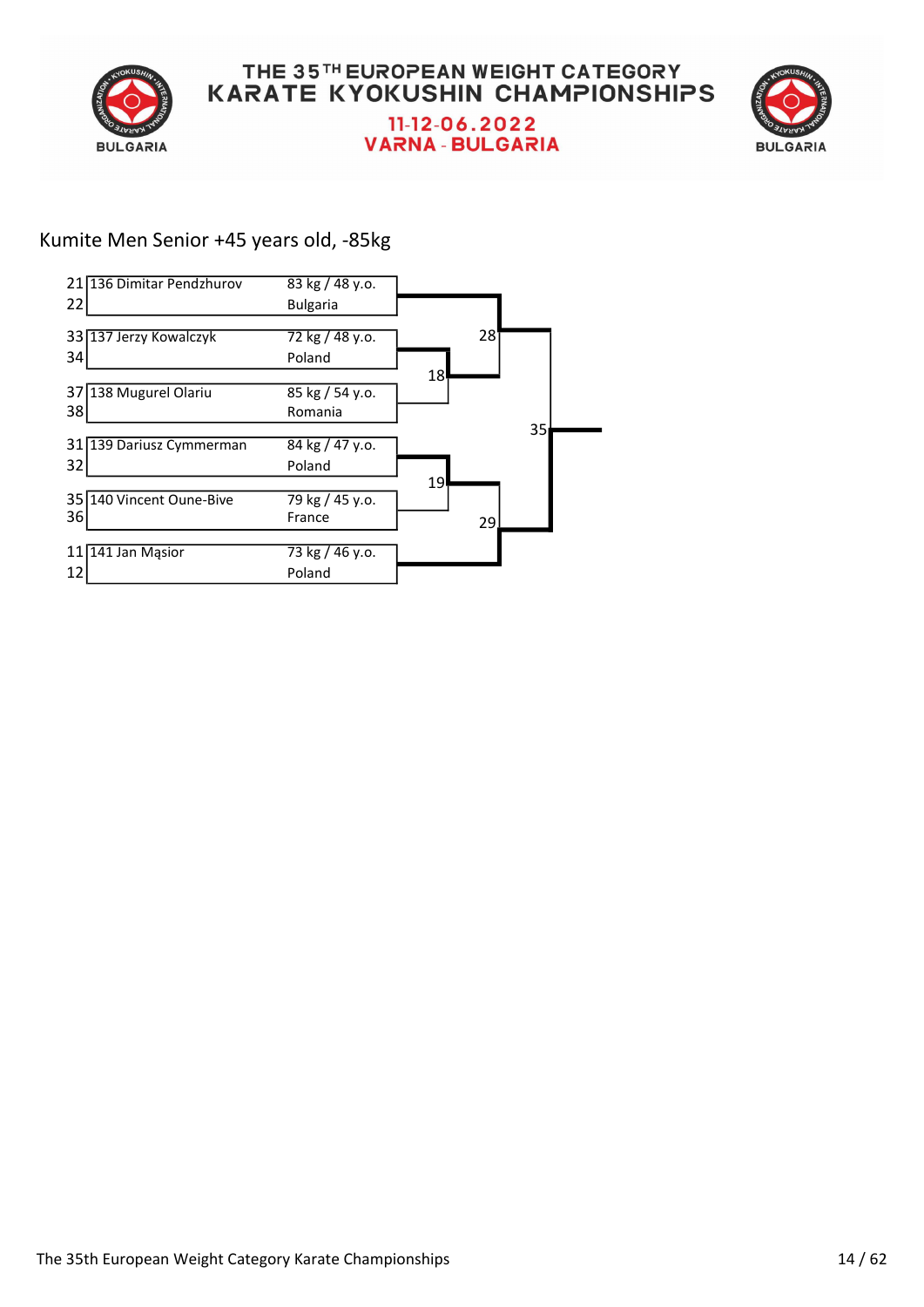



#### Kumite Men Senior +45 years old, +85kg

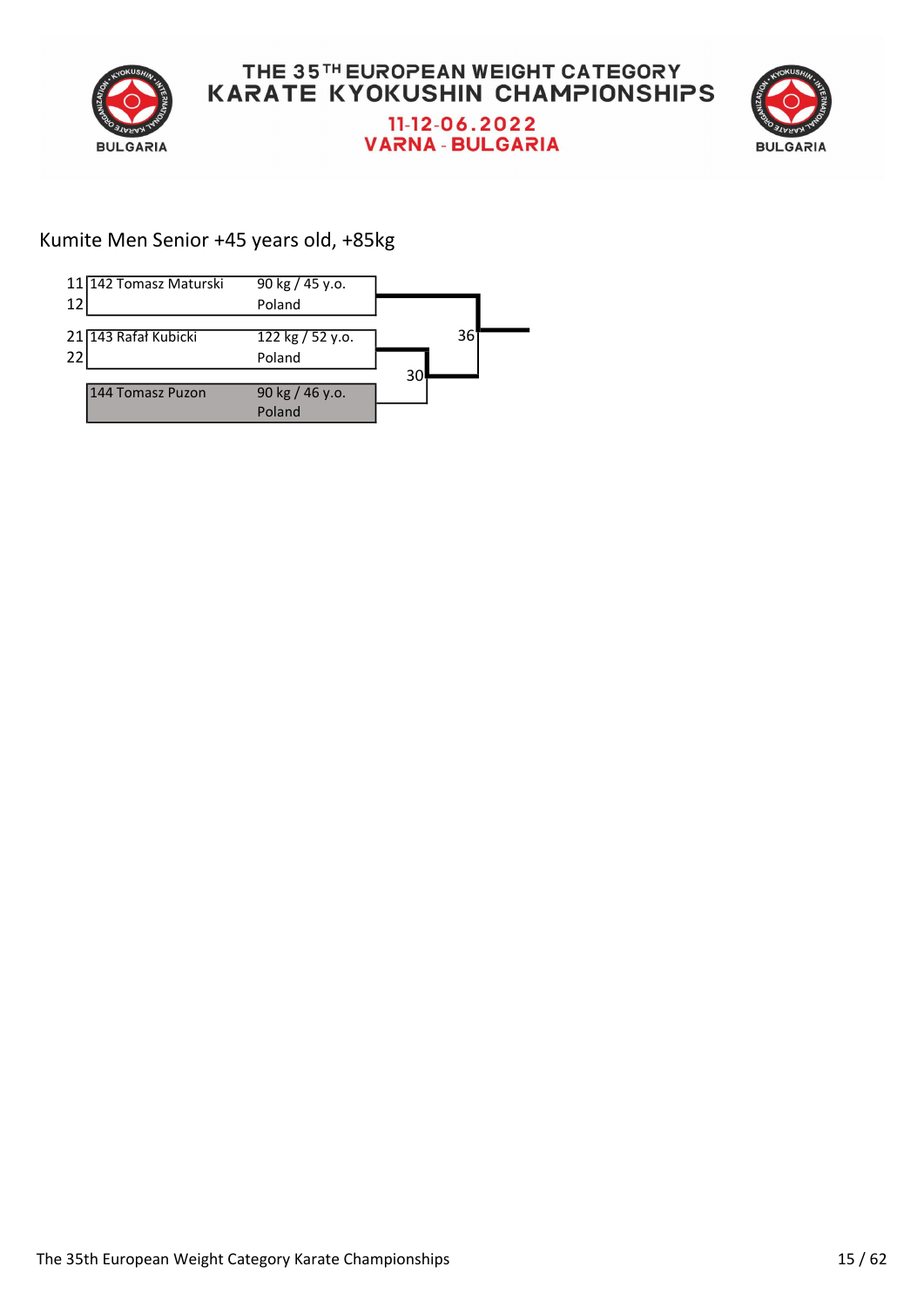



#### Kumite Girls 10-11 years old, -35kg

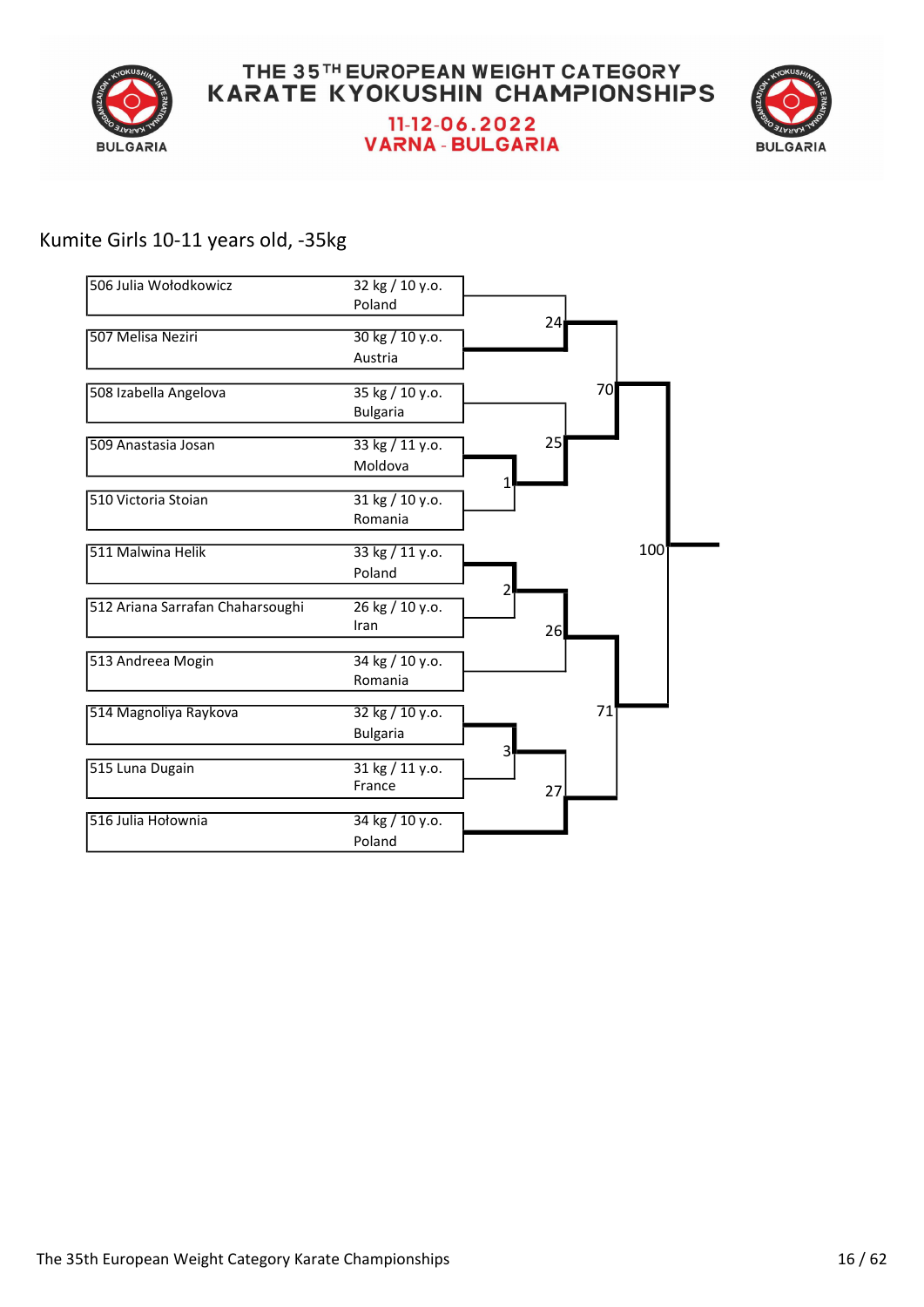



## Kumite Girls 10-11 years old, -40kg

| 517 Oliwia Krasuska      | 39 kg / 11 y.o. |     |
|--------------------------|-----------------|-----|
|                          | Poland          |     |
| 518 Amelia Spudowska     | 39 kg / 10 y.o. | 72  |
|                          | Poland          |     |
| 519 Sandra Adamiak       | 38 kg / 11 y.o. | 281 |
|                          | Poland          |     |
| 520 Aleksandra Rajkowska | 39 kg / 11 y.o. | 101 |
|                          | Poland          |     |
| 521 Katarzyna Kasperska  | 39 kg / 11 y.o. | 29  |
|                          | Poland          |     |
| 522 Jana Lalic           | 38 kg / 11 y.o. | 73  |
|                          | Serbia          |     |
| 523 Agnieszka Słowińska  | 38 kg / 11 y.o. | 30  |
|                          | Poland          |     |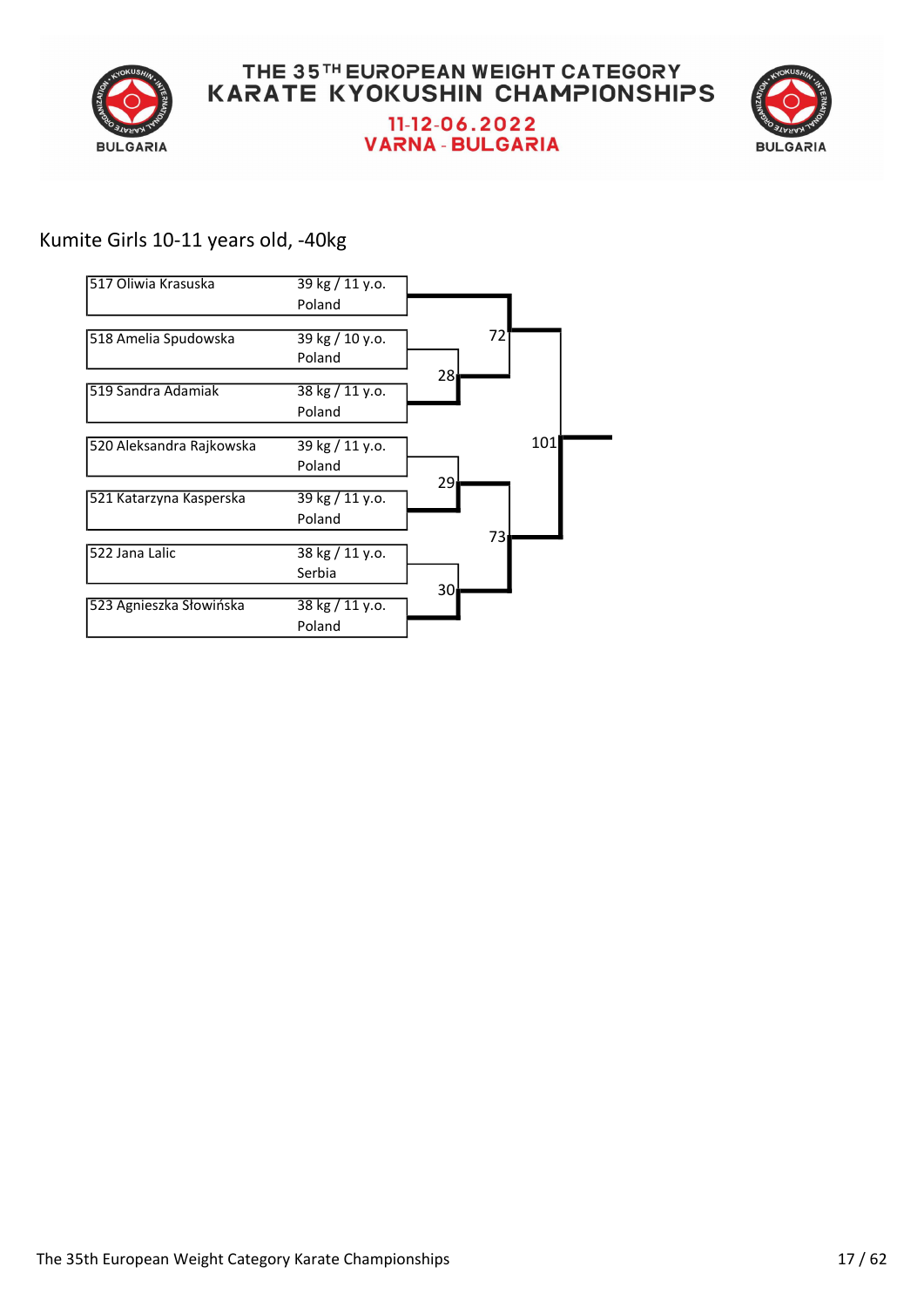



## Kumite Girls 10-11 years old, +40kg

| 524 Mariya Mustakerova  | 84 kg / 11 y.o.            |                 |     |
|-------------------------|----------------------------|-----------------|-----|
|                         | <b>Bulgaria</b>            |                 |     |
| 525 Selena Stanimirovic | 51 kg / 10 y.o.            | 31              |     |
|                         | Serbia                     |                 |     |
| 526 Andra Gavrila       | 44 kg / 11 y.o.            |                 | 74  |
|                         | Romania                    |                 |     |
| 527 Alisa Kushchu       | 44 kg / 11 y.o.            | 32 <sub>1</sub> |     |
|                         | <b>Bulgaria</b>            |                 |     |
| 528 Mihaela Miteva      | 43 kg / 11 y.o.            |                 |     |
|                         | <b>Bulgaria</b>            |                 | 102 |
| 529 Livia Bieniek       | 42 kg / 11 y.o.<br>Germany | 4<br>33.        |     |
| 530 Ana Popescu         | 65 kg / 11 y.o.            |                 |     |
|                         | Romania                    |                 |     |
| 531 Miroslava Medvedeva | 51 kg / 11 y.o.            |                 | 75  |
|                         | Austria                    |                 |     |
| 532 Yoanna Doneva       | 45 kg / 10 y.o.            | 34 <sub>l</sub> |     |
|                         | <b>Bulgaria</b>            |                 |     |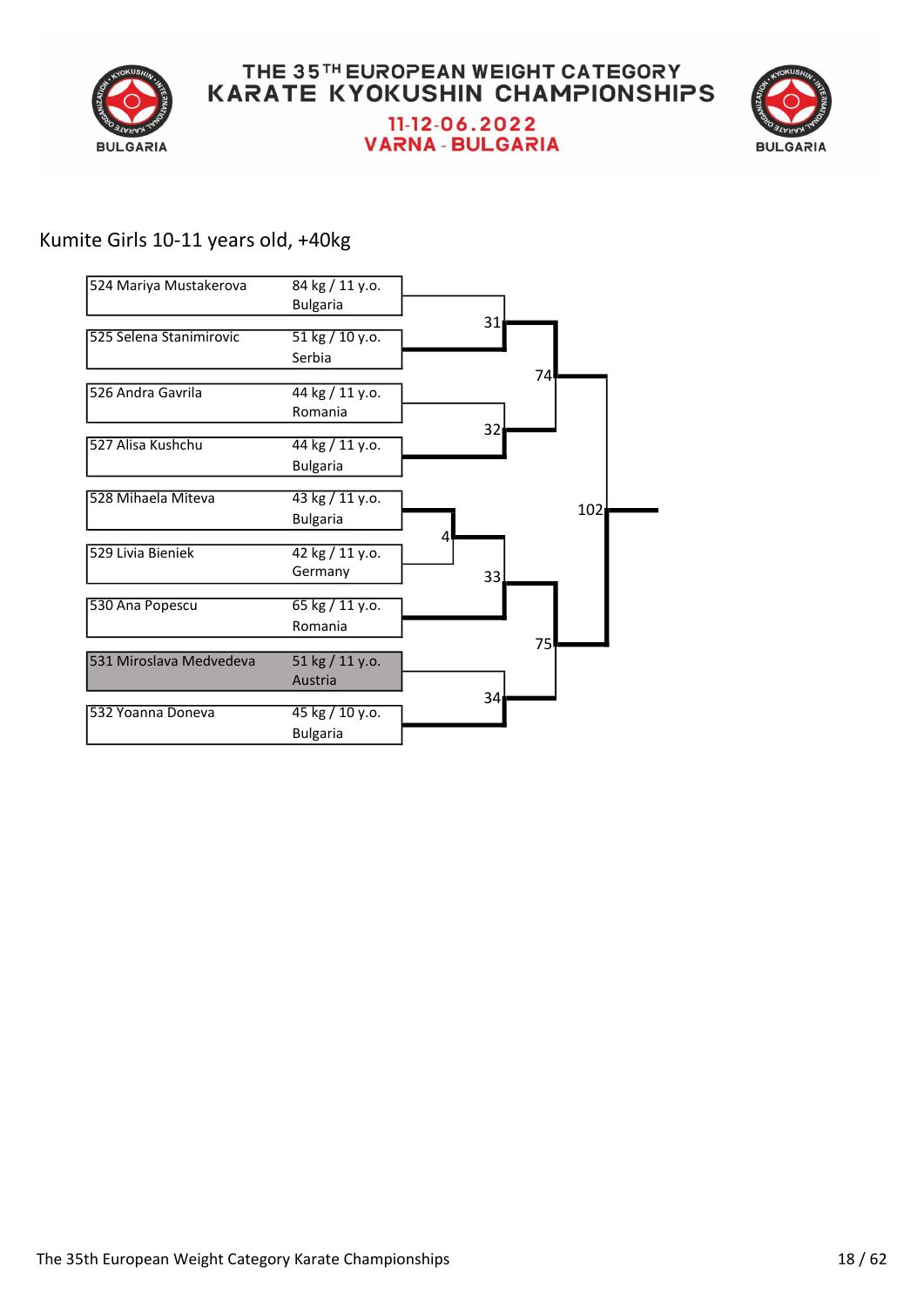

# THE 35TH EUROPEAN WEIGHT CATEGORY<br>KARATE KYOKUSHIN CHAMPIONSHIPS 11-12-06.2022<br>VARNA - BULGARIA



#### Kumite Boys 10-11 years old, -35kg

| 453 Gabriel Valentin Lincan | 34 kg / 11 y.o.<br>Romania         |          |
|-----------------------------|------------------------------------|----------|
| 454 Artem Isadchenko        | 34 kg / 10 y.o.<br>Poland          | 12       |
| 455 Anton Tonchev           | 28 kg / 10 y.o.<br><b>Bulgaria</b> | 1<br>51  |
| 456 Filip Maran             | 34 kg / 10 y.o.<br>Austria         |          |
| 457 Ivaylo Nikolaev         | 32 kg / 10 y.o.<br><b>Bulgaria</b> | 13       |
| 458 Tycjan Bielak           | 31 kg / 10 y.o.<br>Poland          | 2<br>82  |
| 459 David Ion               | 34 kg / 10 y.o.<br>Romania         |          |
| 460 Andrei Macari           | 32 kg / 10 y.o.<br>Moldova         | 14<br>3  |
| 461 Hubert Podyma-Pietrzak  | 24 kg / 10 y.o.<br>Poland          |          |
| 462 Witold Wiącek           | 33 kg / 10 y.o.<br>Poland          | 52       |
| 463 Nicolas Ramsamy         | 35 kg / 11 y.o.<br>France          | 15       |
| 464 Stefan Nikolov          | 28 kg / 10 y.o.<br>Bulgaria        | 5        |
| 465 Alexandru Ivan          | 35 kg / 10 y.o.<br>Romania         |          |
| 466 Petru Pirtea            | 34 kg / 10 y.o.<br>Romania         | 99<br>6  |
| 467 Dimitar Karbov          | 33 kg / 10 y.o.<br><b>Bulgaria</b> | 16       |
| 468 Marco Samotiy           | 32 kg / 10 y.o.<br>Italy           | 7        |
| 469 Dawid Kania             | 32 kg / 11 y.o.<br>Poland          | 53       |
| 470 Szymon Liszka           | 33 kg / 11 y.o.<br>Poland          |          |
| 471 Patrik Biegel           | 29 kg / 11 y.o.<br><b>Bulgaria</b> | 8<br>17  |
| 472 Mario Alexandru Pereanu | 35 kg / 10 y.o.<br>Romania         |          |
| 473 Samir Ionut Purcarea    | 34 kg / 10 y.o.<br>Romania         | 83<br>9  |
| 474 Lyubomir Yanev          | 29 kg / 10 y.o.<br><b>Bulgaria</b> | 18       |
| 475 Cezary Księżarek        | 34 kg / 10 y.o.<br>Poland          |          |
| 476 Amir Kurbonov           | 35 kg / 10 y.o.<br><b>Bulgaria</b> | 54       |
| 477 Serghei Ceban           | 32 kg / 11 y.o.<br>Moldova         | 10<br>19 |
| 478 Vladimir Gheorghe       | 34 kg / 10 y.o.<br>Romania         |          |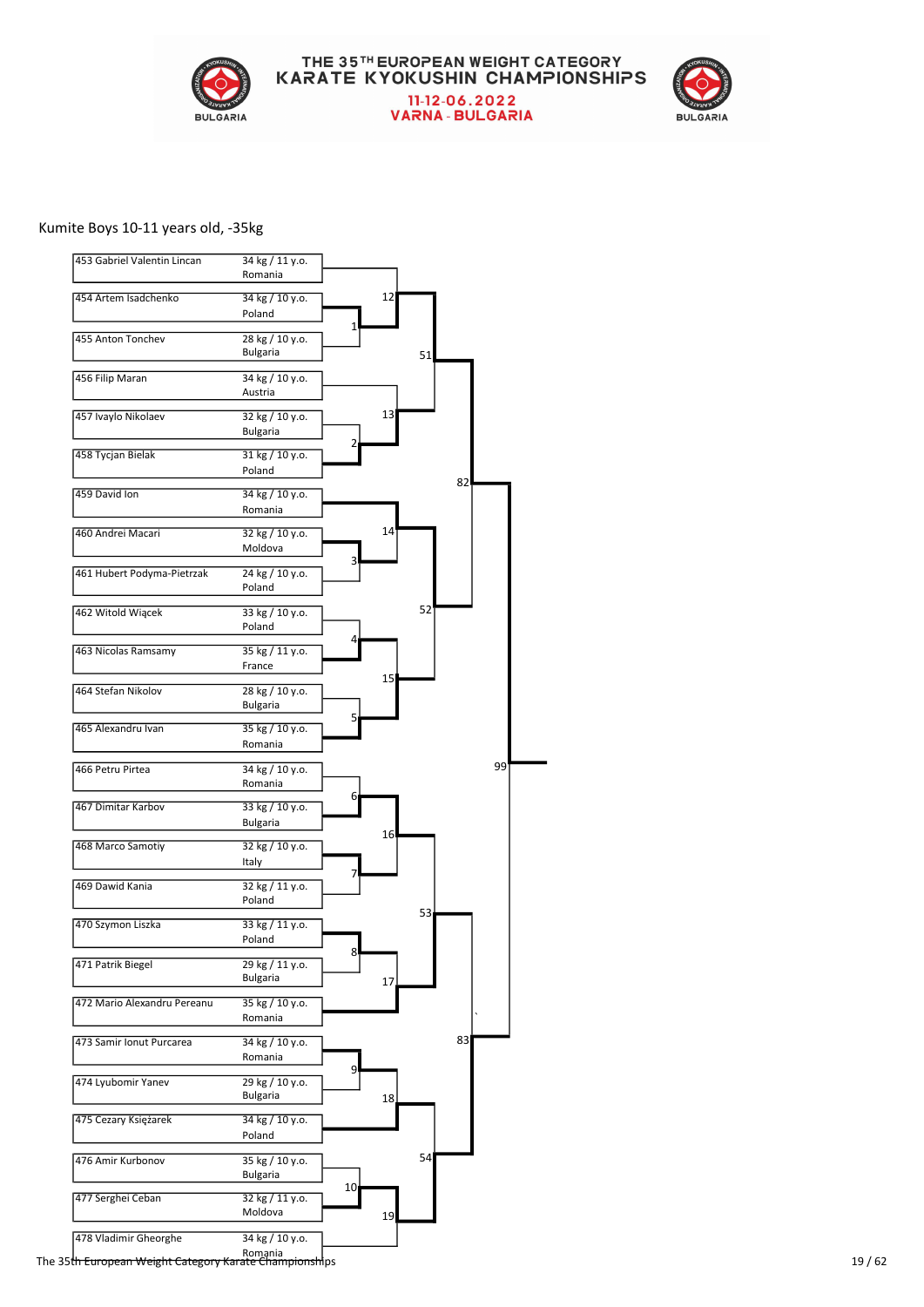



## Kumite Boys 10-11 years old, -40kg

| 479 Mario Zahov      | 40 kg / 11 y.o.<br><b>Bulgaria</b> |                 |     |
|----------------------|------------------------------------|-----------------|-----|
| 480 Andrzej Mazur    | 39 kg / 11 y.o.<br>Poland          | 55              |     |
| 481 Robert Tanasescu | 39 kg / 11 y.o.<br>Romania         | 84              |     |
| 482 Mert Mehmedov    | 37 kg / 11 y.o.<br><b>Bulgaria</b> | 56 <sup>I</sup> |     |
| 483 Stanislav Ivanov | 40 kg / 10 y.o.<br><b>Bulgaria</b> |                 | 100 |
| 484 Eusebiu Cuciuc   | 39 kg / 11 y.o.<br>Moldova         | 20<br>57        |     |
| 485 Vlad Paun        | 37 kg / 10 y.o.<br>Romania         |                 |     |
| 486 Maciej Buczacki  | 37 kg / 11 y.o.<br>Poland          | 85              |     |
| 487 Boyan Pachev     | 40 kg / 10 y.o.<br><b>Bulgaria</b> | 58              |     |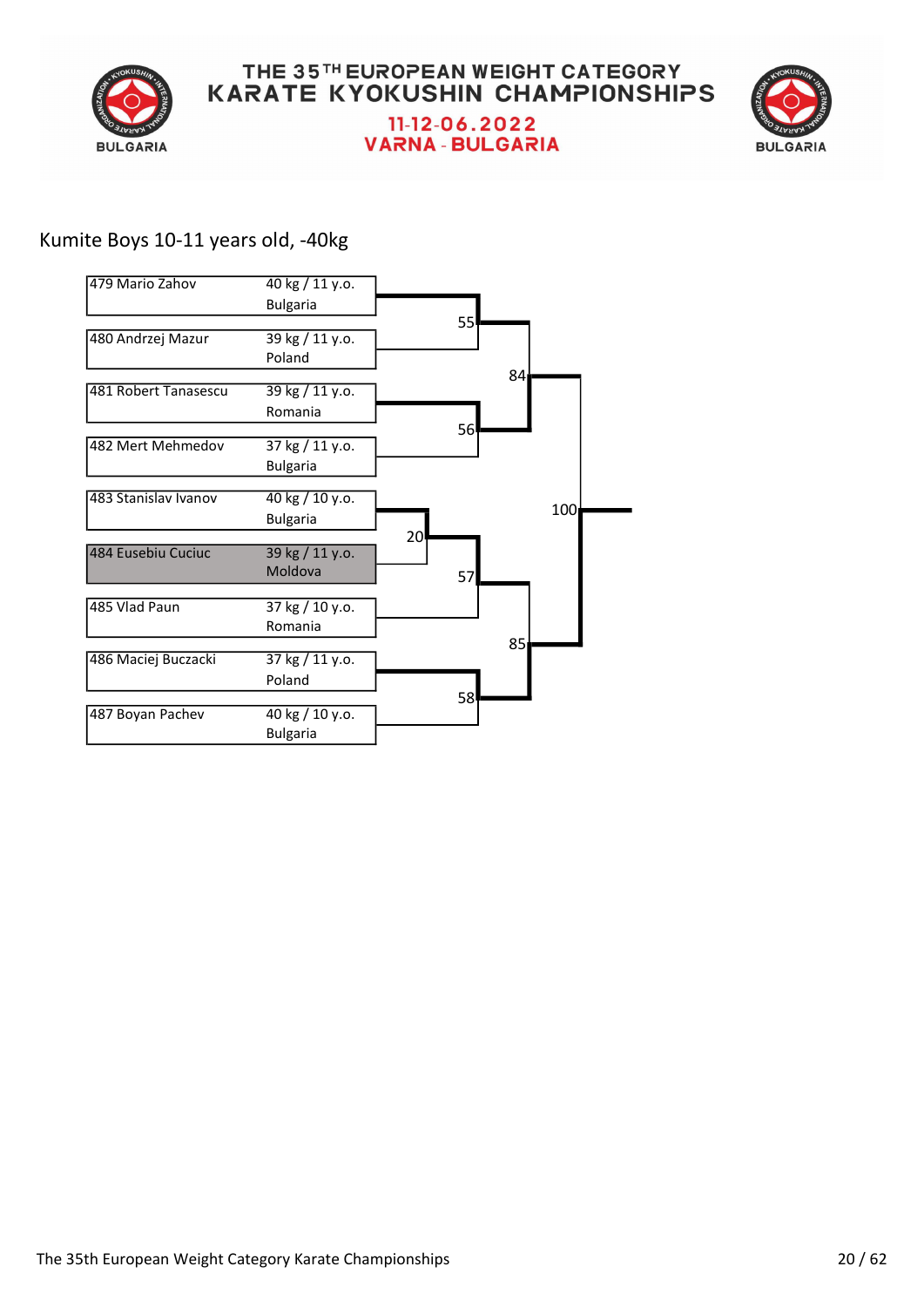



## Kumite Boys 10-11 years old, -45kg

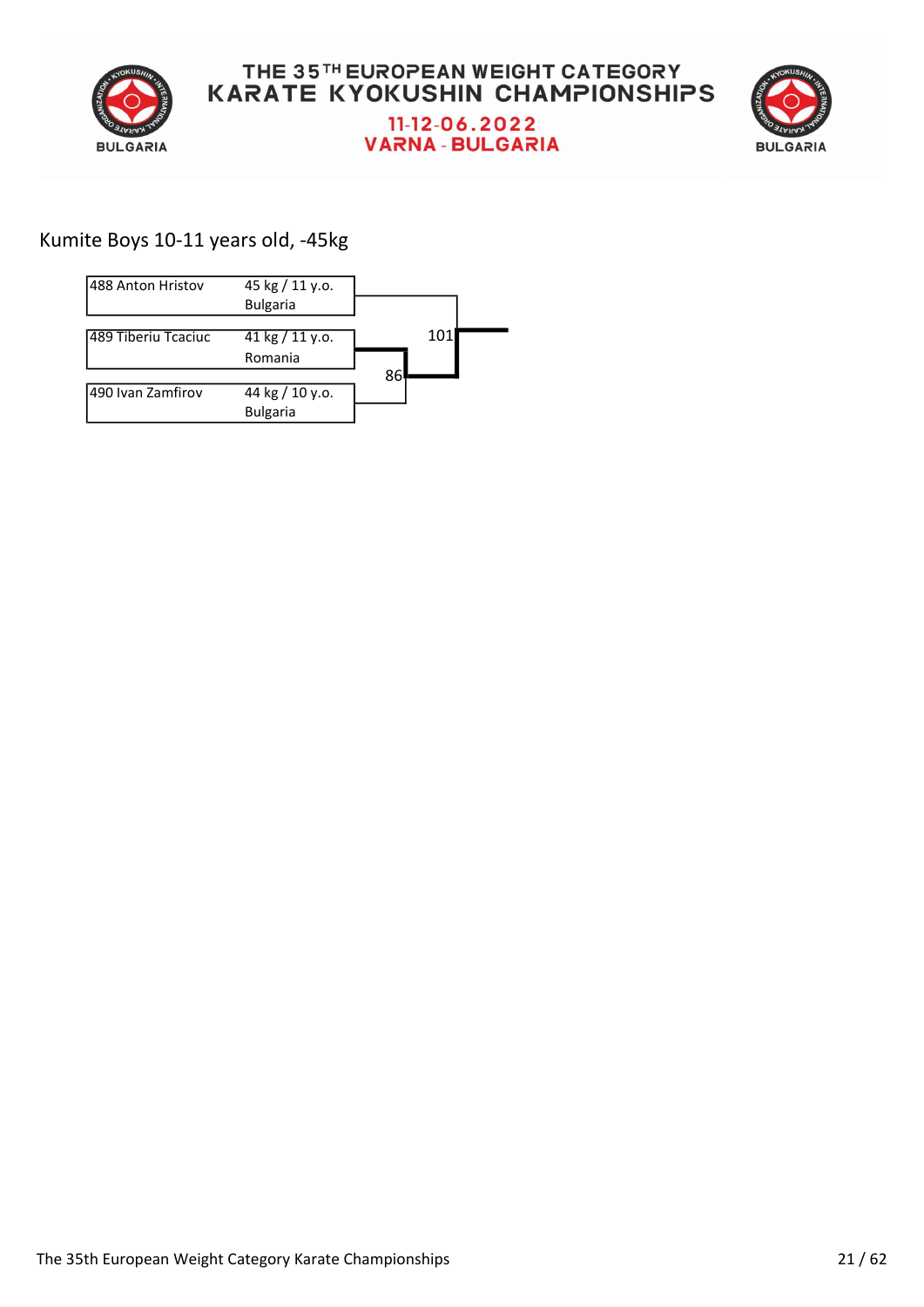



#### Kumite Boys 10-11 years old, +45kg

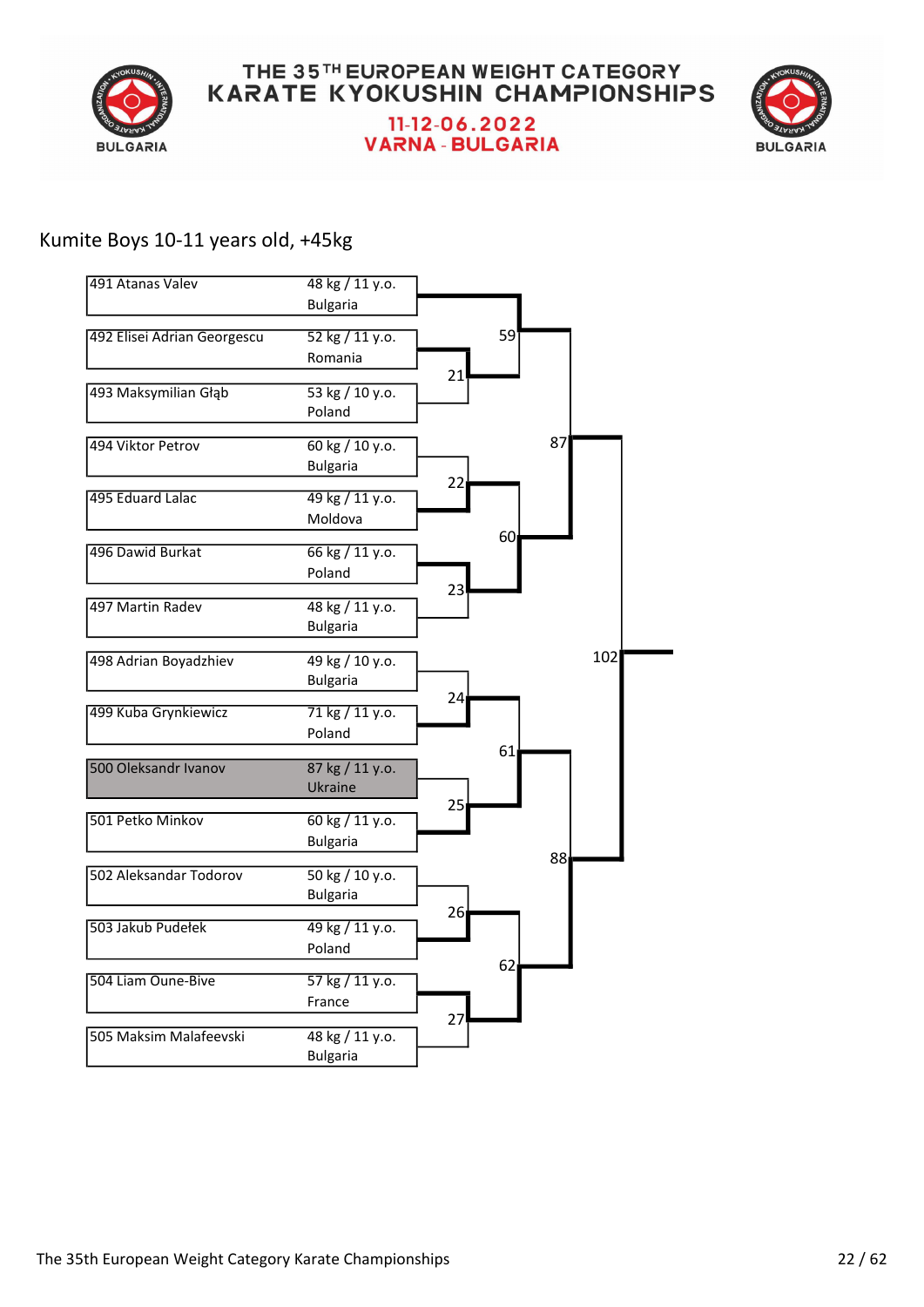



## Kumite Girls 12-13 years old, -40kg

| l408 Andra Leciu        | 40 kg / 12 y.o.<br>Romania         |          |
|-------------------------|------------------------------------|----------|
| 409 Slavena Doncheva    | 39 kg / 12 y.o.<br><b>Bulgaria</b> | 76ı      |
| 410 Nikoletta Koszewska | 39 kg / 12 y.o.<br>Poland          | 103      |
| 411 Nicoleta Pandele    | 40 kg / 12 y.o.<br>Romania         | 35<br>77 |
| 412 Charlène Ramsamy    | 39 kg / 13 y.o.<br>France          |          |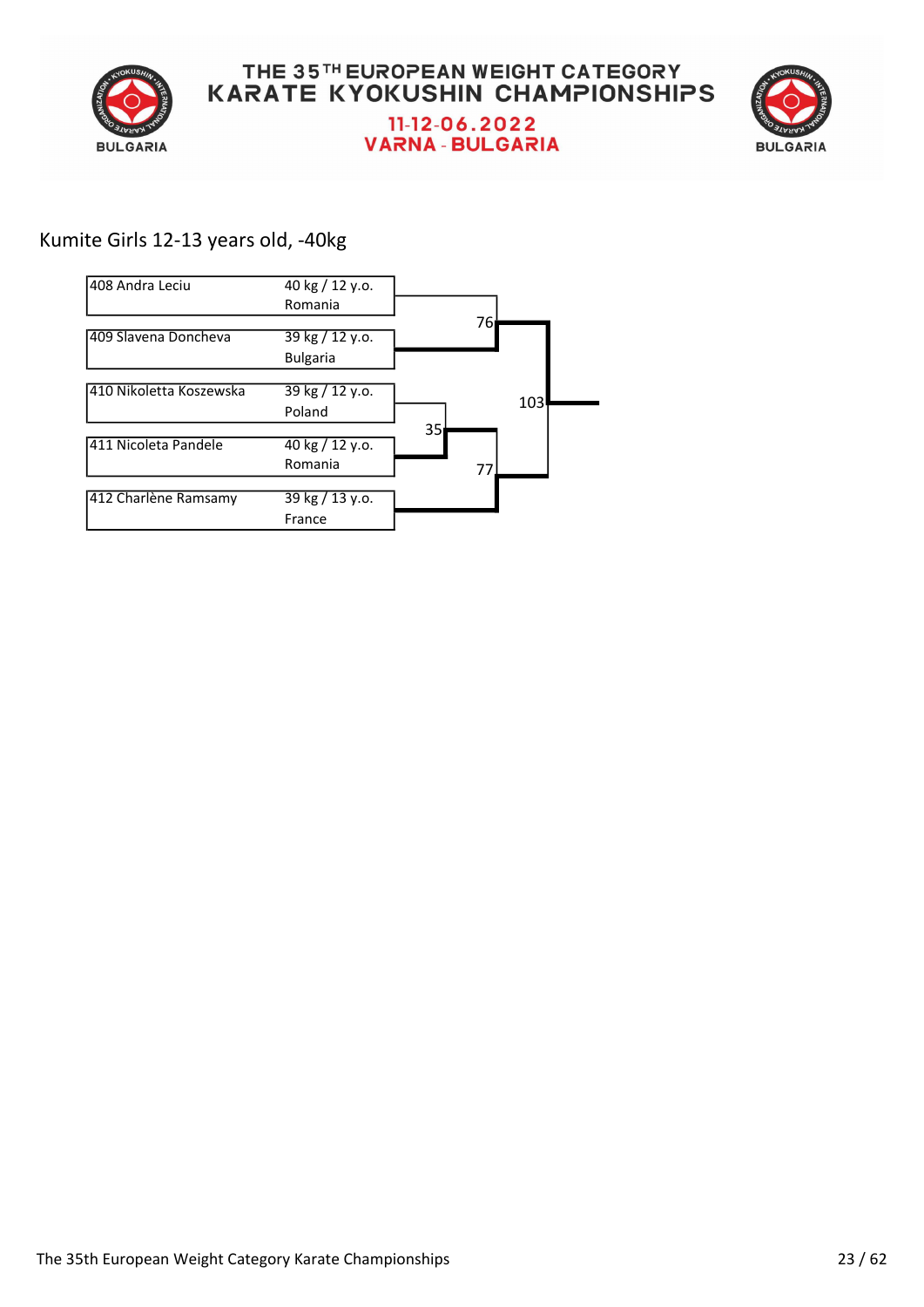



## Kumite Girls 12-13 years old, -45kg

| 1413 Rozalia Bielak       | 41 kg / 13 y.o.                   |     |
|---------------------------|-----------------------------------|-----|
|                           | Poland                            |     |
| 414 Mehlika Akil          | $45 \text{ kg} / 13 \text{ y.0}.$ | 78  |
|                           | Turkey                            |     |
| 415 Yoana Vasileva        | 45 kg / 12 y.o.                   | 36  |
|                           | <b>Bulgaria</b>                   |     |
| 416 Anna Grochalska       | 45 kg / 13 y.o.                   | 104 |
|                           | Poland                            |     |
| 417 Kameliya Gicheva      | 44 kg / 12 y.o.                   | 37  |
|                           | <b>Bulgaria</b>                   | 79  |
| 418 Alexandra Burada      | 44 kg / 13 y.o.                   |     |
|                           | Romania                           |     |
| 419 Katarzyna Frankiewicz | 45 kg / 13 y.o.<br>Poland         | 38  |
|                           |                                   |     |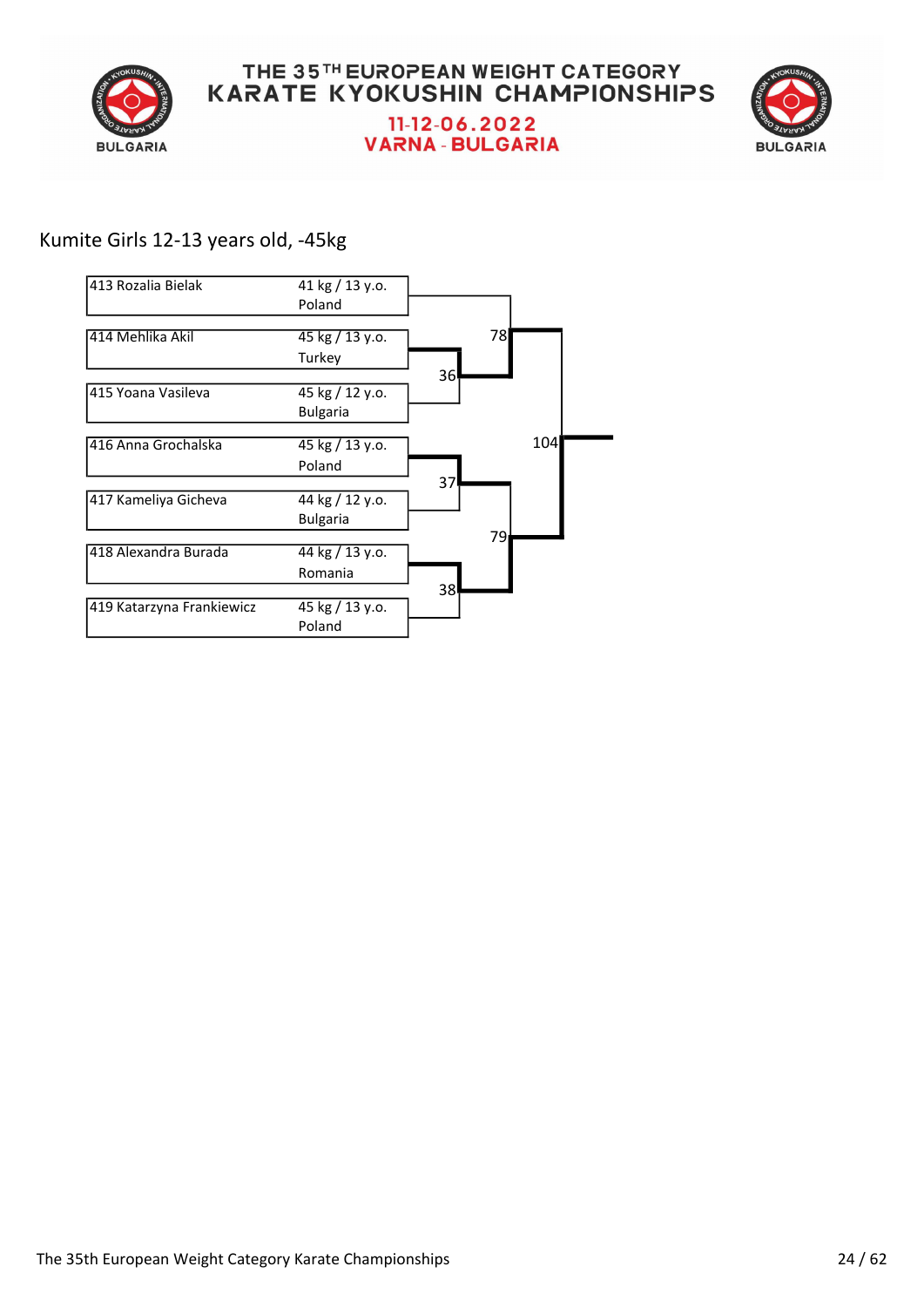



## Kumite Girls 12-13 years old, -50kg

| 420 Lena Pskowska       | 49 kg / 12 y.o.                    |     |
|-------------------------|------------------------------------|-----|
|                         | Poland                             |     |
| 421 Kata Gubucz         | 49 kg / 12 y.o.                    | 39  |
|                         | Hungary                            |     |
| 422 Karolina Navaro     | 50 kg / 13 y.o.                    | 80  |
|                         | <b>Bulgaria</b>                    |     |
| 423 Taisiia Lapshun     | 47 kg / 13 y.o.                    | 40  |
|                         | Slovakia                           |     |
| 424 Gabriela Bieniada   | 50 kg / 13 y.o.                    | 5   |
|                         | Poland                             |     |
| 425 Oliwia Burzyńska    | 49 kg / 12 y.o.                    | 105 |
|                         | Poland                             |     |
| 426 Livia Rusu          | 49 kg / 13 y.o.                    | 6   |
|                         | Moldova                            | 41  |
| 427 Dariya Mollova      | 50 kg / 12 y.o.<br><b>Bulgaria</b> |     |
| 428 Florina Elena Badea | 49 kg / 13 y.o.                    | 81  |
|                         | Romania                            |     |
| 429 Lenka Obradovic     | 49 kg / 12 y.o.                    |     |
|                         | Serbia                             | 42  |
|                         |                                    |     |
| 430 Aleksandra Wojnicz  | 49 kg / 13 y.o.                    |     |
|                         | Poland                             |     |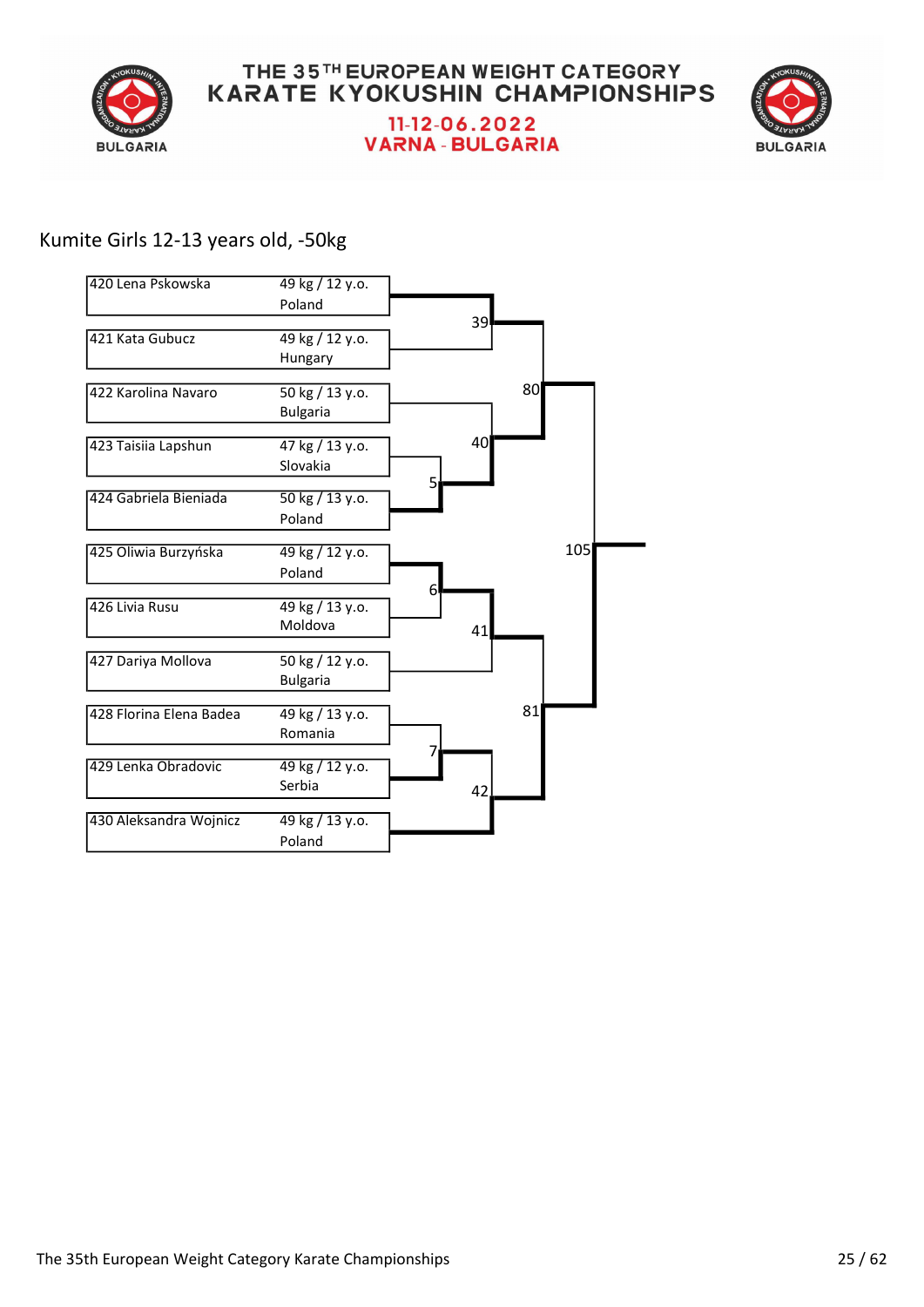



## Kumite Girls 12-13 years old, +50kg

| 431 Maja Dziubińska      | 57 kg / 13 y.o.                    |   |    |     |  |
|--------------------------|------------------------------------|---|----|-----|--|
|                          | Poland                             |   |    |     |  |
| 432 Iryna Oliinyk        | 52 kg / 13 y.o.<br>Ukraine         |   | 43 |     |  |
| 433 Andreea Mitroi       | 60 kg / 13 y.o.<br>Romania         |   |    | 82  |  |
| 434 Gergana Chorbova     | 65 kg / 12 y.o.<br><b>Bulgaria</b> |   | 44 |     |  |
| 435 İrem Öztürk          | 55 kg / 13 y.o.<br>Turkey          | 8 |    |     |  |
| 436 Anna Dymek           | 54 kg / 13 y.o.<br>Poland          |   |    | 106 |  |
| 437 Anastasia Șvețova    | 53 kg / 12 y.o.<br>Moldova         | 9 | 45 |     |  |
| 438 Nisagül Büyük        | 54 kg / 13 y.o.<br>Turkey          |   |    |     |  |
| 439 Bianca Enache        | 58 kg / 13 y.o.<br>Romania         |   |    | 83  |  |
| 440 Weronika Chmielewska | 63 kg / 13 y.o.<br>Poland          |   | 46 |     |  |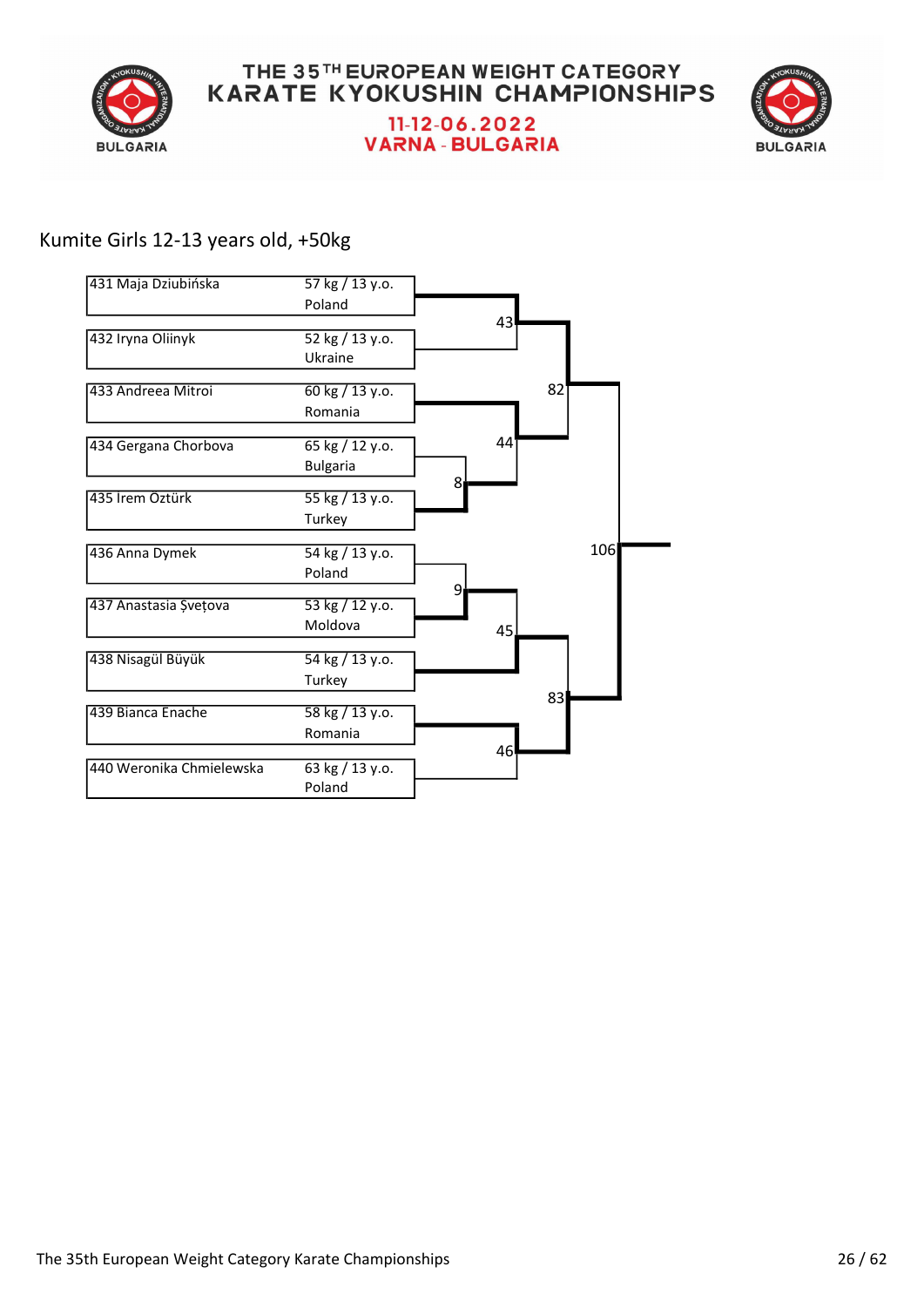



#### Kumite Boys 12-13 years old, -40kg

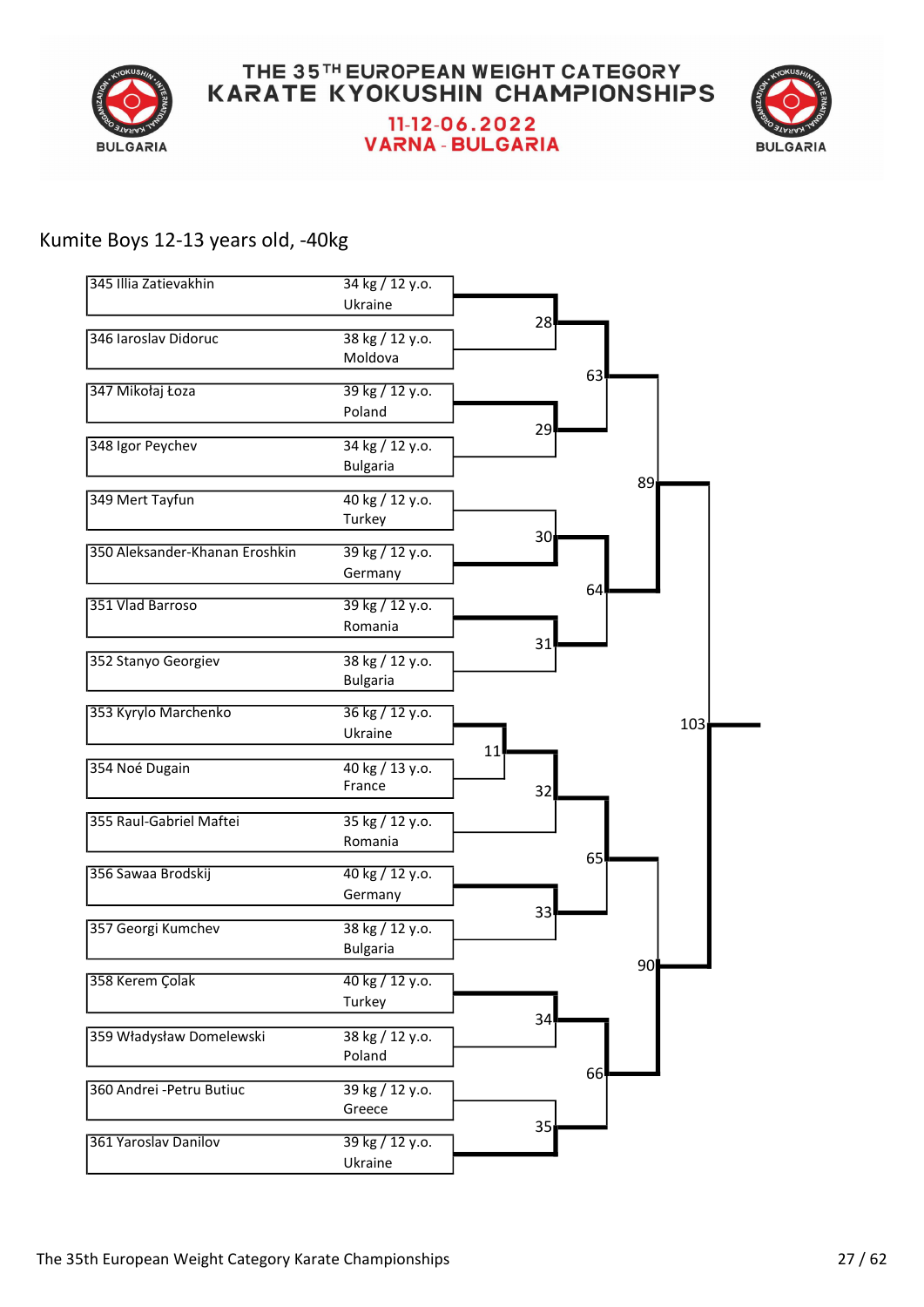



## Kumite Boys 12-13 years old, -45kg

| 362 Nikola Kalkovski | 45 kg / 12 y.o.<br><b>Bulgaria</b> |                 |
|----------------------|------------------------------------|-----------------|
| 363 Reza Zahedi      | 42 kg / 12 y.o.<br>Iran            | 91              |
| 364 Szymon Mądry     | 44 kg / 13 y.o.<br>Poland          | 67              |
| 365 Yordan Milchev   | 42 kg / 12 y.o.<br><b>Bulgaria</b> | 104             |
| 366 Mario Diaconu    | 44 kg / 13 y.o.<br>Romania         | 68              |
| 367 Nemanja Jevtic   | 44 kg / 13 y.o.<br>Serbia          | 92              |
| 368 Piotr Dziuba     | 45 kg / 13 y.o.<br>Poland          | 69 <sub>l</sub> |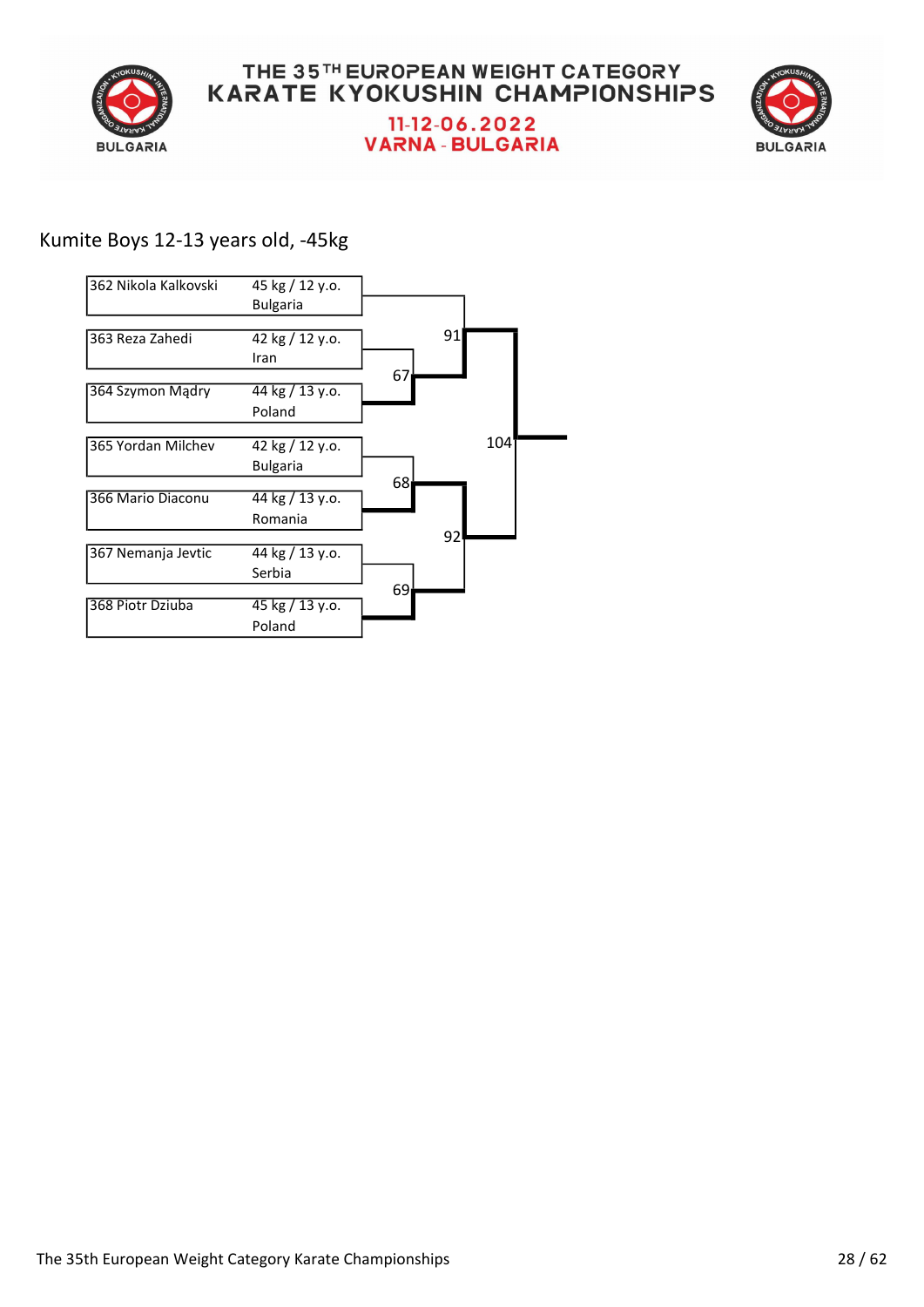



## Kumite Boys 12-13 years old, -50kg

| 369 Hubert Goń           | 49 kg / 12 y.o.                          |    |    |    |     |  |
|--------------------------|------------------------------------------|----|----|----|-----|--|
|                          | Poland                                   | 36 |    |    |     |  |
| 370 Dorian Jean Marie    | 46 kg / 13 y.o.                          |    |    |    |     |  |
|                          | France                                   |    | 70 |    |     |  |
| 371 Roland Fekete        | 49 kg / 12 y.o.                          |    |    |    |     |  |
|                          | Hungary                                  | 37 |    |    |     |  |
| 372 Vlad Alexandru Mihai | 48 kg / 12 y.o.                          |    |    |    |     |  |
|                          | Romania                                  |    |    | 93 |     |  |
| 373 Konrad Dobrzyń       | 46 kg / 13 y.o.                          |    |    |    |     |  |
|                          | Poland                                   |    |    |    |     |  |
| 374 Leonid Ivanov        | 49 kg / 12 y.o.                          | 38 |    |    |     |  |
|                          | Ukraine                                  |    |    |    |     |  |
| 375 Nikolay Stefanov     | 50 kg / 13 y.o.                          |    | 71 |    |     |  |
|                          | <b>Bulgaria</b>                          |    |    |    |     |  |
| 376 Mieszko Fąfara       | 47 kg / 12 y.o.                          | 39 |    |    |     |  |
|                          | Poland                                   |    |    |    |     |  |
| 377 Sebastian Chawryło   | 49 kg / 13 y.o.                          |    |    |    | 105 |  |
|                          | Poland                                   |    |    |    |     |  |
| 378 Ivaylo Mitovski      | 48 kg / 12 y.o.                          | 40 |    |    |     |  |
|                          | <b>Bulgaria</b>                          |    |    |    |     |  |
| 379 Emil Roșca           | 47 kg / 12 y.o.                          |    | 72 |    |     |  |
|                          | Moldova                                  |    |    |    |     |  |
| 380 Mikołaj Sliwa        | $49$ kg $/$ 12 y.o.                      | 41 |    |    |     |  |
|                          | Poland                                   |    |    |    |     |  |
| 381 Brad Emilian Racuciu | 49 kg / 13 y.o.                          |    |    | 94 |     |  |
|                          | Romania                                  |    |    |    |     |  |
| 382 Gabriel Maran        | $\frac{47 \text{ kg}}{12 \text{ y.0}}$ . | 42 |    |    |     |  |
|                          | Austria                                  |    |    |    |     |  |
| 383 Mihailo Tesic        | 48 kg / 12 y.o.                          |    | 73 |    |     |  |
|                          | Serbia                                   |    |    |    |     |  |
| 384 Michał Gradziński    | 47 kg / 13 y.o.                          | 43 |    |    |     |  |
|                          | Poland                                   |    |    |    |     |  |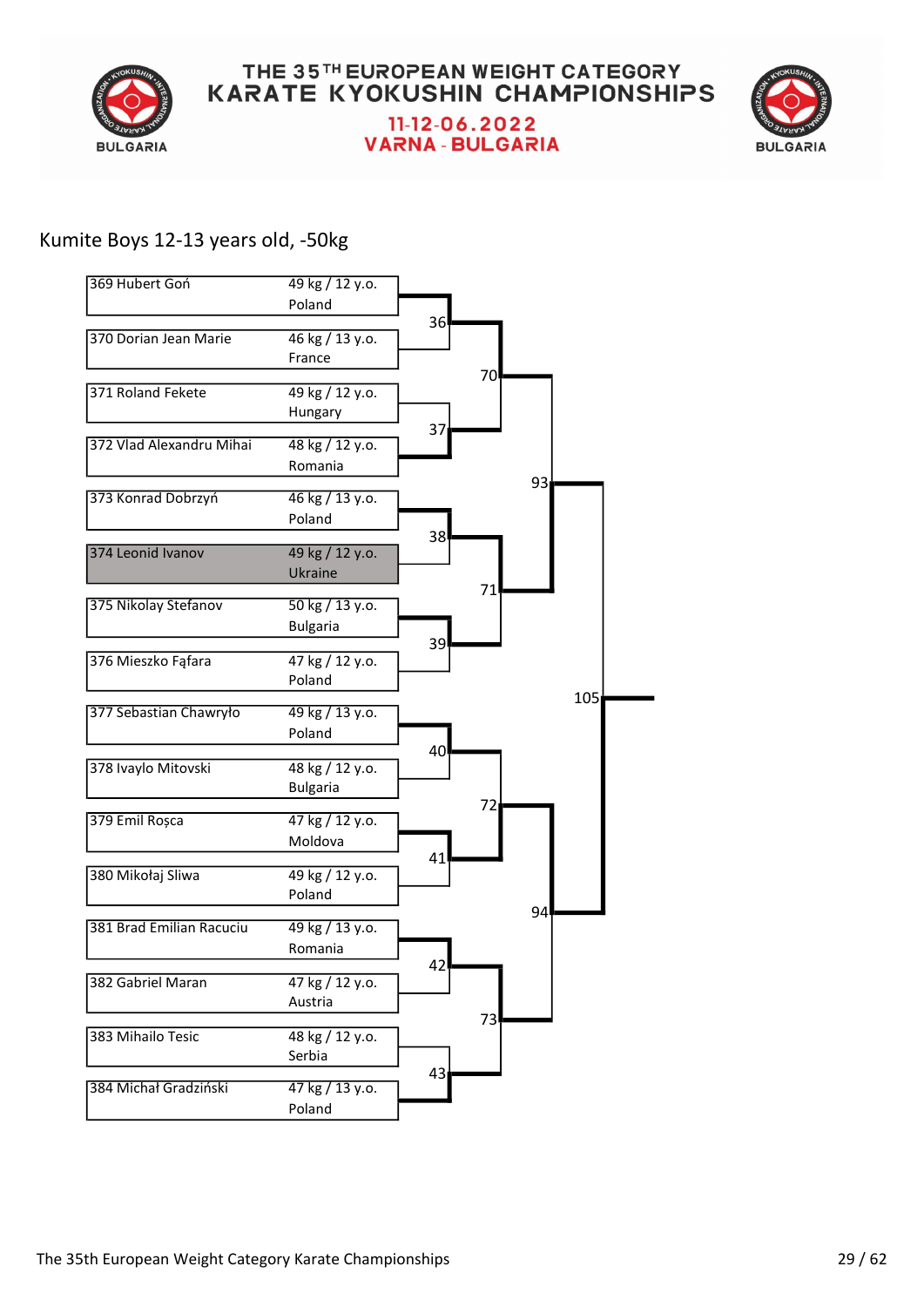



#### Kumite Boys 12-13 years old, -55kg

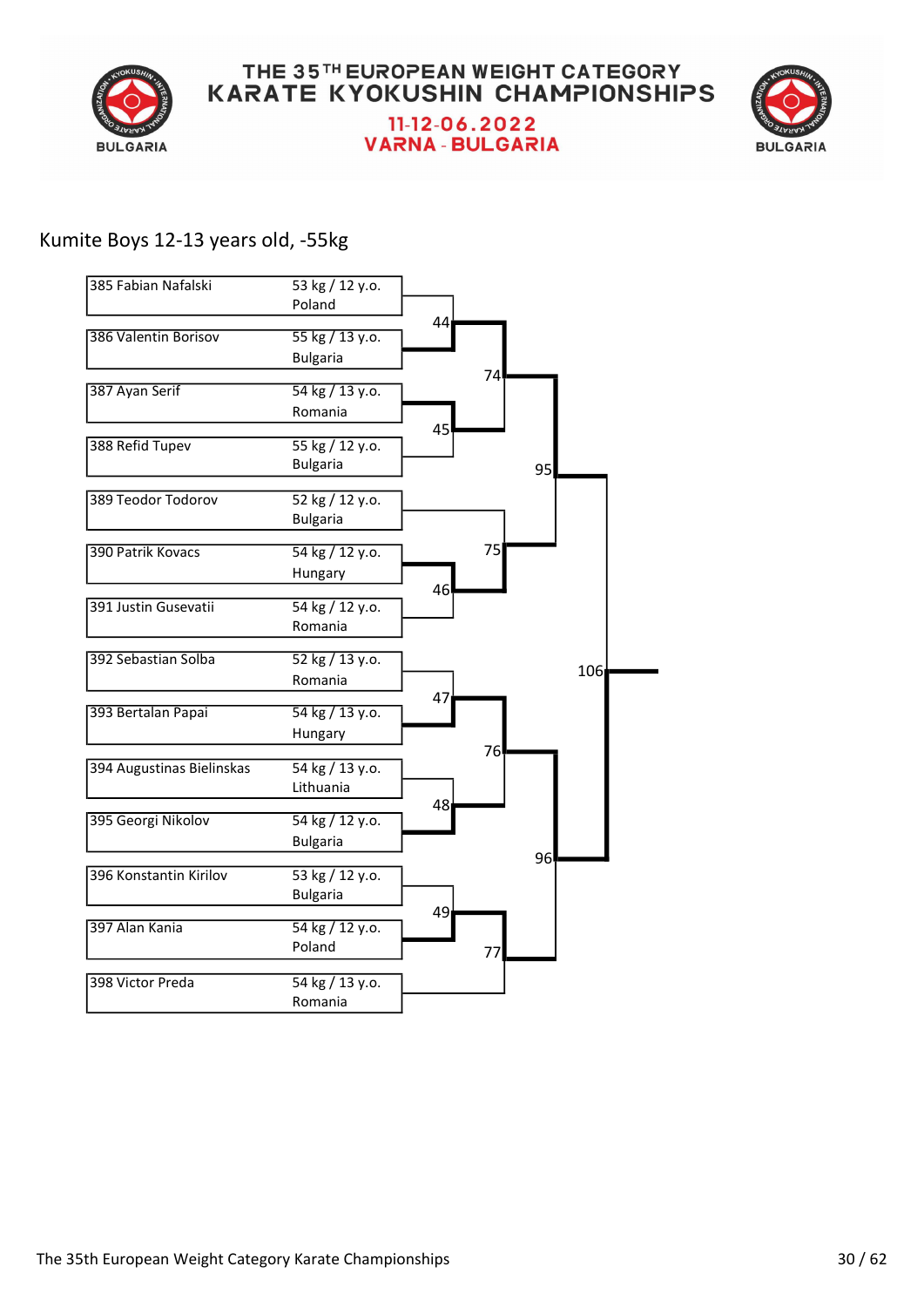



## Kumite Boys 12-13 years old, +55kg

| 399 Melen Sabriev         | 75 kg / 12 y.o.  |                 |                 |
|---------------------------|------------------|-----------------|-----------------|
|                           | <b>Bulgaria</b>  | 78∣             |                 |
| 400 Amirali Bigdeloo      | 73 kg / 13 y.o.  |                 |                 |
|                           | Iran             |                 |                 |
| 401 Mate Vidak            | 71 kg / 12 y.o.  |                 | 97              |
|                           | Hungary          |                 |                 |
| 402 Mitko Stoyanov        | 92 kg / 13 y.o.  | 79              |                 |
|                           | <b>Bulgaria</b>  |                 |                 |
| 403 Aleksandar Boyadzhiev | 126 kg / 13 y.o. |                 |                 |
|                           | <b>Bulgaria</b>  |                 | 107             |
| 404 Szymon Szumski        | 79 kg / 13 y.o.  | 50 <sub>l</sub> |                 |
|                           | Poland           | 80              |                 |
| 405 Oliver Schmidt        | 72 kg / 13 y.o.  |                 |                 |
|                           | Hungary          |                 |                 |
| 406 Catalin Dragomir      | 65 kg / 13 y.o.  |                 | 98 <sub>l</sub> |
|                           | Romania          |                 |                 |
| 407 Georgi Dinev          | 66 kg / 13 y.o.  | 81              |                 |
|                           | <b>Bulgaria</b>  |                 |                 |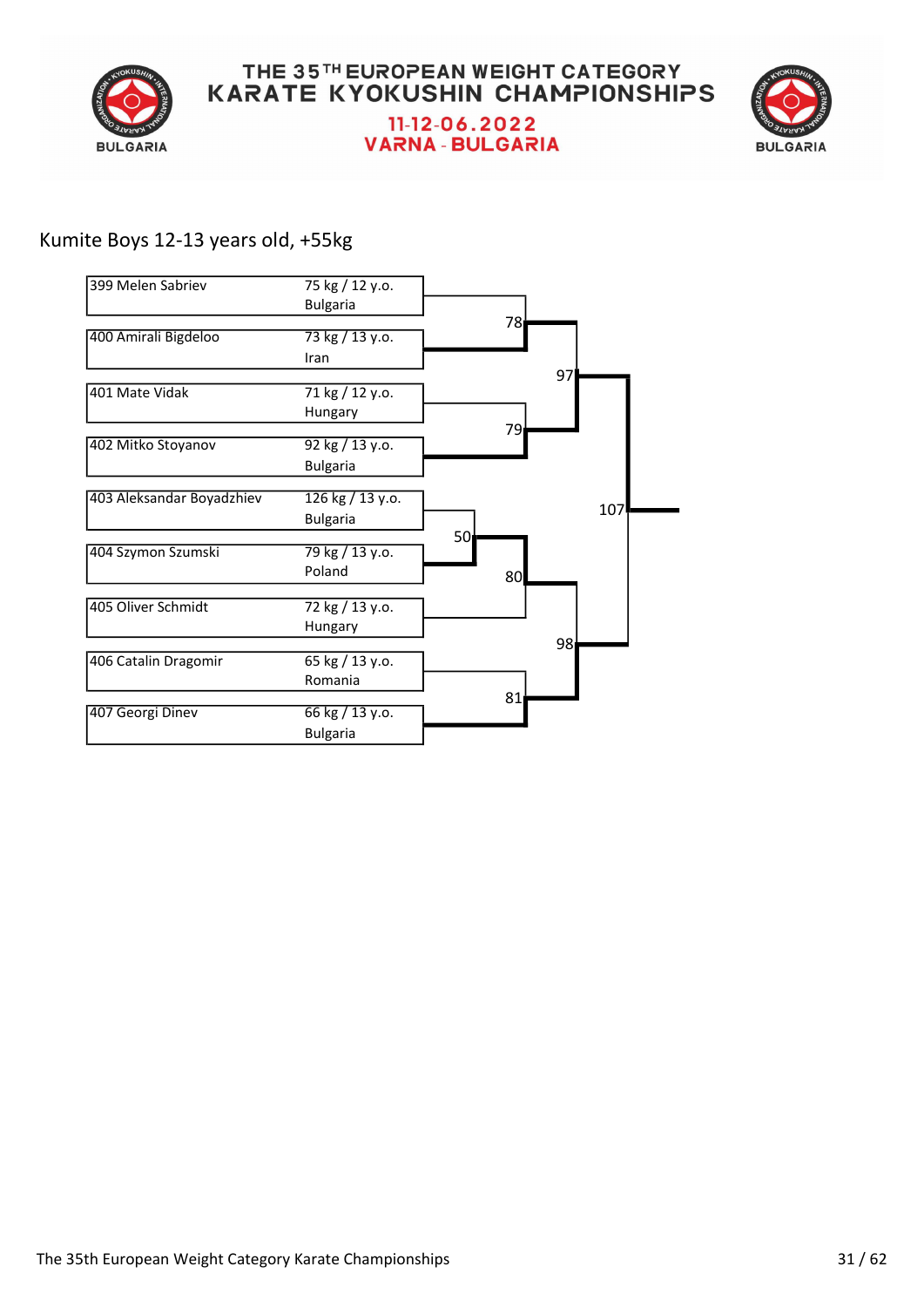



#### Kumite Girls 14-15 years old, -50kg

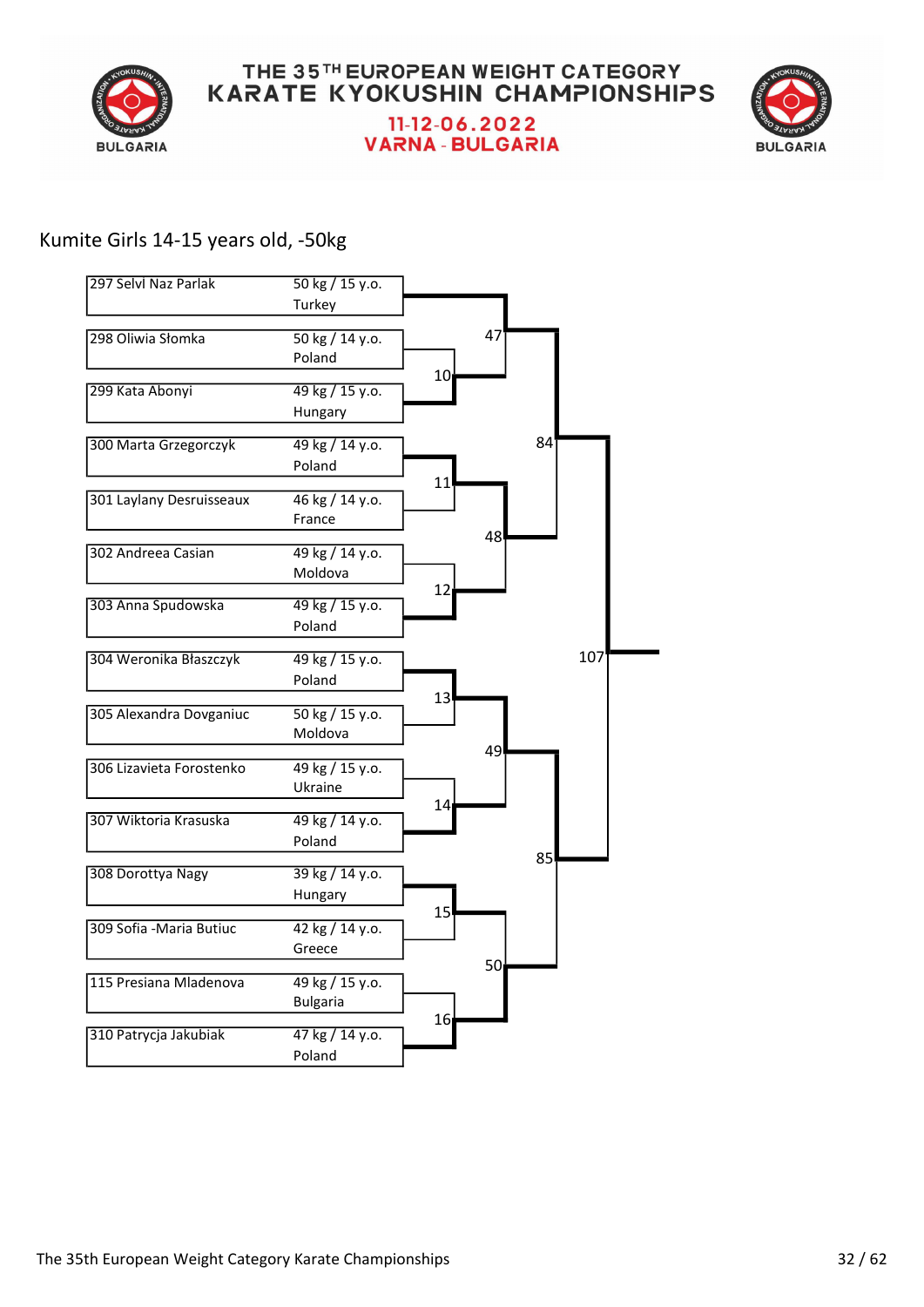



## Kumite Girls 14-15 years old, -55kg

| 311 Emilia Frankiewicz             | 55 kg / 15 y.o.           |    |     |     |
|------------------------------------|---------------------------|----|-----|-----|
|                                    | Poland                    |    |     |     |
| 312 Boglarka Barabas               | 54 kg / 14 y.o.           |    | 51  |     |
|                                    | Hungary                   |    |     |     |
| 313 Zhizel Kioseva                 | 54 kg / 15 y.o.           |    |     | 86  |
|                                    | <b>Bulgaria</b>           |    |     |     |
| 314 Irina Mescereacova             | 53 kg / 14 y.o.           |    | 52  |     |
|                                    | Moldova                   |    |     |     |
| 315 Róża Okrasa                    | 55 kg / 14 y.o.           | 17 |     |     |
|                                    | Poland                    |    |     |     |
|                                    |                           |    |     |     |
| 316 Karolina Gzieło                | 54 kg / 14 y.o.<br>Poland |    |     | 108 |
|                                    |                           | 18 |     |     |
| 317 Yelyzaveta Misiurenko          | 53 kg / 14 y.o.           |    |     |     |
|                                    | Ukraine                   |    | 53  |     |
| 318 Iren Mitseva                   | 54 kg / 14 y.o.           |    |     |     |
|                                    | <b>Bulgaria</b>           |    |     |     |
| 116 Raya Taneva                    | 54 kg / 14 y.o.           |    |     | 87  |
|                                    | <b>Bulgaria</b>           |    |     |     |
| 319 Sofia del Carmen López de León | 54 kg / 14 y.o.           | 19 |     |     |
|                                    | Spain                     |    | 54. |     |
| 320 Kinga Kalisiewicz              | 54 kg / 14 y.o.           |    |     |     |
|                                    | Poland                    |    |     |     |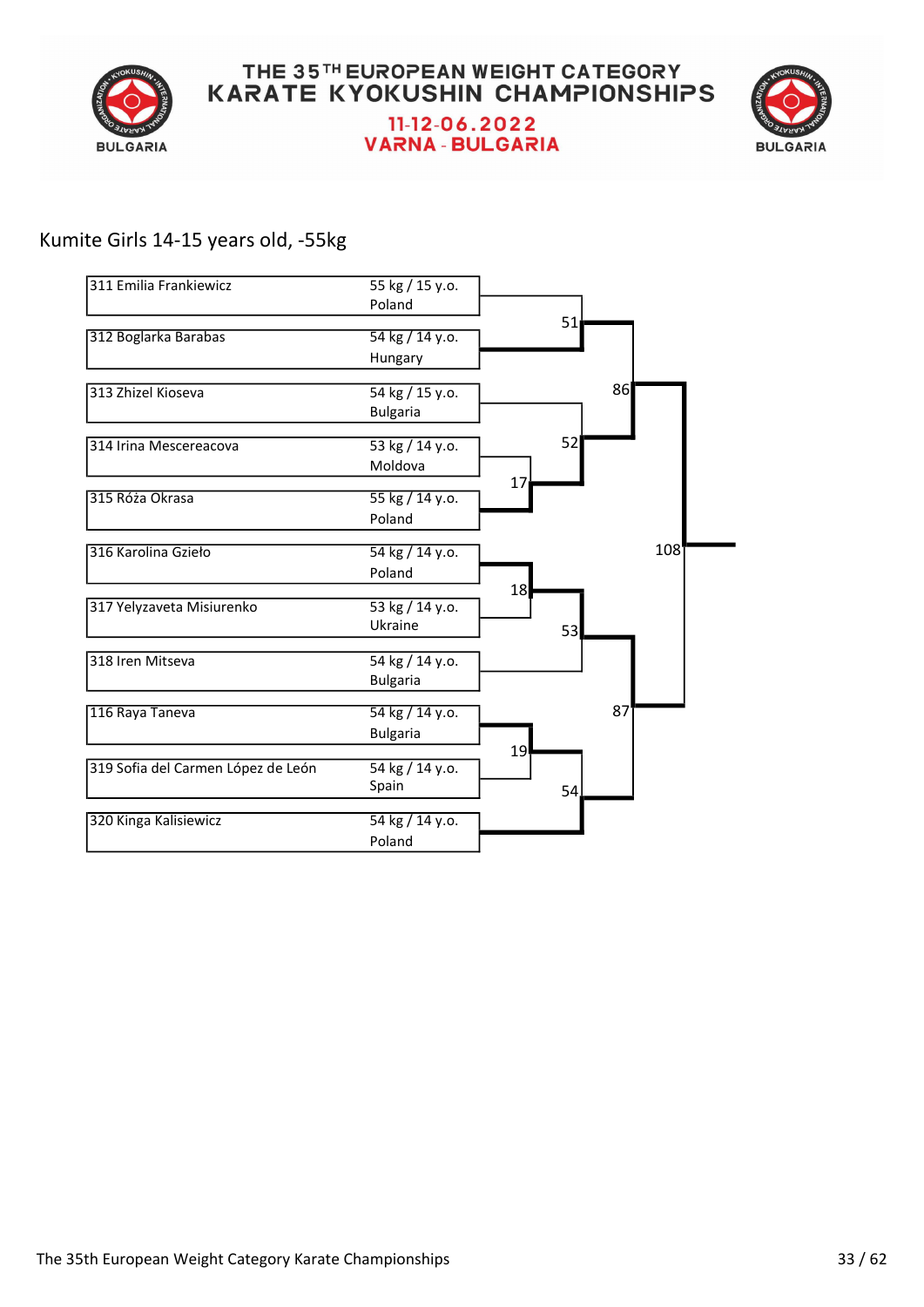



## Kumite Girls 14-15 years old, -60kg

| 321 Mallaury Constant   | 60 kg / 15 y.o.<br>France          |                 |    |     |     |  |
|-------------------------|------------------------------------|-----------------|----|-----|-----|--|
| 322 Julia Kalinowska    | 58 kg / 15 y.o.<br>Poland          |                 | 55 |     |     |  |
| 323 Gergana Imperova    | 58 kg / 15 y.o.<br><b>Bulgaria</b> | 20 <sup>°</sup> |    | 88. |     |  |
| 324 Gabriela Simińska   | 59 kg / 14 y.o.<br>Poland          |                 |    |     |     |  |
| 325 Gergana Yaneva      | 57 kg / 14 y.o.<br><b>Bulgaria</b> |                 | 56 |     |     |  |
| 326 Natalia Koc         | 59 kg / 15 y.o.<br>Poland          | 21              |    |     |     |  |
| 327 Marta Kubas         | 62 kg / 15 y.o.<br>Poland          |                 |    |     | 109 |  |
| 328 Lora Krasteva       | 60 kg / 15 y.o.<br><b>Bulgaria</b> | 22              | 57 |     |     |  |
| 329 Amelia Zaręba       | 59 kg / 15 y.o.<br>Poland          |                 |    |     |     |  |
| 330 Klaudia Janiszewska | 58 kg / 14 y.o.<br>Poland          |                 |    | 89  |     |  |
| 331 Maria Georgescu     | 59 kg / 14 y.o.<br>Romania         | 23              | 58 |     |     |  |
| 332 Zuzanna Dąbkowska   | 59 kg / 15 y.o.<br>Poland          |                 |    |     |     |  |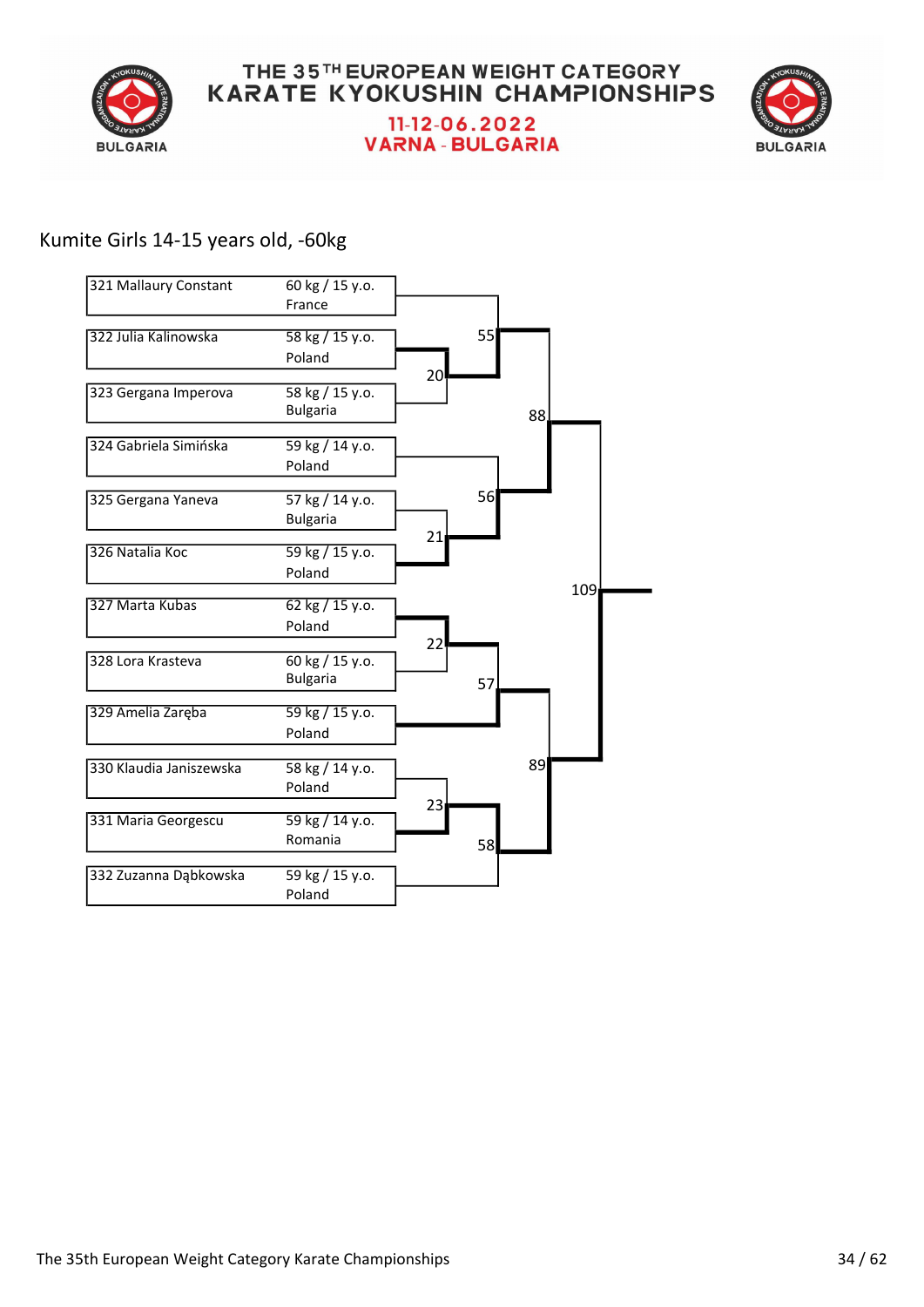



## Kumite Girls 14-15 years old, +60kg

| 333 Aysun Stefanle Durmaz | $61 \text{ kg} / 15 \text{ y.0}.$ |     |
|---------------------------|-----------------------------------|-----|
|                           | Turkey                            |     |
|                           |                                   | 90  |
| 334 Solène Ramsamy        | 73 kg / 14 y.o.                   |     |
|                           | France                            |     |
|                           |                                   | 110 |
| 335 Ecaterina Mojaeva     | 80 kg / 15 y.o.                   |     |
|                           | Moldova                           |     |
|                           |                                   | 91  |
| 336 Martyna Nowosad       | 65 kg / 14 y.o.                   |     |
|                           | Poland                            |     |
|                           |                                   |     |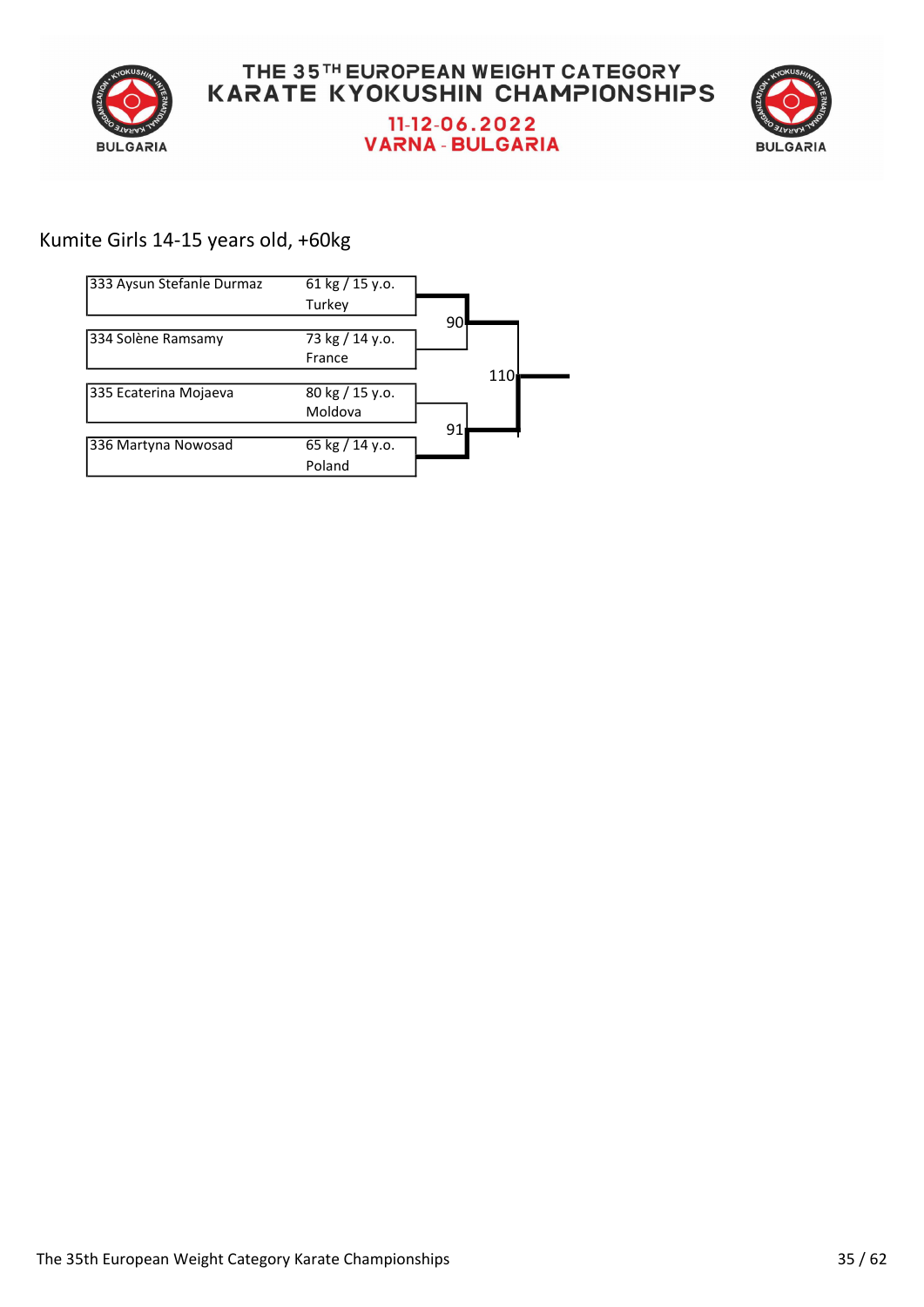



## Kumite Boys 14-15 years old, -50kg

| 231 Piotr Walkowiak  | 49 kg / 14 y.o.<br>Poland                     |                 |    |
|----------------------|-----------------------------------------------|-----------------|----|
| 232 Artem Shulha     | 48 kg / 14 y.o.<br>Ukraine                    | 22 <sub>1</sub> |    |
| 233 Gürkan Duman     | $\frac{1}{50 \text{ kg}}$ / 15 y.o.<br>Turkey | 63              |    |
| 234 Gabriel Koszolko | 47 kg / 15 y.o.<br>Poland                     | 23              |    |
| 235 Dawid Wurszt     | 45 kg / 14 y.o.<br>Poland                     |                 | 90 |
| 236 Egor Cebanu      | 49 kg / 14 y.o.<br>Moldova                    | 24.             |    |
| 237 Karol Pikuła     | 50 kg / 15 y.o.<br>Poland                     |                 |    |
| 238 Tamas Barath     | 41 kg / 14 y.o.<br>Hungary                    | 64              |    |
| 239 Danylo Rudakov   | 49 kg / 14 y.o.<br>Poland                     | 25 <sub>1</sub> |    |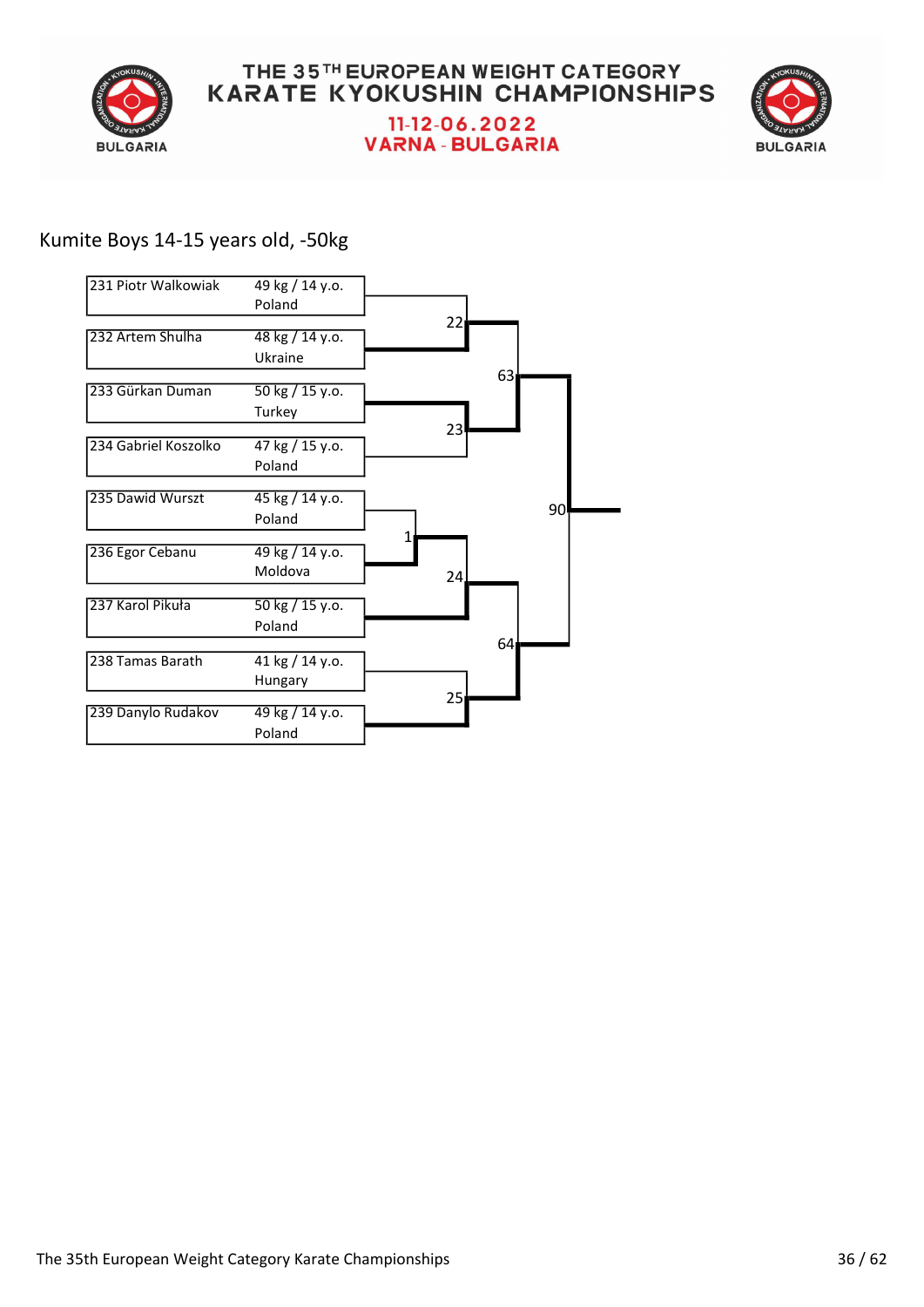



## Kumite Boys 14-15 years old, -55kg

| 240 Nikita Yurenko        | 54 kg / 14 y.o.             |                 |    |    |
|---------------------------|-----------------------------|-----------------|----|----|
|                           | Ukraine                     |                 |    |    |
|                           |                             |                 | 65 |    |
| 241 Jakub Przyczyna       | 54 kg / 14 y.o.<br>Poland   |                 |    |    |
|                           |                             | 26 <sub>l</sub> |    |    |
| 242 Halll İbrahlm Karahan | 55 kg / 15 y.o.             |                 |    |    |
|                           | Turkey                      |                 |    |    |
|                           |                             |                 |    | 91 |
| 243 Marcel Kaczmarek      | 53 kg / 15 y.o.             |                 |    |    |
|                           | Poland                      |                 |    |    |
| 244 Nikita Egorov         | 52 kg / 14 y.o.             | 27              |    |    |
|                           | Moldova                     |                 | 66 |    |
| 245 Adrian Paszkowski     | $\frac{1}{50}$ kg / 15 y.o. |                 |    |    |
|                           | Poland                      |                 |    |    |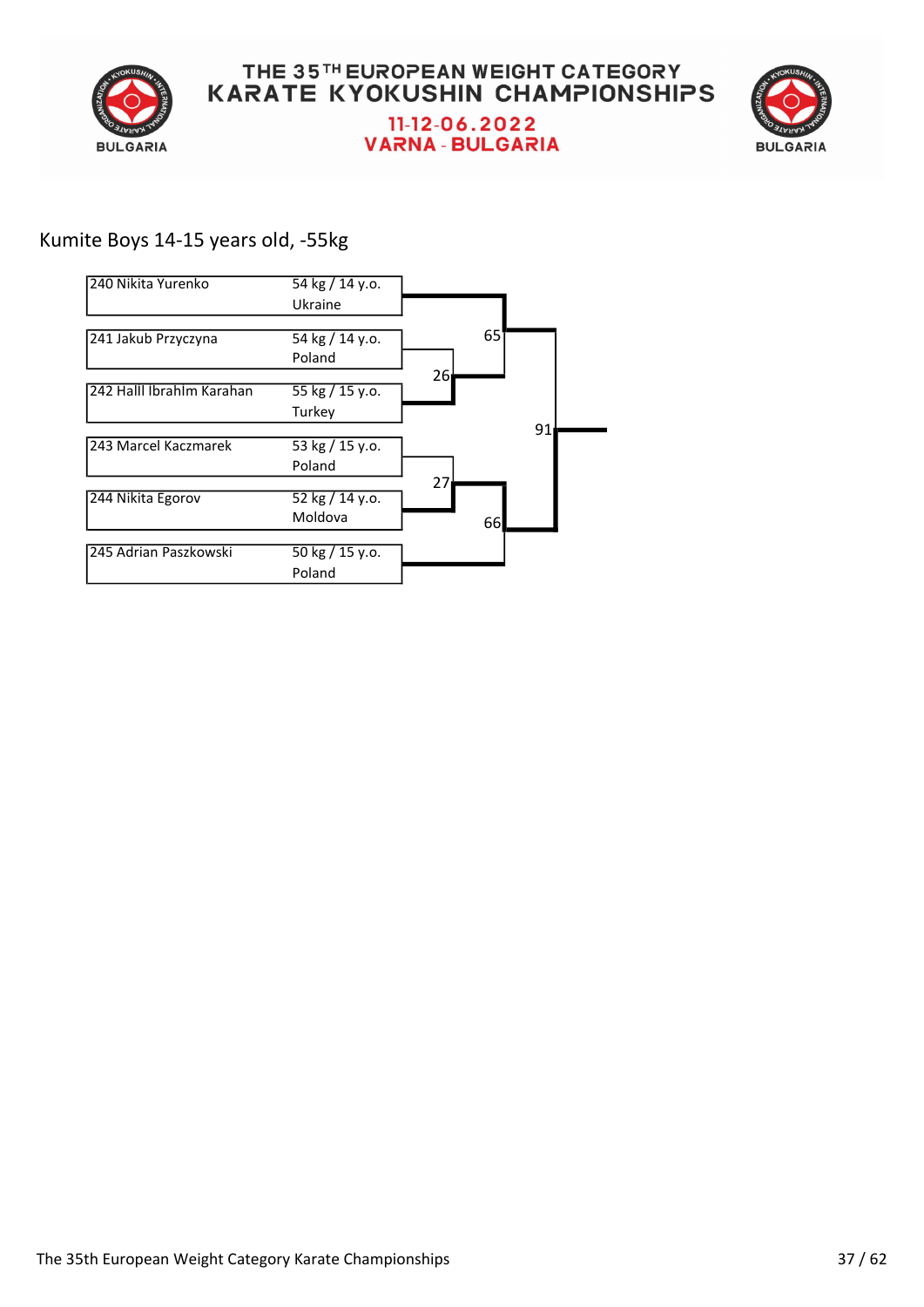



#### Kumite Boys 14-15 years old, -60kg

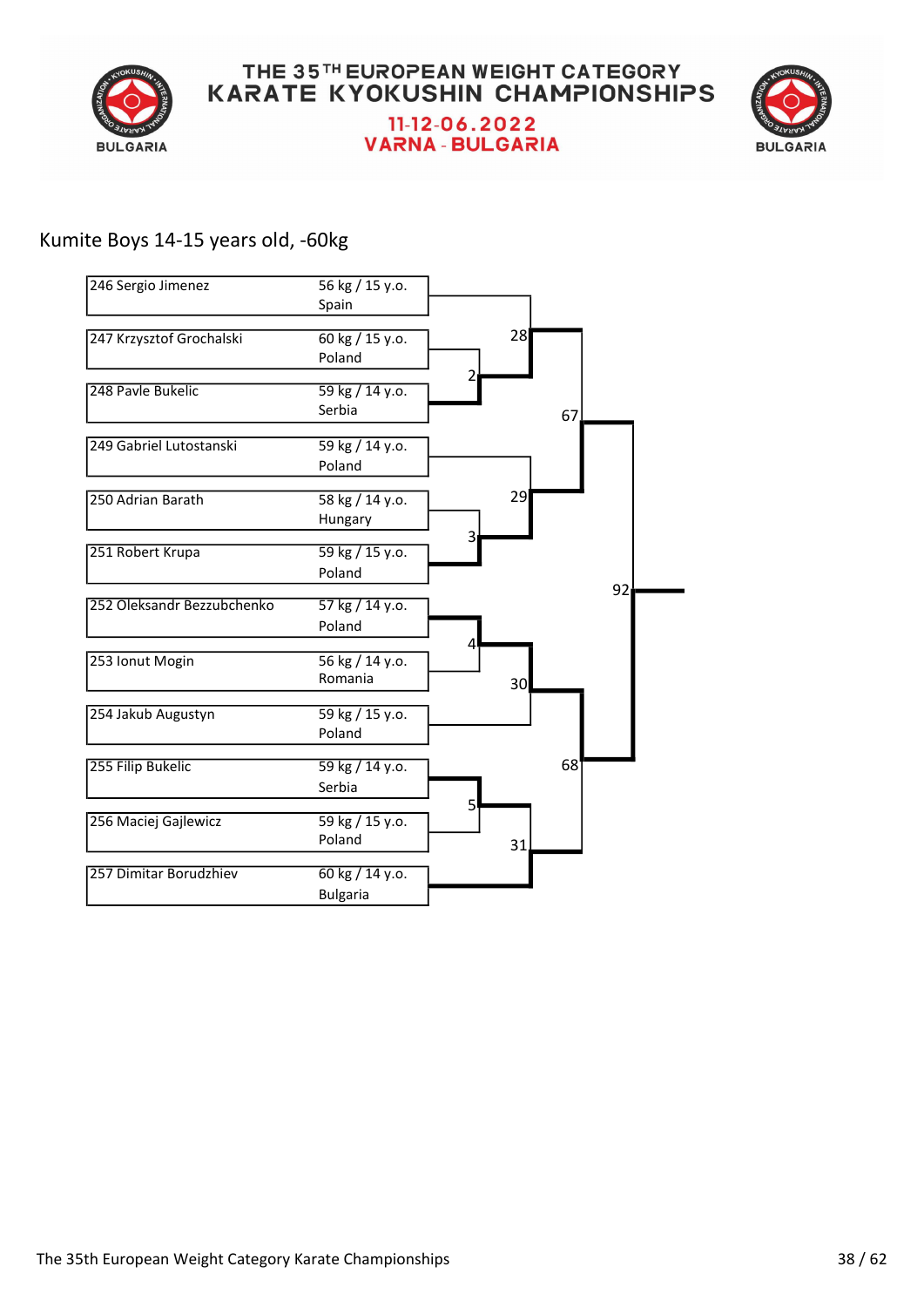



## Kumite Boys 14-15 years old, -65kg

| 258 Sebastian Goń      | 64 kg / 15 y.o.                    |                 |    |    |
|------------------------|------------------------------------|-----------------|----|----|
|                        | Poland                             |                 |    |    |
| 259 Petar Haskovliev   | 65 kg / 15 y.o.<br><b>Bulgaria</b> | 32 <sup>5</sup> |    |    |
| 260 Gergo Matyas       | 63 kg / 15 y.o.<br>Hungary         |                 | 69 |    |
| 261 Aleksandar Petrov  | 65 kg / 15 y.o.<br><b>Bulgaria</b> | 33              |    |    |
| 262 Artiom Nowicki     | 64 kg / 14 y.o.<br>Poland          | 6               |    |    |
| 263 Jakub Królicki     | 64 kg / 14 y.o.<br>Poland          |                 |    | 93 |
| 264 Aleksandar Kirilov | 65 kg / 14 y.o.<br><b>Bulgaria</b> | 34              |    |    |
| 265 Arnold Fekete      | 64 kg / 15 y.o.<br>Hungary         |                 |    |    |
| 266 Kristof Szimon     | 62 kg / 15 y.o.<br>Hungary         |                 | 70 |    |
| 268 Ahmet Hakan Yücel  | 64 kg / 14 y.o.<br>Turkey          | 35              |    |    |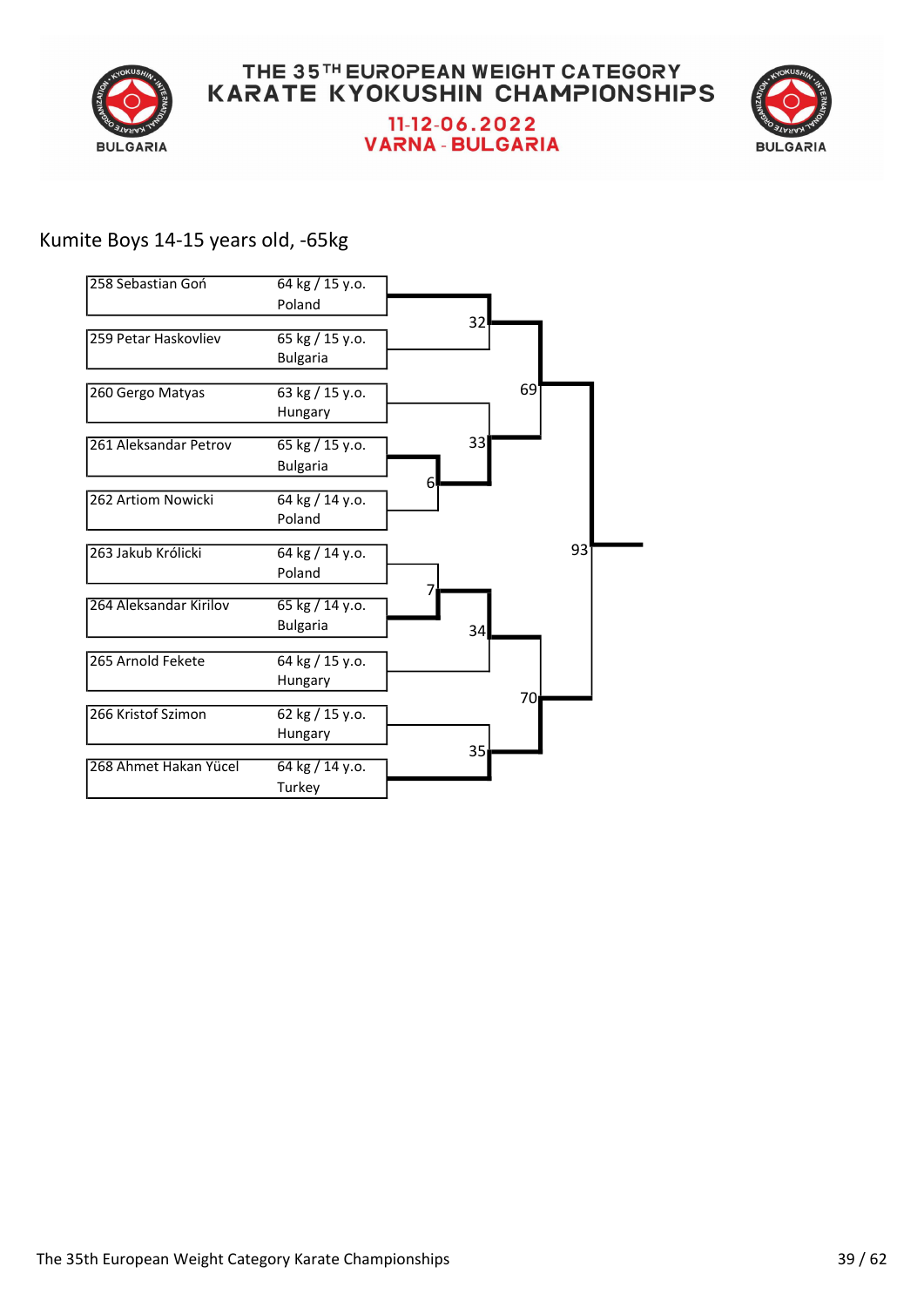



#### Kumite Boys 14-15 years old, -70kg

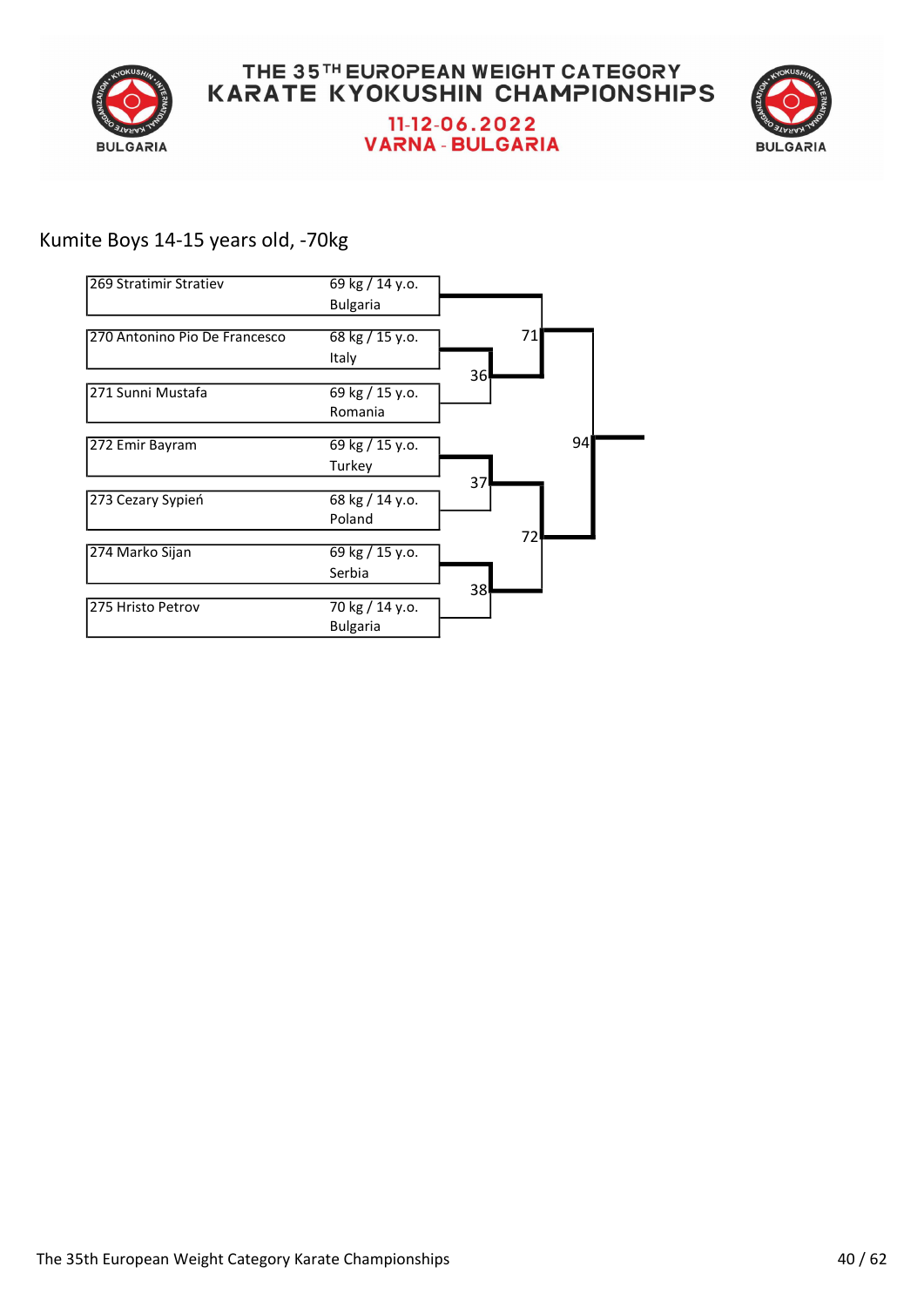



## Kumite Boys 14-15 years old, -75kg

| 276 Razvan Dardailoaiei          | 74 kg / 14 y.o. |                 |
|----------------------------------|-----------------|-----------------|
|                                  | Romania         |                 |
|                                  |                 | 39۱             |
| 277 Denys Kazemirov              | 74 kg / 15 y.o. |                 |
|                                  | Ukraine         |                 |
|                                  |                 | 73              |
| 278 Arshia Sarrafan Chaharsoughi | 72 kg / 14 y.o. |                 |
|                                  | Iran            | 40 <sub>l</sub> |
| 279 Mykhailo Pelikh              | 73 kg / 15 y.o. |                 |
|                                  | Poland          |                 |
|                                  |                 | 95              |
| 280 Cosmin Vittorio Tatavura     | 71 kg / 14 y.o. |                 |
|                                  | Romania         |                 |
| 281 Alan Bożek                   | 75 kg / 15 y.o. | 41              |
|                                  |                 |                 |
|                                  | Poland          | 74              |
| 282 Carol Gaga                   | 70 kg / 15 y.o. |                 |
|                                  | <b>UAE</b>      |                 |
|                                  |                 | 42 <sub>l</sub> |
| 283 Marc Fuiorea                 | 73 kg / 14 y.o. |                 |
|                                  | Romania         |                 |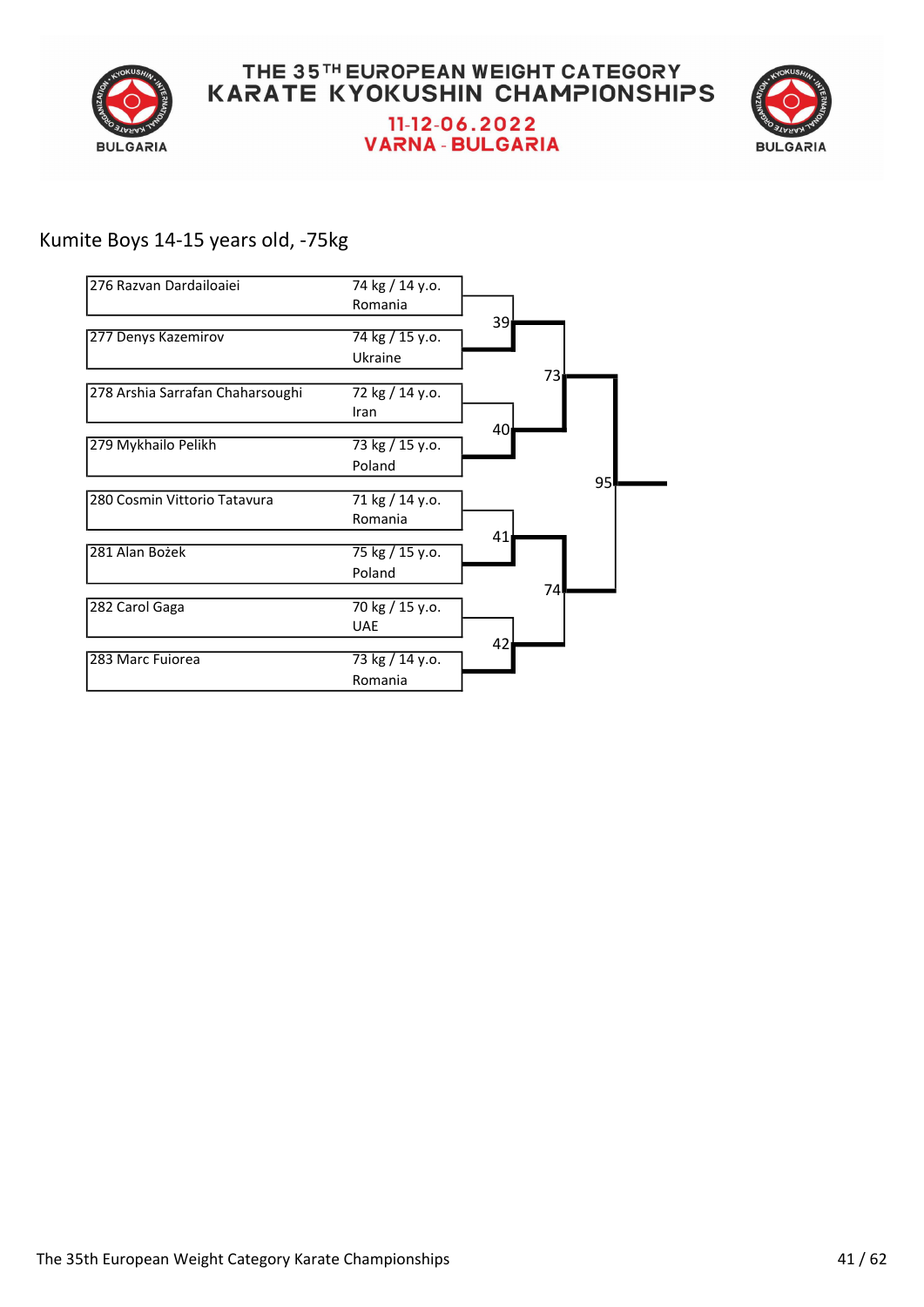



## Kumite Boys 14-15 years old, +75kg

| 284 Alexandru Moșoianu | 79 kg / 15 y.o.                            |    |     |     |
|------------------------|--------------------------------------------|----|-----|-----|
|                        | Romania                                    |    |     |     |
| 285 Serhii Lypchansky  | $\sqrt{79 \text{ kg}}$ / 14 y.o.<br>Poland |    | 43  |     |
| 286 Emo Yanev          | 90 kg / 15 y.o.<br><b>Bulgaria</b>         | 8  |     | 75. |
| 287 Ali Malekian       | 91 kg / 14 y.o.<br>Iran                    |    |     |     |
| 288 Joan Mañe          | 109 kg / 15 y.o.<br>Spain                  |    | 44  |     |
| 289 Mihai Moșoianu     | 88 kg / 15 y.o.<br>Romania                 | 9  |     |     |
| 290 Mihai Florea       | 79 kg / 14 y.o.<br>Romania                 |    |     | 96  |
| 291 Anass Banan        | 82 kg / 15 y.o.<br>Spain                   | 10 |     |     |
| 292 Ognjen Garic       | 90 kg / 14 y.o.<br>Serbia                  |    | 45  |     |
| 293 Rambod Soltani     | 88 kg / 14 y.o.<br>Iran                    | 11 |     |     |
| 294 Zhoro Zhechev      | 87 kg / 15 y.o.<br><b>Bulgaria</b>         |    |     | 76  |
| 295 Andrei Constantin  | 87 kg / 14 y.o.<br>Romania                 | 12 | 46. |     |
| 296 Arda Basma         | 82 kg / 15 y.o.<br>Turkey                  |    |     |     |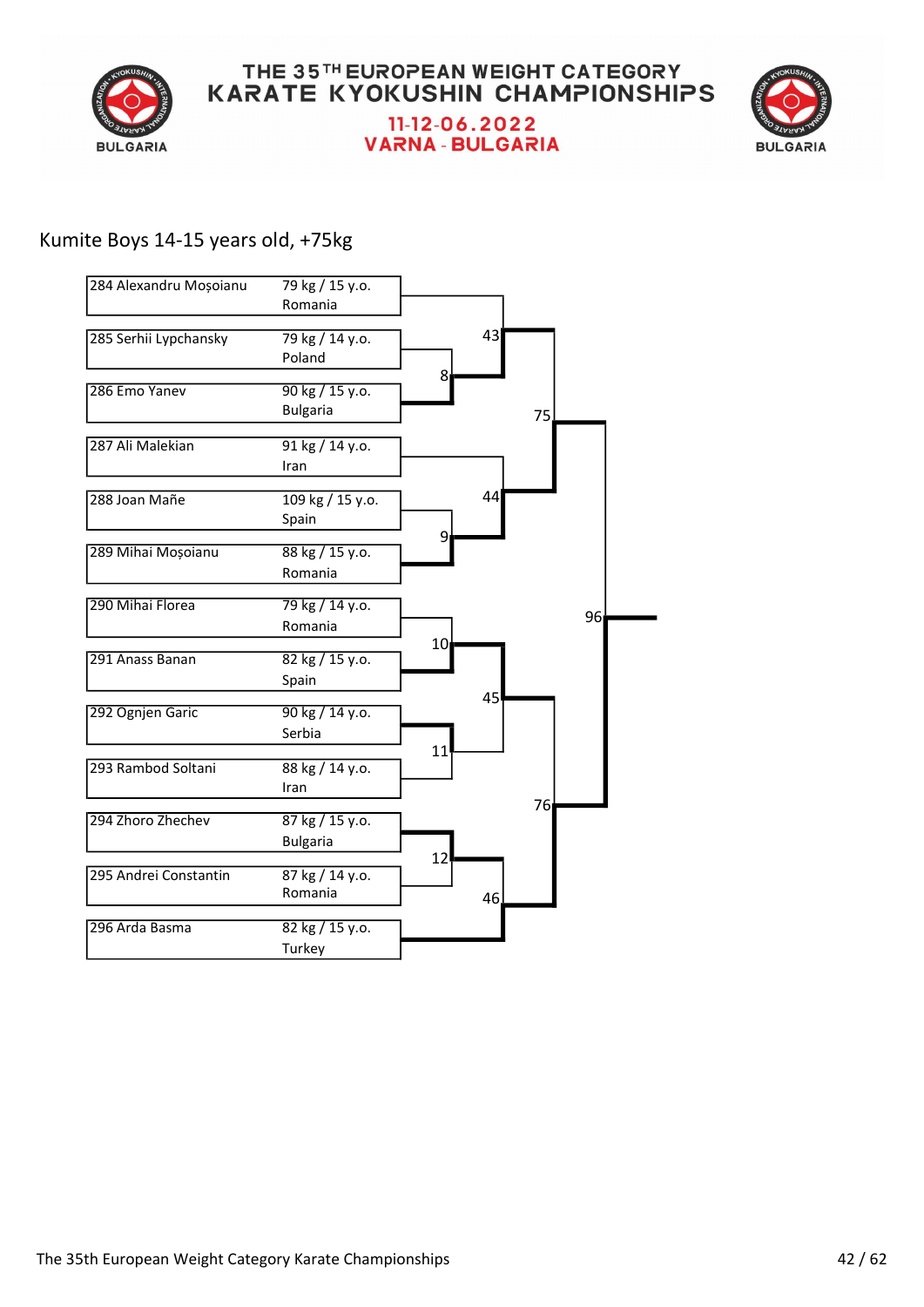



## Kumite Girls 16-17 years old, -50kg

| 196 Klaudia Lipiec       | 49 kg / 17 y.o.                     |    |     |
|--------------------------|-------------------------------------|----|-----|
|                          | Poland                              |    |     |
|                          |                                     | 92 |     |
| 197 Kristina Ganusheva   | 50 kg / 17 y.o.                     |    |     |
|                          | <b>Bulgaria</b>                     |    |     |
|                          |                                     |    |     |
| 198 Zehra Dündar         | $\frac{1}{50 \text{ kg}}$ / 17 y.o. |    | 111 |
|                          | Turkey                              |    |     |
|                          |                                     | 59 |     |
| 199 Aleksandra Mincewicz | 49 kg / 17 y.o.                     |    |     |
|                          | Poland                              | 93 |     |
|                          |                                     |    |     |
| 200 Anais Martín         | 49 kg / 17 y.o.                     |    |     |
|                          | Spain                               |    |     |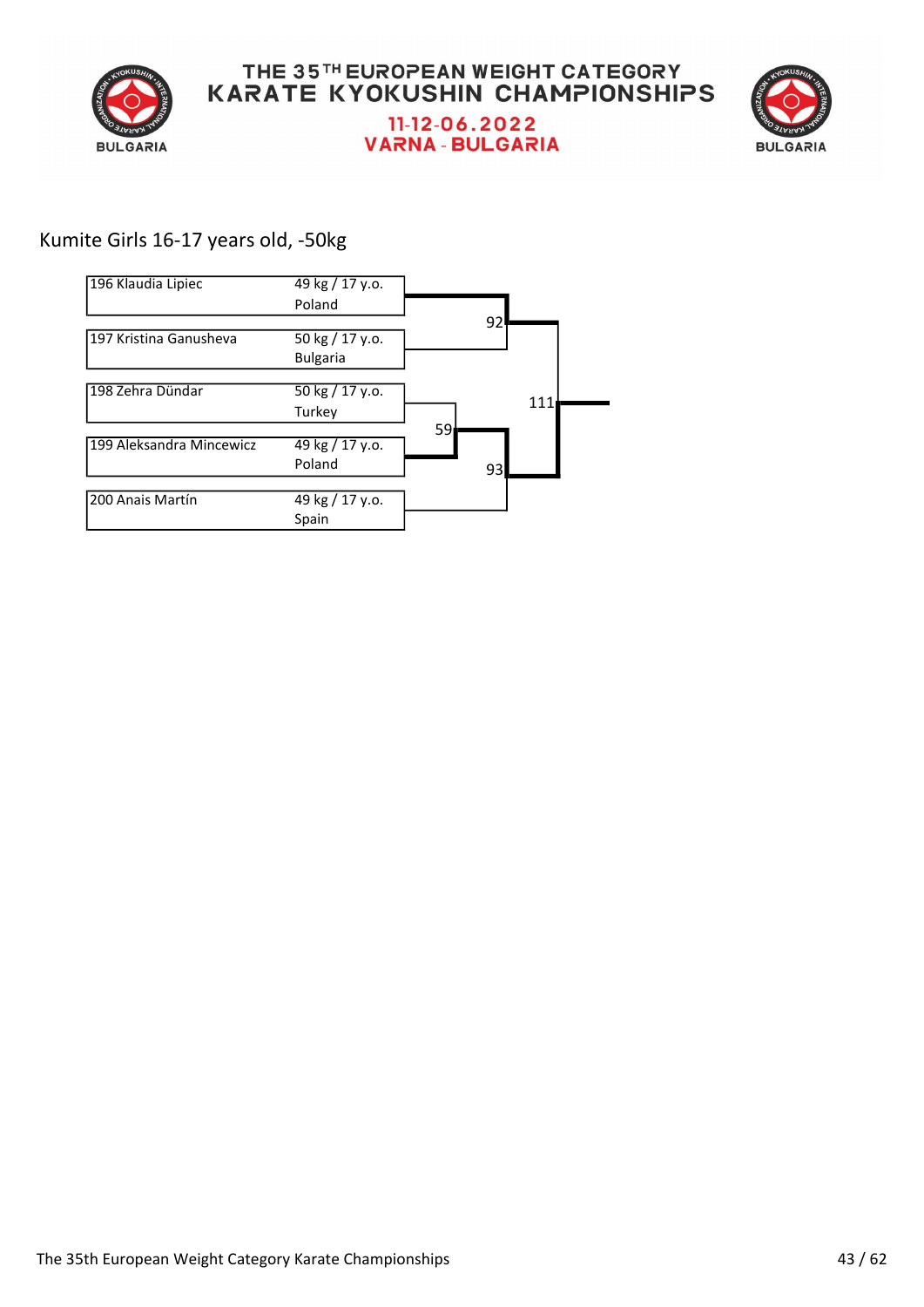



## Kumite Girls 16-17 years old, -55kg

| 55 kg / 17 y.o. |                 |     |
|-----------------|-----------------|-----|
| Turkey          |                 |     |
|                 |                 |     |
|                 |                 |     |
| Spain           |                 |     |
|                 | 60              |     |
| 54 kg / 17 y.o. |                 |     |
| Ukraine         |                 |     |
|                 |                 | 112 |
| 54 kg / 17 y.o. |                 |     |
| Poland          |                 |     |
|                 | 61              |     |
| 55 kg / 16 y.o. |                 |     |
| France          | 95              |     |
|                 |                 |     |
| 52 kg / 16 y.o. |                 |     |
| Hungary         |                 |     |
|                 | 55 kg / 17 y.o. | 94  |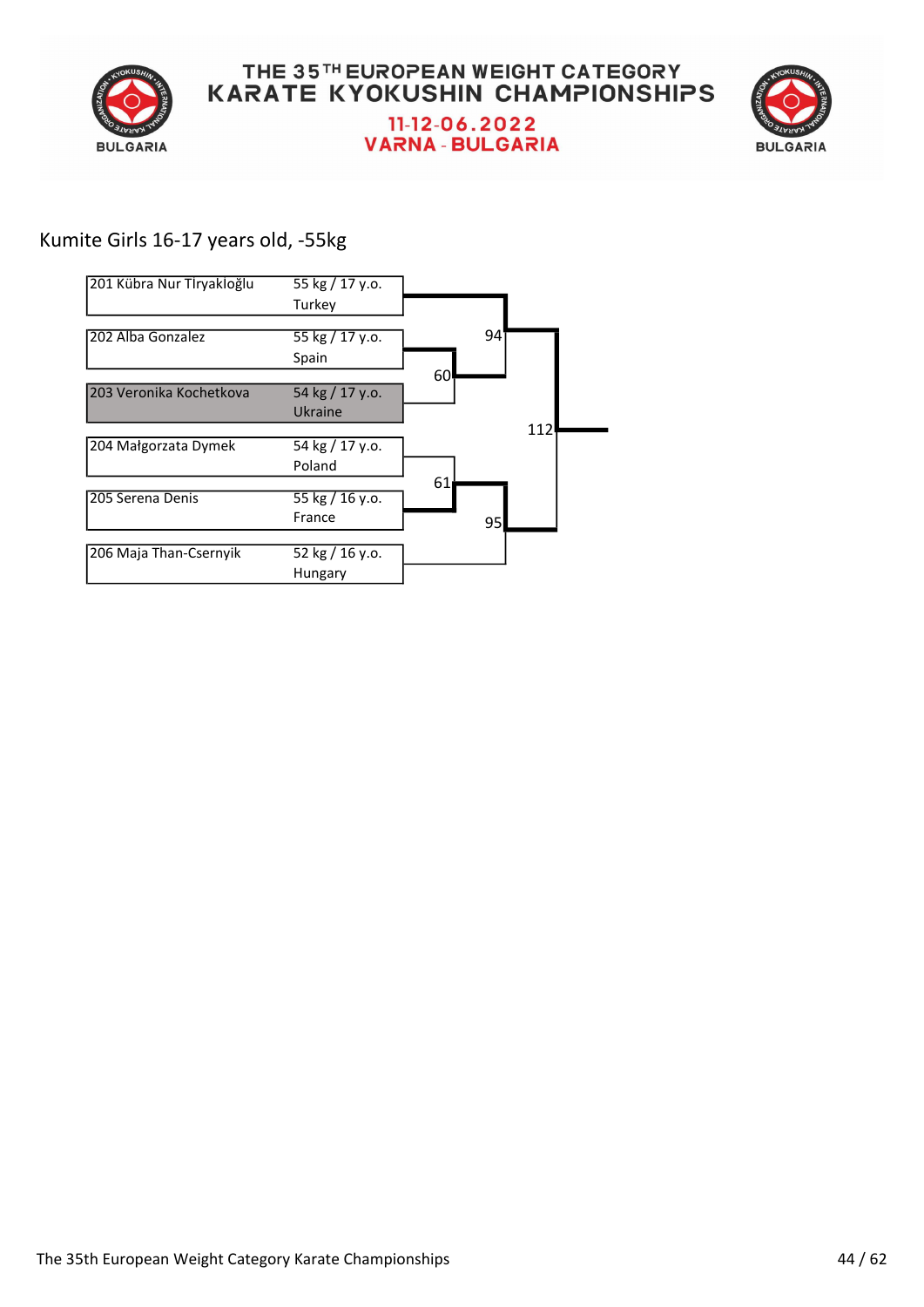



## Kumite Girls 16-17 years old, -60kg

| 207 Wiktoria Laska          | 59 kg / 17 y.o. |                 |
|-----------------------------|-----------------|-----------------|
|                             | Poland          |                 |
|                             |                 | 62 <sub>1</sub> |
| 208 Lucile Vedapodagom      | 59 kg / 17 y.o. |                 |
|                             | France          |                 |
|                             |                 | 96              |
| 209 Sena Irmak ARAS         | 59 kg / 17 y.o. |                 |
|                             | Turkey          |                 |
|                             |                 | 63              |
| 210 Zofia Perzan            | 58 kg / 17 y.o. |                 |
|                             | Poland          |                 |
|                             |                 | 113             |
| 211 Natalia Wilczek         | 57 kg / 17 y.o. |                 |
|                             | Poland          |                 |
|                             |                 | 64              |
| 212 Aleksandra Mierzejewska | 58 kg / 17 y.o. |                 |
|                             | Poland          |                 |
|                             |                 | 97              |
| 213 Daria Ștefania Mihalcea | 60 kg / 17 y.o. |                 |
|                             | Romania         |                 |
|                             |                 | 65              |
| 214 Matylda Bień            | 59 kg / 17 y.o. |                 |
|                             | Poland          |                 |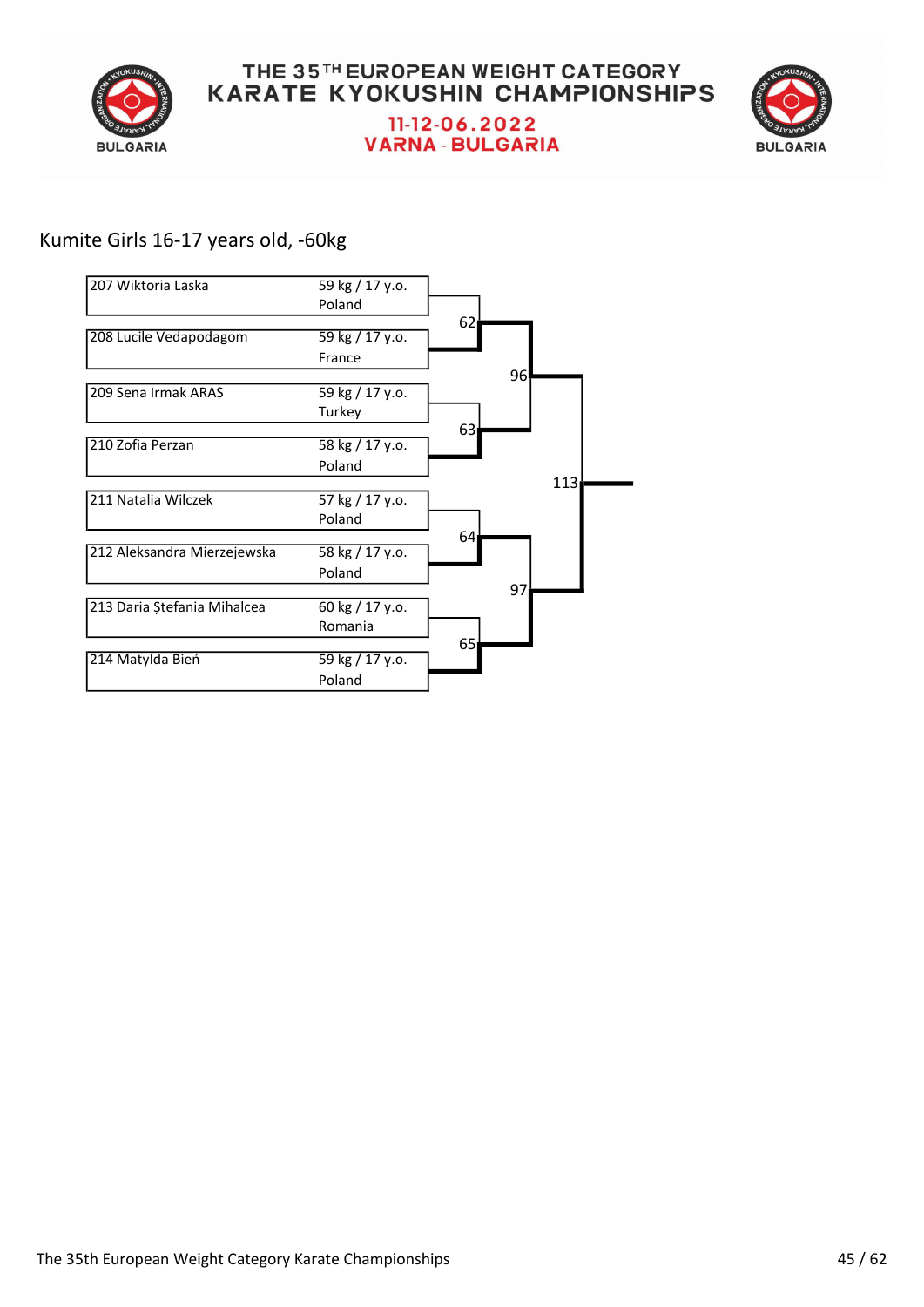

#### THE 35TH EUROPEAN WEIGHT CATEGORY **KARATE KYOKUSHIN CHAMPIONSHIPS** 11-12-06.2022 **VARNA - BULGARIA**



## Kumite Girls 16-17 years old, -65kg

| 215 Roza Pawilcz        | 64 kg / 17 y.o.                   |     |
|-------------------------|-----------------------------------|-----|
|                         | Poland                            |     |
|                         |                                   | 66  |
| 216 Mihaela Petrova     | 64 kg / 17 y.o.                   |     |
|                         | <b>Bulgaria</b>                   |     |
|                         |                                   | 98  |
| 217 Anca Dicu           | 64 kg / 17 y.o.                   |     |
|                         | Romania                           |     |
|                         |                                   | 67  |
| 218 Juliette Bouniol    | 61 kg $/$ 16 y.o.                 |     |
|                         | France                            |     |
|                         |                                   | 114 |
| 219 Kinga Danieluk      | 64 kg / 16 y.o.                   |     |
|                         | Poland                            | 68  |
| 220 Krystie Bancala     | $61 \text{ kg} / 17 \text{ y.o.}$ |     |
|                         | France                            |     |
|                         |                                   | 99  |
| 221 Jazmin Halasz       | 64 kg / 16 y.o.                   |     |
|                         | Hungary                           |     |
|                         |                                   | 69  |
| 222 Patrycja Mielniczuk | 63 kg / 17 y.o.                   |     |
|                         | Poland                            |     |
|                         |                                   |     |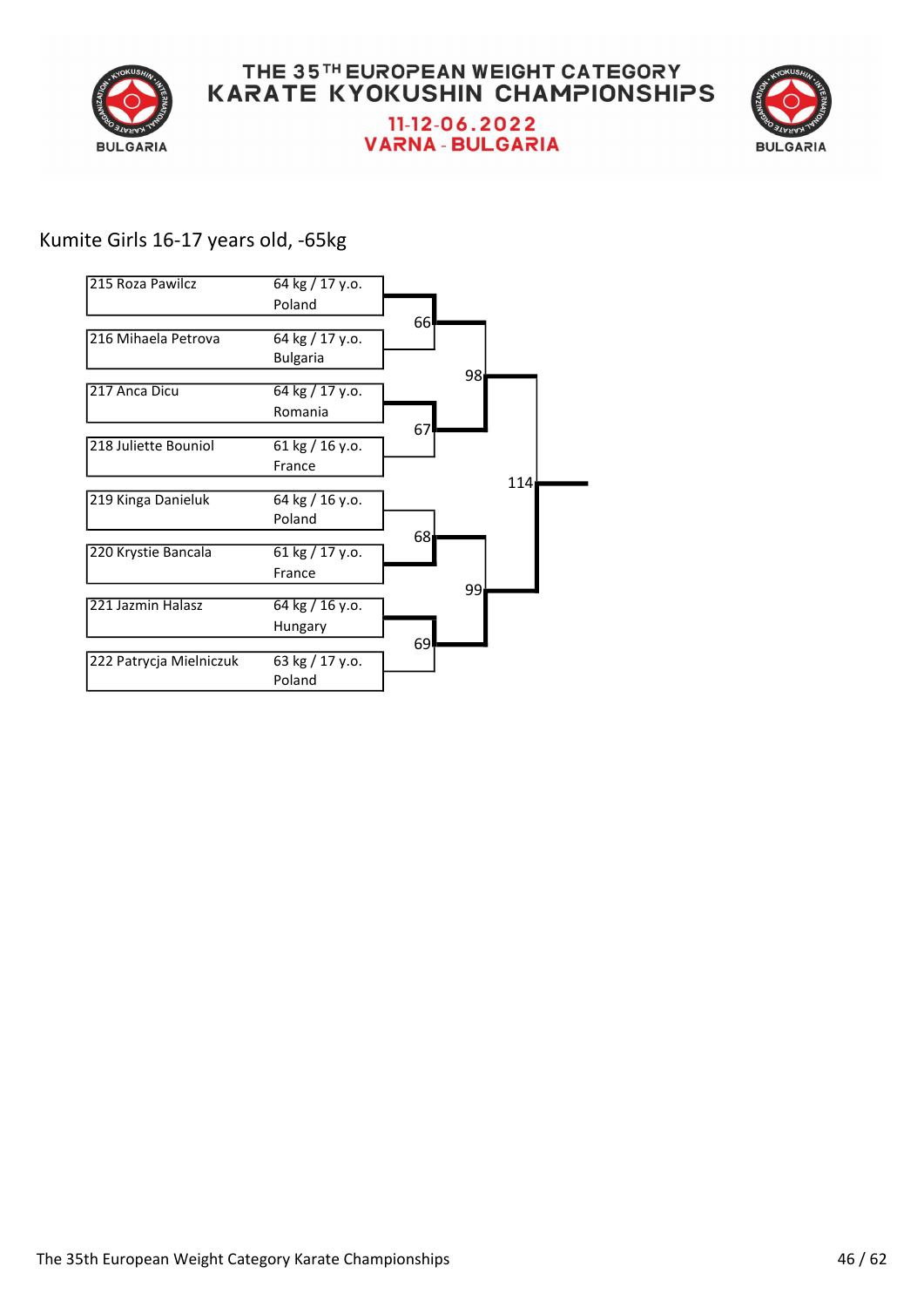



## Kumite Girls 16-17 years old, +65kg

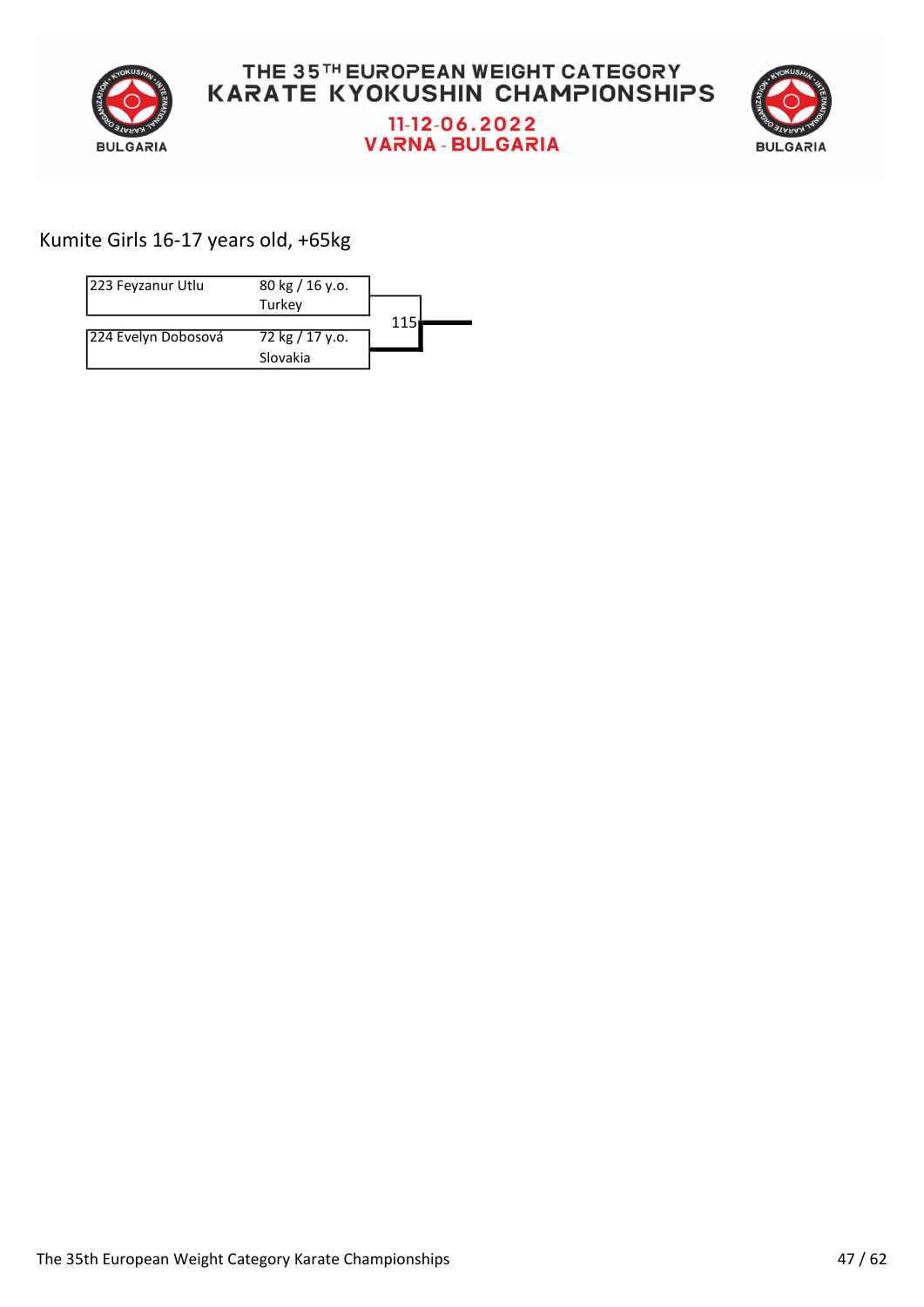



## Kumite Boys 16-17 years old, -55kg

| $\frac{1}{54}$ kg / 17 y.o. |    |    |
|-----------------------------|----|----|
| Turkey                      |    |    |
|                             | 77 |    |
| 53 kg $/$ 16 y.o.           |    |    |
| Moldova                     |    |    |
|                             |    |    |
| $\frac{1}{53}$ kg / 16 y.o. |    | 97 |
| Hungary                     |    |    |
|                             |    |    |
| 54 kg / 17 y.o.             |    |    |
| Turkey                      | 78 |    |
|                             |    |    |
| 49 kg / 16 y.o.             |    |    |
| Serbia                      |    |    |
|                             |    | 47 |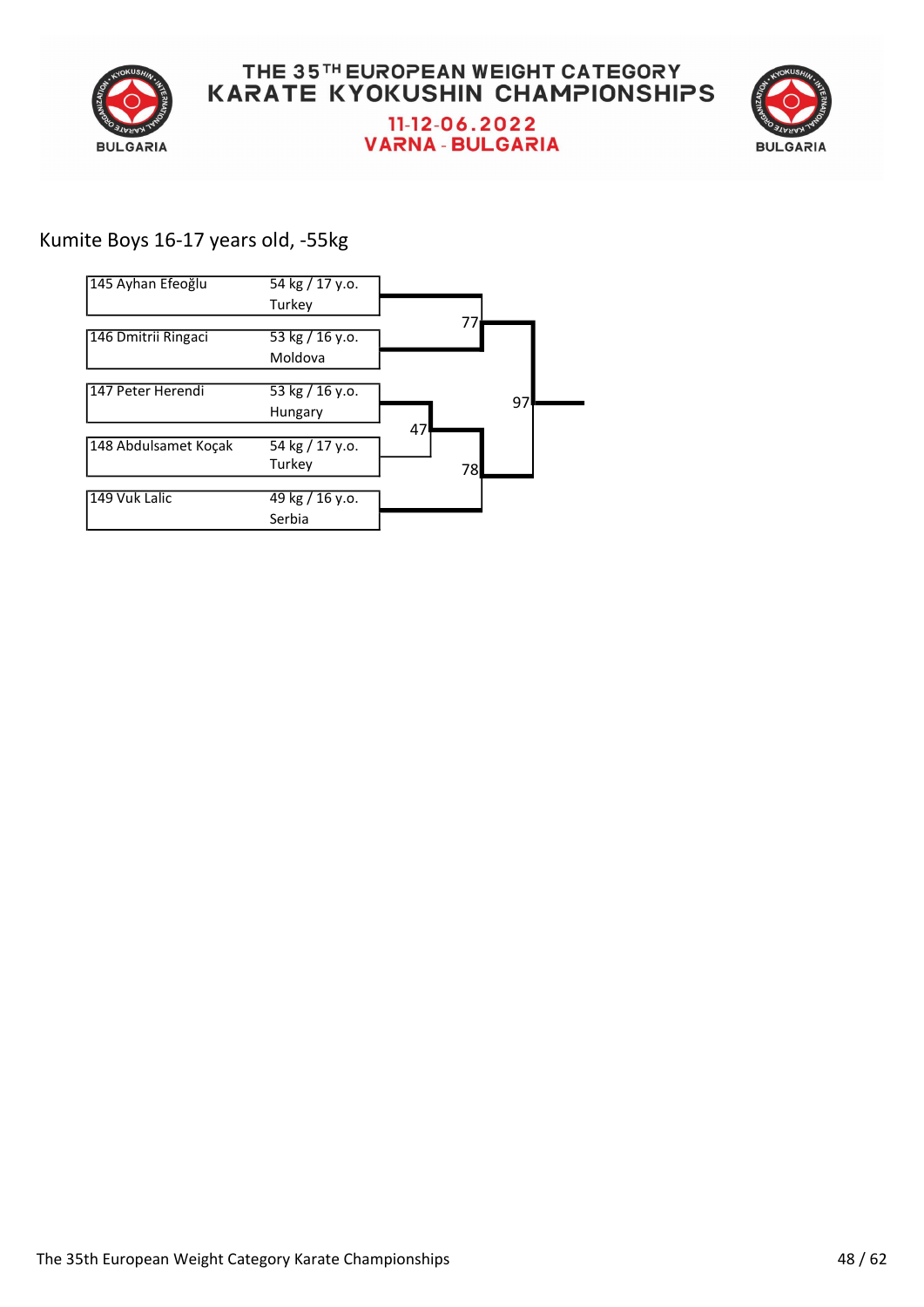



## Kumite Boys 16-17 years old, -60kg

| 150 Wiktor Kalita          | 59 kg / 17 y.o. |    |    |    |
|----------------------------|-----------------|----|----|----|
|                            | Poland          |    |    |    |
|                            |                 |    | 79 |    |
| 151 Stanislav Beydovski    | 60 kg / 16 y.o. |    |    |    |
|                            | <b>Bulgaria</b> |    |    |    |
|                            |                 | 48 |    |    |
| 152 Ricardo Constantinescu | 59 kg / 16 y.o. |    |    |    |
|                            | Romania         |    |    |    |
| 153 Wiktor Brózio          | 60 kg / 17 y.o. |    |    | 98 |
|                            |                 |    |    |    |
|                            | Poland          |    |    |    |
|                            |                 | 49 |    |    |
| 154 Enzo Tantillo          | 57 kg / 17 y.o. |    |    |    |
|                            | France          |    |    |    |
|                            |                 |    | 80 |    |
| 155 Izan Escarbajal        | 59 kg / 17 y.o. |    |    |    |
|                            | Spain           |    |    |    |
|                            |                 | 50 |    |    |
| 156 Kacper Budrewicz       | 59 kg / 16 y.o. |    |    |    |
|                            | Poland          |    |    |    |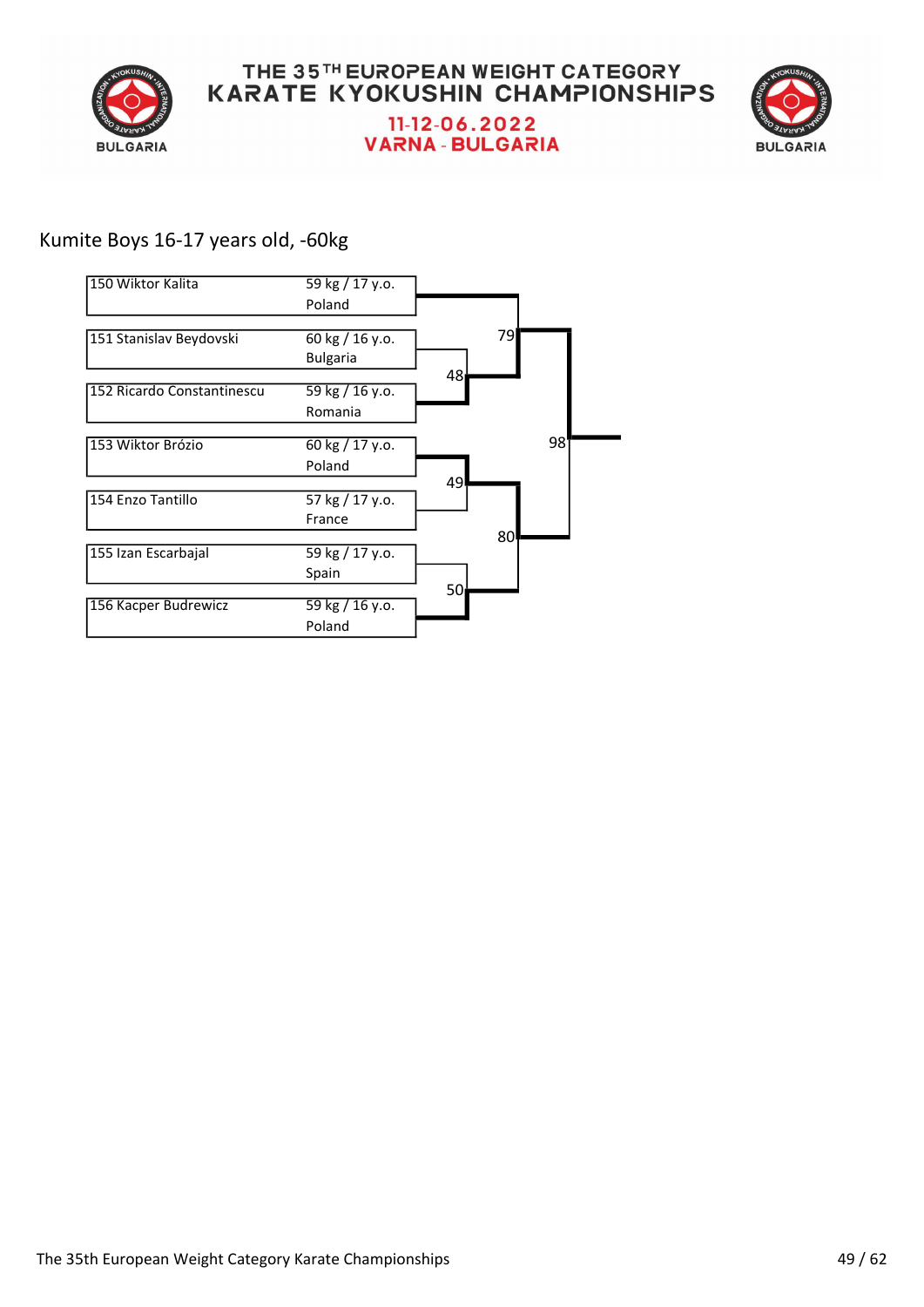



#### Kumite Boys 16-17 years old, -65kg

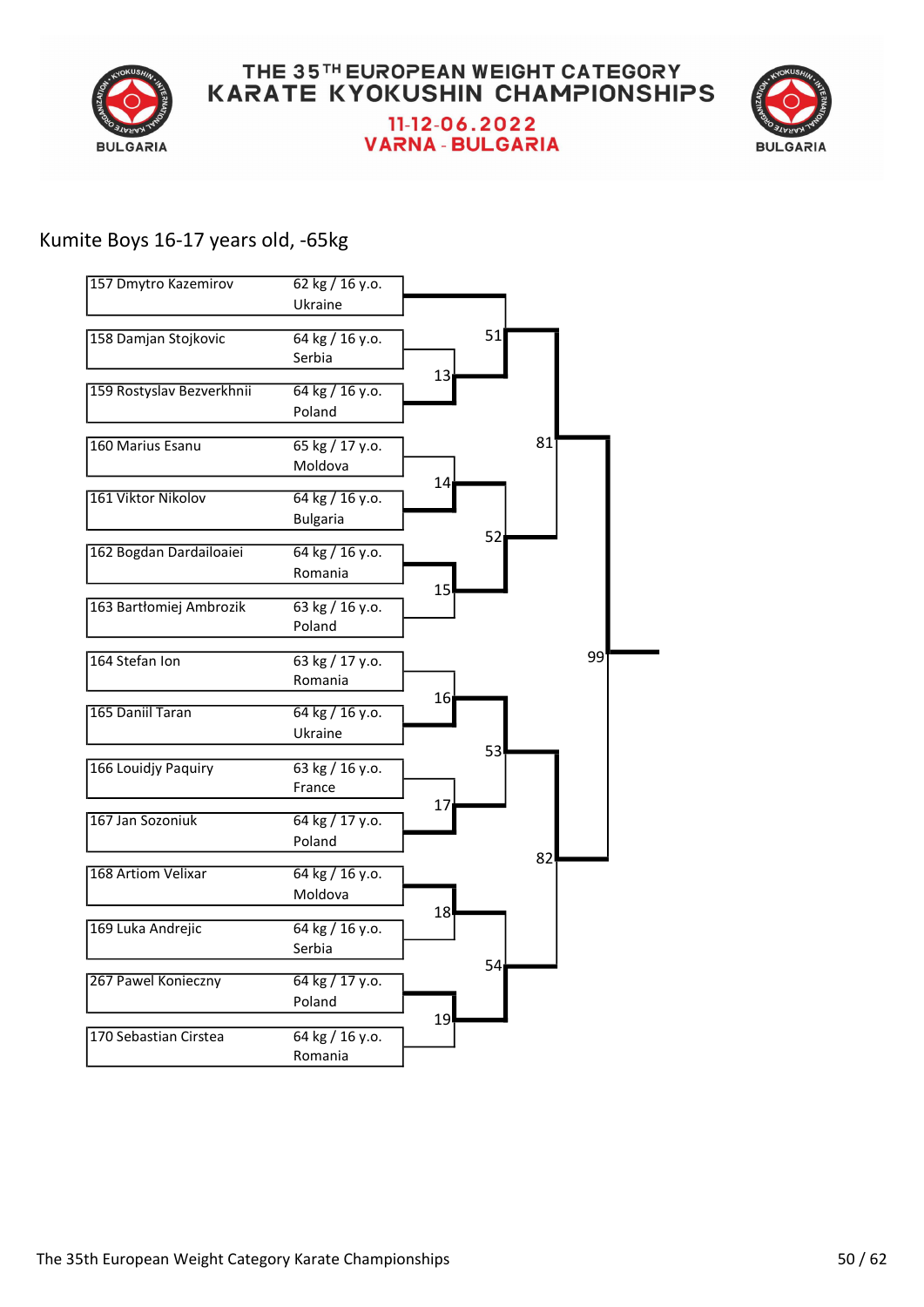



## Kumite Boys 16-17 years old, -70kg

| 171 Aleksander Olszewski | 69 kg / 16 y.o.                    |                 |     |
|--------------------------|------------------------------------|-----------------|-----|
|                          | Poland                             |                 |     |
| 172 Kristiyan Nikolaev   | 67 kg / 16 y.o.<br><b>Bulgaria</b> | 55              |     |
| 173 Patrik Pollai        | $69$ kg / 17 y.o.<br>Hungary       |                 | 83  |
| 174 Aleksandar Tanchev   | 70 kg / 16 y.o.<br><b>Bulgaria</b> | 56              |     |
| 175 Lukasz Michalak      | 69 kg / 16 y.o.<br>Poland          |                 | 100 |
| 176 Uros Ivkovic         | 69 kg / 17 y.o.<br>Serbia          | 20<br>57        |     |
| 177 Samuil Zhelev        | 67 kg / 16 y.o.<br><b>Bulgaria</b> |                 |     |
| 178 Erdal Gür            | 69 kg / 17 y.o.<br>Turkey          |                 | 84  |
| 179 Aleksander Nowak     | 68 kg / 17 y.o.<br>Poland          | 58 <sub>l</sub> |     |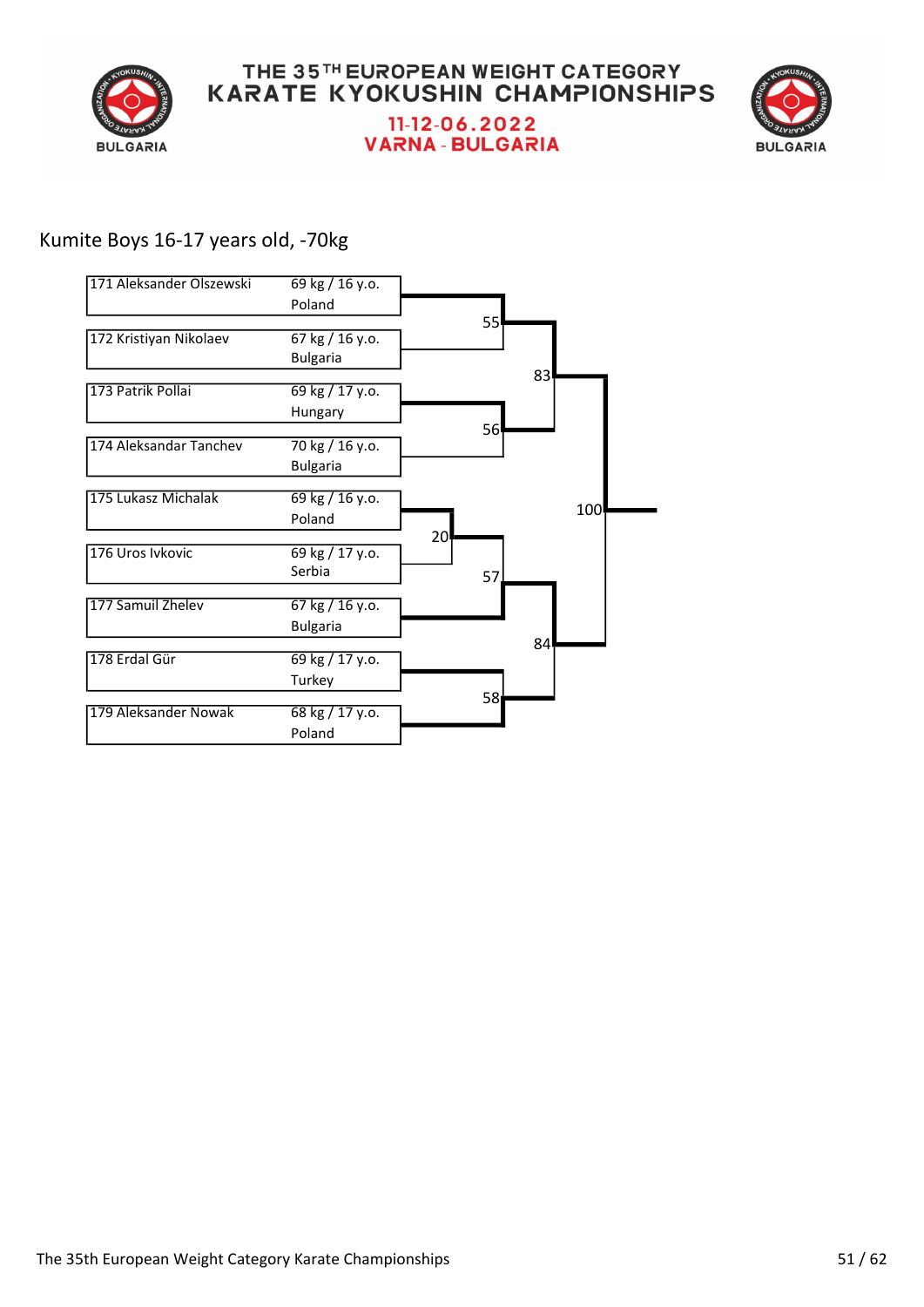



## Kumite Boys 16-17 years old, -75kg

| 180 Nikola Komarovski      | 73 kg / 17 y.o.<br><b>Bulgaria</b> |    |     |    |     |  |
|----------------------------|------------------------------------|----|-----|----|-----|--|
|                            |                                    |    | 59l |    |     |  |
| 181 Luka Sitta             | 73 kg / 17 y.o.                    |    |     |    |     |  |
|                            | Croatia                            |    |     |    |     |  |
|                            |                                    |    |     | 85 |     |  |
| 182 Mihai Costache         | 74 kg / 17 y.o.                    |    |     |    |     |  |
|                            | Romania                            |    | 60  |    |     |  |
| 183 Hristiyan Kostov       | 74 kg / 16 y.o.                    |    |     |    |     |  |
|                            | <b>Bulgaria</b>                    |    |     |    |     |  |
|                            |                                    |    |     |    |     |  |
| 184 Ivan Pavlovski         | 73 kg / 16 y.o.                    |    |     |    | 101 |  |
|                            | <b>Bulgaria</b>                    |    |     |    |     |  |
| 185 Jesus Prieto           | 75 kg / 16 y.o.                    | 21 |     |    |     |  |
|                            | Spain                              |    | 61  |    |     |  |
|                            |                                    |    |     |    |     |  |
| 186 Muhammed Emin Dalar    | 74 kg / 17 y.o.                    |    |     |    |     |  |
|                            | Turkey                             |    |     |    |     |  |
| 187 Amir Arian Shahrouzfar | 74 kg / 17 y.o.                    |    |     | 86 |     |  |
|                            | Iran                               |    |     |    |     |  |
|                            |                                    |    | 62  |    |     |  |
| 188 Filip Ivanov           | 75 kg / 16 y.o.                    |    |     |    |     |  |
|                            | <b>Bulgaria</b>                    |    |     |    |     |  |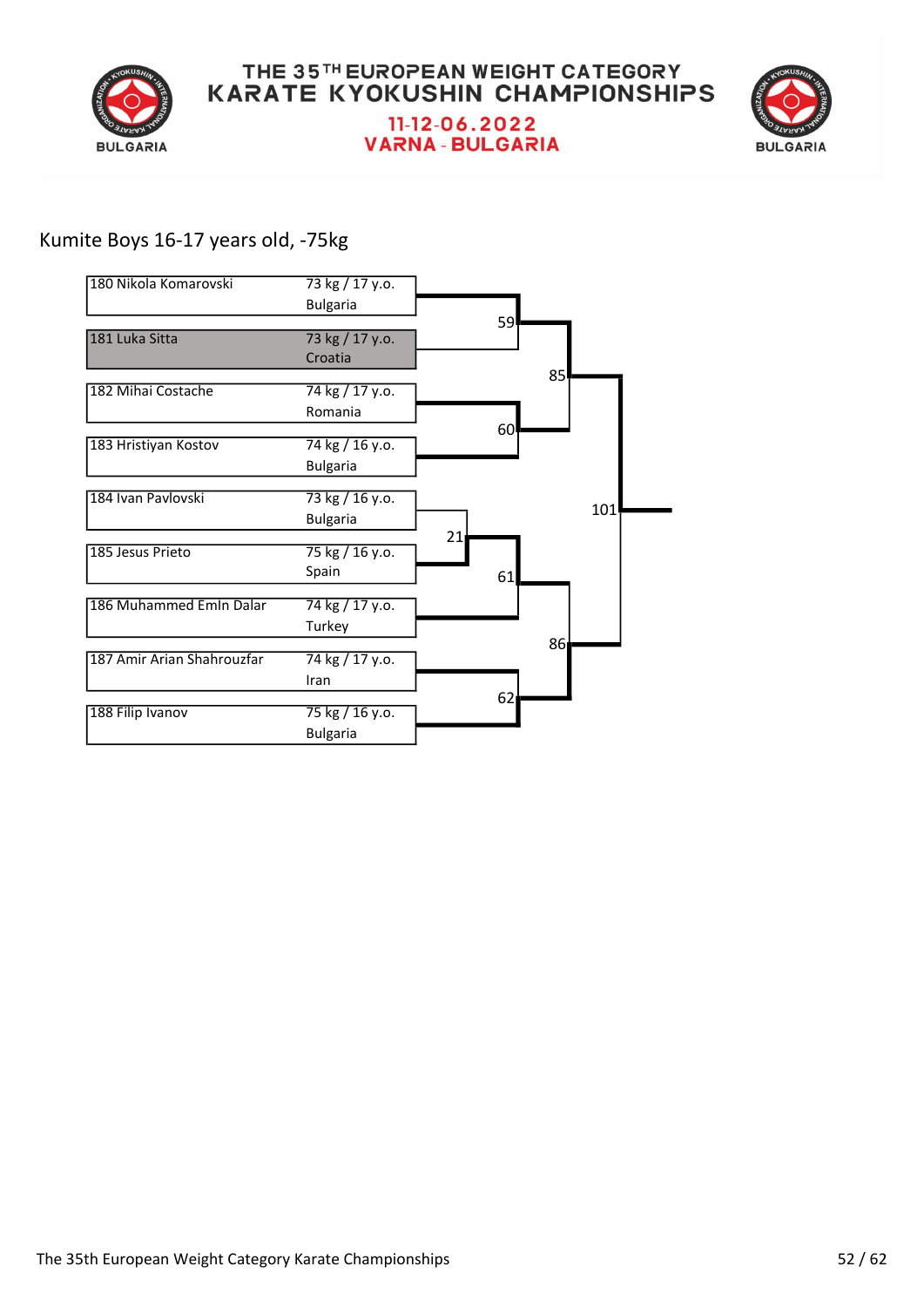



## Kumite Boys 16-17 years old, -80kg

| 189 Octavian Beznea     | 78 kg / 16 y.o. |     |
|-------------------------|-----------------|-----|
|                         | Romania         |     |
|                         |                 | 87  |
| 190 Valentin Zhelev     | 80 kg / 17 y.o. |     |
|                         | <b>Bulgaria</b> |     |
|                         |                 | 102 |
| 191 Wiktor Klimaszewski | 79 kg / 16 y.o. |     |
|                         | Poland          |     |
|                         |                 | 88  |
| 192 Kristof Bauer       | 78 kg / 16 y.o. |     |
|                         | Hungary         |     |
|                         |                 |     |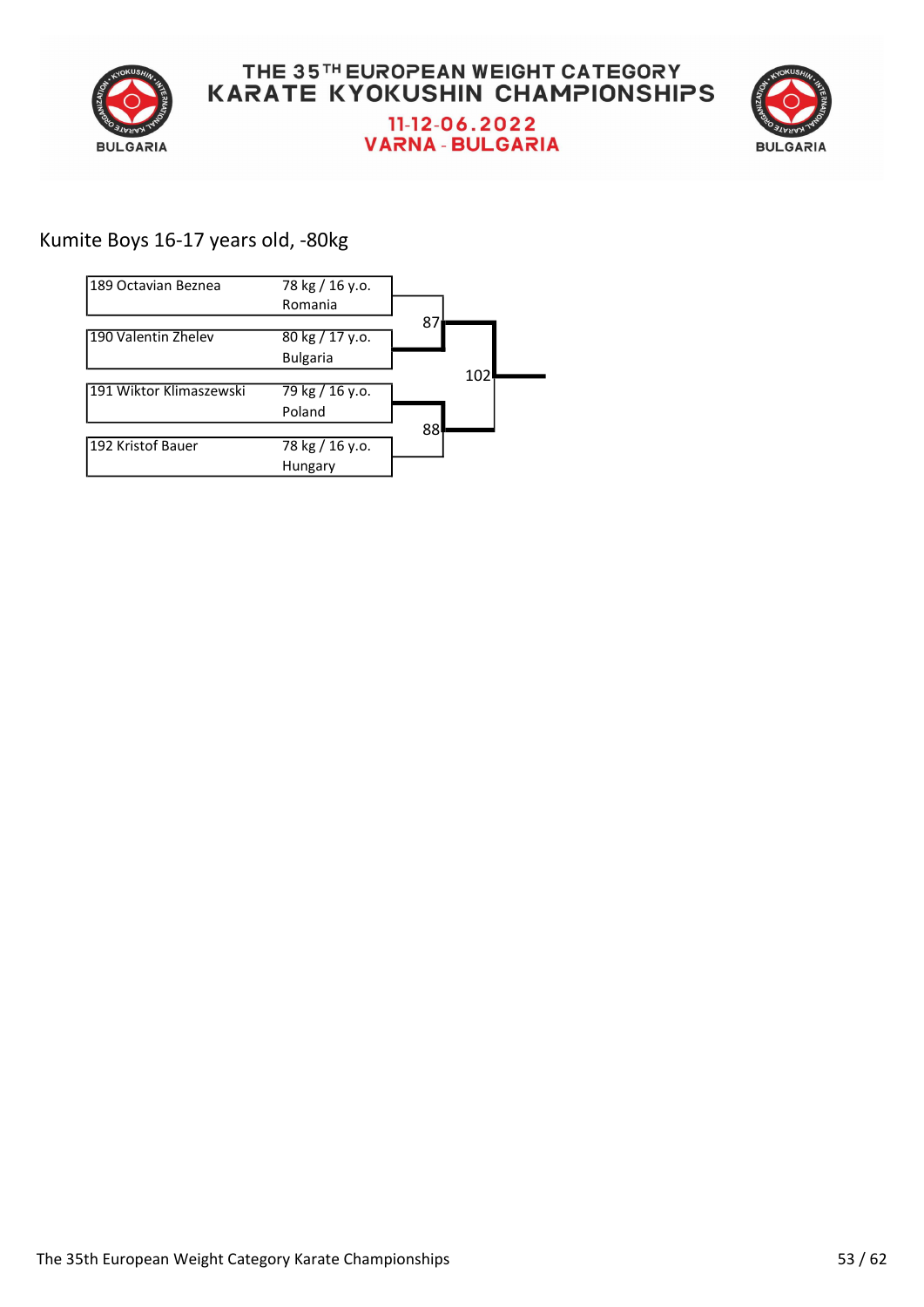



## Kumite Boys 16-17 years old, +80kg

| 193 Doğukan Kökoğlu     | 91 kg $/$ 16 y.o. |    |     |  |
|-------------------------|-------------------|----|-----|--|
|                         | Turkey            |    |     |  |
|                         |                   |    |     |  |
| 194 Dinko Navaro        | 99 kg / 16 y.o.   |    | 103 |  |
|                         | <b>Bulgaria</b>   |    |     |  |
|                         |                   | 89 |     |  |
| 195 Cosmin Lazar-Serban | 85 kg / 16 y.o.   |    |     |  |
|                         | Romania           |    |     |  |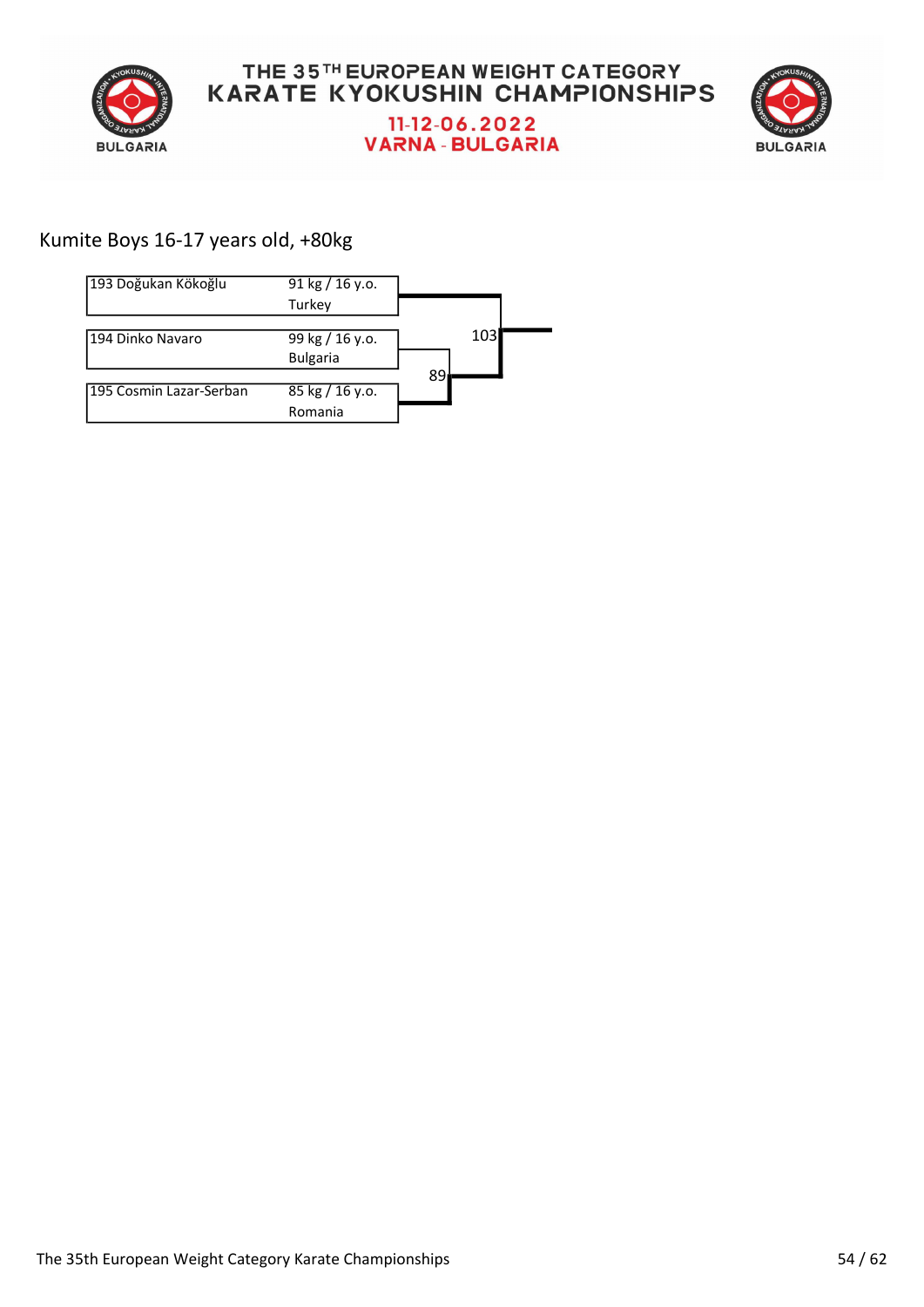

#### THE 35TH EUROPEAN WEIGHT CATEGORY **KARATE KYOKUSHIN CHAMPIONSHIPS** 11-12-06.2022 **VARNA - BULGARIA**



#### Kata Girls 10-11 years old

|                                  | $\mathbf{1}$   | $\overline{2}$ | 3              | 4   | 5   | <b>MIN</b>     | MAX            | <b>TOTAL</b> | <b>PLACE</b>   |
|----------------------------------|----------------|----------------|----------------|-----|-----|----------------|----------------|--------------|----------------|
| 515 Luna Dugain                  | 7,4            | 7,3            | $\overline{7}$ | 7,5 | 7,2 | $\overline{7}$ | 7,5            | 21,9         | $\mathbf{1}$   |
| France                           |                |                |                |     |     |                |                |              |                |
| 507 Melisa Neziri                | 7,2            | 7,2            | 6,8            | 6,8 | 6,9 | 6, 8           | 7,2            | 20,9         | $\overline{2}$ |
| Austria                          |                |                |                |     |     |                |                |              |                |
| 535 Julita Płończak              | $\overline{7}$ | 6,9            | 6,7            | 7,1 | 6,7 | 6,7            | 7,1            | 20,6         | $\mathbf{3}$   |
| Poland                           |                |                |                |     |     |                |                |              |                |
| 510 Victoria Stoian              | $\overline{7}$ | $\overline{7}$ | 6,5            | 6,7 | 6,8 | 6, 5           | $\overline{7}$ | 20,5         | 4              |
| Romania                          |                |                |                |     |     |                |                |              |                |
| 512 Ariana Sarrafan Chaharsoughi | 6,6            | 7,1            | 6,7            | 6,7 | 6,9 | 6,6            | 7,1            | 20,3         | 5              |
| Iran                             |                |                |                |     |     |                |                |              |                |
| 519 Sandra Adamiak               | 6,9            | 6,9            | 6,4            | 6,9 | 6,4 | 6,4            | 6,9            | 20,2         | 6              |
| Poland                           |                |                |                |     |     |                |                |              |                |
| 520 Aleksandra Rajkowska         | 6,8            | 6,8            | 6,4            | 7,1 | 6,6 | 6,4            | 7,1            | 20,2         |                |
| Poland                           |                |                |                |     |     |                |                |              |                |
| 521 Katarzyna Kasperska          | 6,7            | 7,2            | 6,6            | 6,9 | 6,6 | 6,6            | 7,2            | 20,2         |                |
| Poland                           |                |                |                |     |     |                |                |              |                |
| 506 Julia Wołodkowicz            | 6,6            | 6,9            | 6,6            | 6,9 | 6,5 | 6,5            | 6,9            | 20,1         |                |
| Poland                           |                |                |                |     |     |                |                |              |                |
| 533 Anna Dziuk                   | 6,4            | 6,6            | 6, 5           | 7,1 | 6,8 | 6,4            | 7,1            | 19,9         |                |
| Poland                           |                |                |                |     |     |                |                |              |                |
| 517 Oliwia Krasuska              | 6, 5           | $\overline{7}$ | 6,3            | 6,5 | 6,6 | 6,3            | $\overline{7}$ | 19,6         |                |
| Poland                           |                |                |                |     |     |                |                |              |                |
| 529 Livia Bieniek                | 6,2            | 6,4            | 6,4            | 6,3 | 6,5 | 6,2            | 6, 5           | 19,1         |                |
| Germany                          |                |                |                |     |     |                |                |              |                |
| 534 Adriana Koleva               | 6,4            | 6,5            | 6,1            | 6,3 | 6,1 | 6,1            | 6,5            | 18,8         |                |
| <b>Bulgaria</b>                  |                |                |                |     |     |                |                |              |                |
| 531 Miroslava Medvedeva          |                |                |                |     |     | $\pmb{0}$      | 0              | $\pmb{0}$    |                |
| Austria                          |                |                |                |     |     |                |                |              |                |
|                                  |                |                |                |     |     |                |                |              |                |
|                                  |                |                |                |     |     |                |                |              |                |
|                                  |                |                |                |     |     |                |                |              |                |
| Kata Girls 10-11 years old       |                |                |                |     |     |                |                |              |                |
|                                  |                |                |                |     |     |                |                |              |                |
| Finals                           | $\mathbf{1}$   | $\overline{2}$ | 3              | 4   | 5   | <b>MIN</b>     | MAX            | <b>TOTAL</b> | <b>PLACE</b>   |
| 515 Luna Dugain                  | $\overline{7}$ | 7,2            | 7,5            | 7,3 | 7,4 | $\overline{7}$ | 7,5            | 21,9         | 1              |
| France                           |                |                |                |     |     |                |                |              |                |
| 507 Melisa Neziri                | 6,8            | $\overline{7}$ | 7,1            | 6,8 | 7,1 | 6,8            | 7,1            | 20,9         | $\mathbf{2}$   |
| Austria                          |                |                |                |     |     |                |                |              |                |
| 535 Julita Płończak              | 6,9            | 6, 6           | 7,2            | 6,8 | 7,1 | 6,6            | 7,2            | 20,8         | $\mathbf{3}$   |
| Poland                           |                |                |                |     |     |                |                |              |                |
| 512 Ariana Sarrafan Chaharsoughi | 6,4            | 7,1            | 7,3            | 6,5 | 7,2 | 6,4            | 7,3            | 20,8         | 4              |
| Iran                             |                |                |                |     |     |                |                |              |                |
| 510 Victoria Stoian              | $\overline{7}$ | 6,8            | 7,4            | 6,8 | 6,7 | 6,7            | 7,4            | 20,6         |                |
| Romania                          |                |                |                |     |     |                |                |              |                |
| 519 Sandra Adamiak               | 6, 5           | 6,6            | 7,1            | 6,7 | 6,6 | 6,5            | 7,1            | 19,9         |                |
| Poland                           |                |                |                |     |     |                |                |              |                |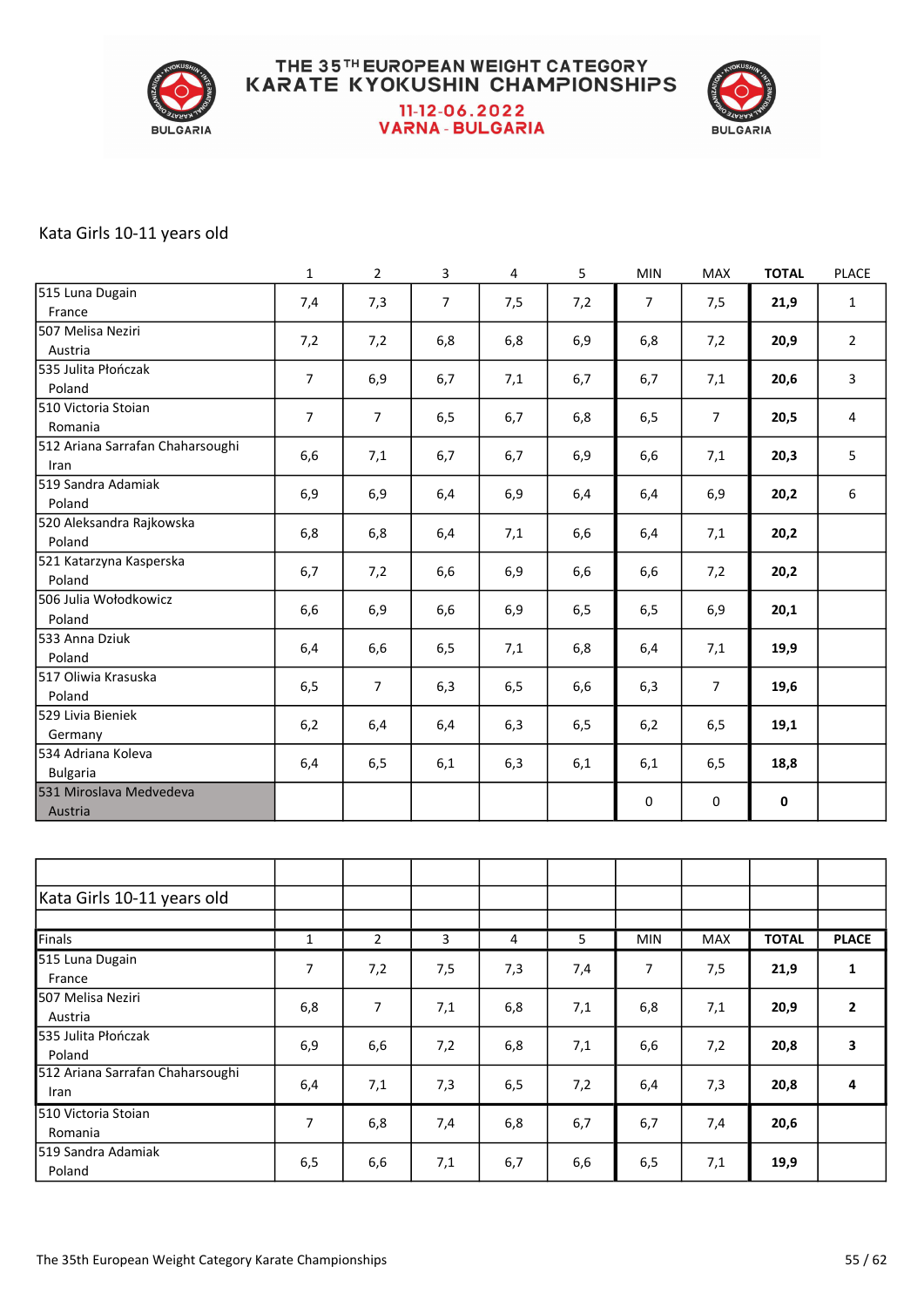

#### THE 35TH EUROPEAN WEIGHT CATEGORY **KARATE KYOKUSHIN CHAMPIONSHIPS** 11-12-06.2022 **VARNA-BULGARIA**



#### Kata Boys 10-11 years old

|                                        | $\mathbf 1$    | $\overline{2}$ | 3            | $\overline{\mathbf{4}}$ | 5              | MIN  | MAX            | <b>TOTAL</b> | <b>PLACE</b>   |
|----------------------------------------|----------------|----------------|--------------|-------------------------|----------------|------|----------------|--------------|----------------|
| 472 Mario Alexandru Pereanu<br>Romania | 7,4            | 7,1            | 6,4          | 7,5                     | 6,9            | 6,4  | 7,5            | 21,4         | $\mathbf{1}$   |
| 468 Marco Samotiy                      |                |                |              |                         |                |      |                |              |                |
| Italy                                  | 7,2            | 7,1            | 6,6          | 7                       | 6,8            | 6,6  | 7,2            | 20,9         | $\overline{2}$ |
| 491 Atanas Valev                       |                |                |              |                         |                |      |                |              |                |
| <b>Bulgaria</b>                        | 6,9            | 7,1            | 6,5          | 7,2                     | 6,5            | 6,5  | 7,2            | 20,5         | $\mathbf{3}$   |
| 489 Tiberiu Tcaciuc                    |                |                |              |                         |                |      |                |              |                |
| Romania                                | 7,2            | 6,9            | 6, 5         | 6,9                     | 6,7            | 6, 5 | 7,2            | 20,5         | 4              |
| 467 Dimitar Karbov                     |                |                |              |                         |                |      |                |              |                |
| <b>Bulgaria</b>                        | $\overline{7}$ | 6,9            | 6, 5         | 7,3                     | 6,5            | 6,5  | 7,3            | 20,4         | 5              |
| 459 David Ion                          |                |                |              |                         |                |      |                |              |                |
| Romania                                | 7,1            | 7,1            | 6, 5         | 6,6                     | 6,4            | 6,4  | 7,1            | 20,2         | 6              |
| 496 Dawid Burkat                       | 6, 5           | 6,4            | 6,7          | 6,8                     | 6,9            | 6,4  | 6,9            | 20           |                |
| Poland                                 |                |                |              |                         |                |      |                |              |                |
| 461 Hubert Podyma-Pietrzak             | 6,7            | 7,2            | 6, 5         | 6,6                     | 6,6            | 6, 5 | 7,2            | 19,9         |                |
| Poland                                 |                |                |              |                         |                |      |                |              |                |
| 462 Witold Wiącek                      | 6,6            | 6,6            | 6,6          | 6,3                     | $\overline{7}$ | 6,3  | $\overline{7}$ | 19,8         |                |
| Poland                                 |                |                |              |                         |                |      |                |              |                |
| 481 Robert Tanasescu                   | 6,4            | 6,7            | 6,3          | 6,5                     | 6,6            | 6,3  | 6,7            | 19,5         |                |
| Romania                                |                |                |              |                         |                |      |                |              |                |
| 483 Stanislav Ivanov                   | 6, 5           | 6,4            | 6,2          | 6,6                     | 6,5            | 6,2  | 6,6            | 19,4         |                |
| <b>Bulgaria</b>                        |                |                |              |                         |                |      |                |              |                |
| 470 Szymon Liszka                      | 6, 5           | 6,4            | 6,4          | 6,1                     | 6,3            | 6,1  | 6,5            | 19,1         |                |
| Poland<br>454 Artem Isadchenko         |                |                |              |                         |                |      |                |              |                |
| Poland                                 | 6,3            | 6,3            | 6,3          | 6, 5                    | 6,4            | 6,3  | 6,5            | 19           |                |
|                                        |                |                |              |                         |                |      |                |              |                |
|                                        |                |                |              |                         |                |      |                |              |                |
| Kata Boys 10-11 years old              |                |                |              |                         |                |      |                |              |                |
|                                        |                |                |              |                         |                |      |                |              |                |
| Finals                                 | $\mathbf{1}$   | $\overline{2}$ | $\mathbf{3}$ | 4                       | 5              | MIN  | MAX            | <b>TOTAL</b> | <b>PLACE</b>   |
| 472 Mario Alexandru Pereanu            | 7,1            | 6,8            | 7,5          | 7,3                     | 7,2            | 6,8  | 7,5            | 21,6         | $\mathbf{1}$   |
| Romania                                |                |                |              |                         |                |      |                |              |                |
| 491 Atanas Valev                       | 6,8            | 6,7            | 7,3          | 7,5                     | 6,9            | 6,7  | 7,5            | 21           | 2              |
| <b>Bulgaria</b>                        |                |                |              |                         |                |      |                |              |                |
| 459 David Ion                          | 6, 5           | 6,9            | 7,4          | $\overline{7}$          | $\overline{7}$ | 6,5  | 7,4            | 20,9         | 3              |
| Romania                                |                |                |              |                         |                |      |                |              |                |
| 467 Dimitar Karbov                     | 6,4            | 6,8            | 7,2          | 6,9                     | 6,6            | 6,4  | 7,2            | 20,3         | 4              |
| <b>Bulgaria</b>                        |                |                |              |                         |                |      |                |              |                |
| 489 Tiberiu Tcaciuc                    | 6,7            | 6,6            | 7,2          | 6,6                     | 6,7            | 6,6  | 7,2            | 20           |                |
| Romania                                |                |                |              |                         |                |      |                |              |                |
| 468 Marco Samotiy                      | 6,7            | 6,5            | 7,1          | 6, 5                    | 6,7            | 6, 5 | 7,1            | 19,9         |                |
| Italy                                  |                |                |              |                         |                |      |                |              |                |
|                                        |                |                |              |                         |                |      |                |              |                |
|                                        |                |                |              |                         |                |      |                |              |                |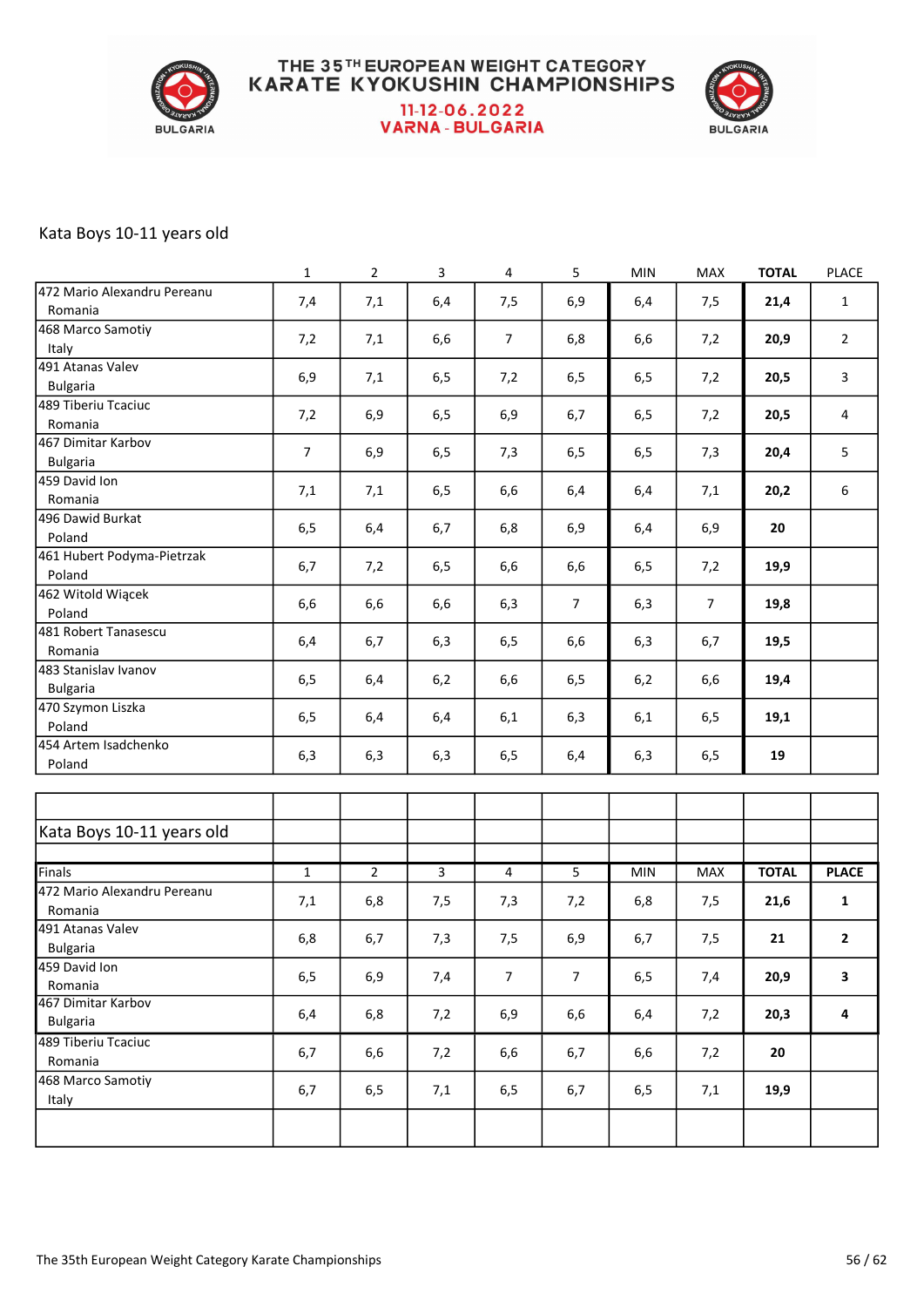

#### THE 35TH EUROPEAN WEIGHT CATEGORY **KARATE KYOKUSHIN CHAMPIONSHIPS** 11-12-06.2022 **VARNA-BULGARIA**



#### Kata Boys 12-13 years old

|                             | $\mathbf{1}$   | $\overline{2}$ | 3    | $\overline{4}$ | 5              | <b>MIN</b> | MAX            | <b>TOTAL</b> | <b>PLACE</b>   |
|-----------------------------|----------------|----------------|------|----------------|----------------|------------|----------------|--------------|----------------|
| 349 Mert Tayfun             | 7,2            | 7,1            | 6,6  | 7,5            | 7,1            | 6,6        | 7,5            | 21,4         | $\mathbf{1}$   |
| Turkey                      |                |                |      |                |                |            |                |              |                |
| 393 Bertalan Papai          | 7,2            | 7,4            | 6,6  | 7,2            | 6,8            | 6,6        | 7,4            | 21,2         | $\overline{2}$ |
| Hungary                     |                |                |      |                |                |            |                |              |                |
| 443 Wiktor Tajduś           | $\overline{7}$ | 7,1            | 6,5  | 7,3            | $\overline{7}$ | 6,5        | 7,3            | 21,1         | 3              |
| Poland                      |                |                |      |                |                |            |                |              |                |
| 442 Savelii Hubriienko      | 6,9            | $\overline{7}$ | 7,1  | 7,1            | 6,9            | 6,9        | 7,1            | 21           | 4              |
| Ukraine                     |                |                |      |                |                |            |                |              |                |
| 446 Jakub Lipiński          | $\overline{7}$ |                |      |                |                |            |                | 21           | 5              |
| Poland                      |                | 6,8            | 6,7  | 7,2            | 7,2            | 6,7        | 7,2            |              |                |
| 358 Kerem Çolak             |                |                |      |                |                |            |                |              |                |
| Turkey                      | 6,9            | 7,2            | 6, 5 | $\overline{7}$ | 6,9            | 6,5        | 7,2            | 20,8         | 6              |
| 444 Jakub Chalmovský        |                |                |      |                |                |            |                |              |                |
| Slovakia                    | 6, 5           | 6,9            | 6,7  | 6,9            | 6,9            | 6,5        | 6,9            | 20,5         |                |
| 445 Eduard Alexandru Enache |                |                |      |                |                |            |                |              |                |
| Romania                     | 6,7            | 6,8            | 6,6  | 6,9            | 6,8            | 6,6        | 6,9            | 20,3         |                |
| 355 Raul-Gabriel Maftei     |                |                |      |                |                |            |                |              |                |
| Romania                     | 6,7            | 6,9            | 6,7  | 6,8            | 6,5            | 6, 5       | 6,9            | 20,2         |                |
| 346 Iaroslav Didoruc        |                |                |      |                |                |            |                |              |                |
| Moldova                     | 6,4            | $\overline{7}$ | 6,5  | 6,9            | 6,8            | 6,4        | $\overline{7}$ | 20,2         |                |
| 359 Władysław Domelewski    |                |                |      |                |                |            |                |              |                |
| Poland                      | 6,6            | 6,7            | 6,5  | 6,8            | 6,7            | 6, 5       | 6,8            | 20           |                |
| 345 Illia Zatievakhin       |                |                |      |                |                |            |                |              |                |
| Ukraine                     | 6, 5           | 6,8            | 6,3  | 6,5            | 6,7            | 6,3        | 6,8            | 19,7         |                |
| 441 Bartosz Rogoziński      |                |                |      |                |                |            |                |              |                |
| Poland                      | 6,4            | 6,6            | 6,4  | 6,6            | 6,4            | 6,4        | 6,6            | 19,4         |                |
| 351 Vlad Barroso            |                |                |      |                |                |            |                |              |                |
|                             | 6,2            | 6,3            | 6,3  | 6,5            | 6,5            | 6,2        | 6,5            | 19,1         |                |
| Romania                     |                |                |      |                |                |            |                |              |                |
| 376 Mieszko Fąfara          | 6,3            | 6,4            | 6,3  | 6,4            | 6,6            | 6,3        | 6,6            | 19,1         |                |
| Poland                      |                |                |      |                |                |            |                |              |                |
| 381 Brad Emilian Racuciu    | 6,3            | 6,6            | 6,3  | 6,3            | 6,5            | 6,3        | 6,6            | 19,1         |                |
| Romania                     |                |                |      |                |                |            |                |              |                |

| Kata Boys 12-13 years old |              |                |     |                |     |                |            |              |                         |
|---------------------------|--------------|----------------|-----|----------------|-----|----------------|------------|--------------|-------------------------|
|                           |              |                |     |                |     |                |            |              |                         |
| Finals                    | $\mathbf{1}$ | $\overline{2}$ | 3   | 4              | 5   | <b>MIN</b>     | <b>MAX</b> | <b>TOTAL</b> | <b>PLACE</b>            |
| 349 Mert Tayfun           |              | 7              |     |                |     | 7              |            |              |                         |
| Turkey                    | 7,4          |                | 7,4 | 7,6            | 7,4 |                | 7,6        | 22,2         | 1                       |
| 442 Savelii Hubriienko    |              | $\overline{7}$ |     |                |     | $\overline{7}$ |            |              | $\overline{2}$          |
| Ukraine                   | 7,1          |                | 7,5 | 7,1            | 7,3 |                | 7,5        | 21,5         |                         |
| 443 Wiktor Tajduś         | 7            |                |     | 7              |     |                |            |              | $\overline{\mathbf{3}}$ |
| Poland                    |              | 6,9            | 7,6 |                | 7,5 | 6,9            | 7,6        | 21,5         |                         |
| 446 Jakub Lipiński        |              |                |     |                |     |                |            |              | $\overline{4}$          |
| Poland                    | 7,2          | 6,7            | 7,2 | 6,8            | 7,2 | 6,7            | 7,2        | 21,2         |                         |
| 393 Bertalan Papai        |              |                |     |                |     |                |            |              |                         |
| Hungary                   | 6,9          | 7,2            | 7,3 | 6,4            | 7,1 | 6,4            | 7,3        | 21,2         |                         |
| 358 Kerem Çolak           | 7            |                |     | $\overline{7}$ |     |                |            |              |                         |
| Turkey                    |              | 6,8            | 7,4 |                | 6,9 | 6,8            | 7,4        | 20,9         |                         |

The 35th European Weight Category Karate Championships 57 / 62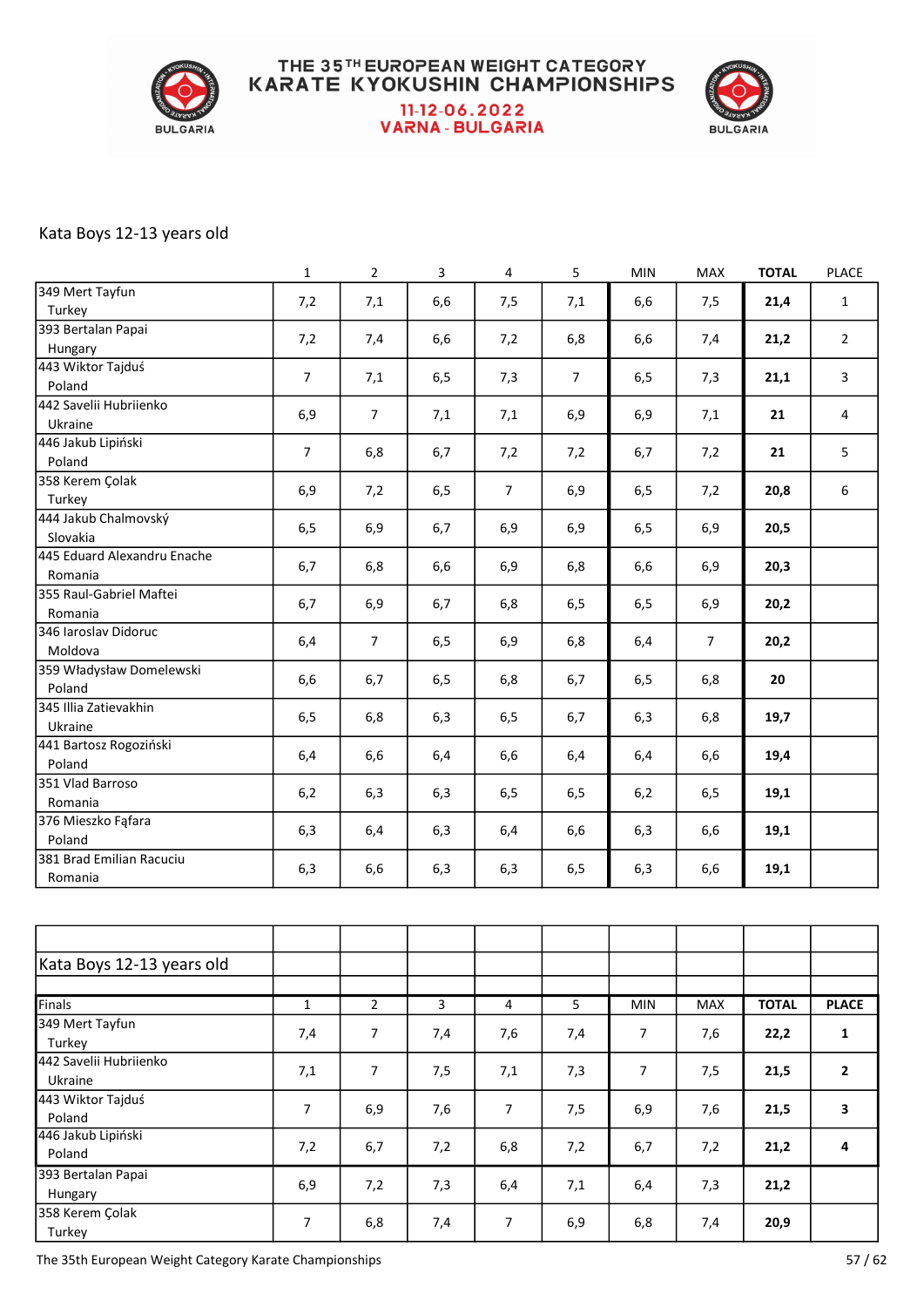

# **THE 35TH EUROPEAN WEIGHT CATEGORY<br>KARATE KYOKUSHIN CHAMPIONSHIPS** 11-12-06.2022<br>VARNA - BULGARIA



#### Kata Girls 12-13 years old

|                                         | $\mathbf{1}$   | $\overline{2}$ | $\mathbf{3}$   | $\overline{4}$ | 5    | <b>MIN</b> | <b>MAX</b>     | <b>TOTAL</b> | PLACE          |
|-----------------------------------------|----------------|----------------|----------------|----------------|------|------------|----------------|--------------|----------------|
| 449 Rebeka Dobosová<br>Slovakia         | 6,4            | 6,1            | 6,4            | 6,4            | 6,1  | 6,1        | 6,4            | 18,9         |                |
| 452 Simona Georgieva<br><b>Bulgaria</b> | 6,3            | 6,2            | 6,8            | 6,5            | 6    | 6          | 6,8            | 19           |                |
| 447 Boglárka Rácz<br>Slovakia           | 6,6            | 6,3            | $\overline{7}$ | 6,6            | 6,1  | 6,1        | $\overline{7}$ | 19,5         |                |
| 421 Kata Gubucz<br>Hungary              | 6,7            | 6,4            | 6,9            | 6,5            | 6,1  | 6,1        | 6,9            | 19,6         |                |
| 448 Anda Teodora Budurnoiu<br>Romania   | 6, 5           | 6,6            | 6,7            | 6,5            | 6,4  | 6,4        | 6,7            | 19,6         |                |
| 430 Aleksandra Wojnicz<br>Poland        | 7,2            | 6,1            | 6,6            | 7,1            | 6,1  | 6,1        | 7,2            | 19,8         |                |
| 408 Andra Leciu<br>Romania              | 6,7            | 6,6            | 6, 5           | 6,7            | 6, 5 | 6, 5       | 6,7            | 19,8         |                |
| 423 Taisiia Lapshun<br>Slovakia         | 6,8            | 6,3            | $\overline{7}$ | 6,9            | 6,2  | 6,2        | $\overline{7}$ | 20           |                |
| 419 Katarzyna Frankiewicz<br>Poland     | 6,6            | 6,5            | 6,9            | $\overline{7}$ | 6,6  | 6, 5       | $\overline{7}$ | 20,1         |                |
| 435 İrem Öztürk<br>Turkey               | 6,6            | 6,7            | 6,8            | 7,1            | 6,1  | 6,1        | 7,1            | 20,1         |                |
| 416 Anna Grochalska<br>Poland           | 6,8            | 6,9            | 6,9            | 6,6            | 6, 5 | 6, 5       | 6,9            | 20,3         |                |
| 425 Oliwia Burzyńska<br>Poland          | $\overline{7}$ | 6,8            | 6,6            | 6,5            | 7,1  | 6, 5       | 7,1            | 20,4         | 6              |
| 451 Weronika Borek<br>Poland            | 6,9            | $\overline{7}$ | 7,1            | 7,1            | 6,9  | 6,9        | 7,1            | 21           | 5              |
| 450 Luca Harcsa-Halasz<br>Hungary       | 7,1            | 6,7            | 7,4            | 6,9            | 7,2  | 6,7        | 7,4            | 21,2         | $\overline{4}$ |
| 418 Alexandra Burada<br>Romania         | 7,2            | 6,6            | 7,3            | $\overline{7}$ | 7,4  | 6,6        | 7,4            | 21,5         | 3              |
| 411 Nicoleta Pandele<br>Romania         | 7,5            | 7,4            | 7,2            | 6,9            | 7,1  | 6,9        | 7,5            | 21,7         | $\overline{2}$ |
| 438 Nisagül Büyük<br>Turkey             | 7,3            | 7,4            | 7,3            | 7,1            | 7,2  | 7,1        | 7,4            | 21,8         | $\mathbf 1$    |

#### Kata Girls 12-13 years old

| Finals                                                                        |     | 2   | 3   | 4   | 5   | <b>MIN</b> | <b>MAX</b> | <b>TOTAL</b> | <b>PLACE</b>   |
|-------------------------------------------------------------------------------|-----|-----|-----|-----|-----|------------|------------|--------------|----------------|
| 411 Nicoleta Pandele<br>Romania                                               | 7   | 7,2 | 6,8 | 7,2 | 6,7 | 6,7        | 7,2        | 21           | 1              |
| 1418 Alexandra Burada<br>Romania                                              | 7,2 | 7,1 | 6,5 | 6,9 | 6,8 | 6,5        | 7,2        | 20,8         | $\overline{2}$ |
| 1450 Luca Harcsa-Halasz<br>Hungary                                            | 7,1 | 6,8 | 6,6 | 6,8 | 7,2 | 6,6        | 7,2        | 20,7         | 3              |
| 425 Oliwia Burzyńska<br>Poland                                                | 6,7 | 7,1 | 6,3 | 7,2 | 6,7 | 6,3        | 7,2        | 20,5         | 4              |
| 438 Nisagül Büyük<br>Turkey                                                   | 6,7 | 6,9 | 6,7 | ⇁   | 6,8 | 6,7        | 7          | 20,4         |                |
| 1451 Weronika Borek<br>TH209314 European Weight Category Karate Championships | 6.8 | ⇁   | 6,5 | 6,4 | 6,8 | 6,4        |            | 20,1         | 58 / 62        |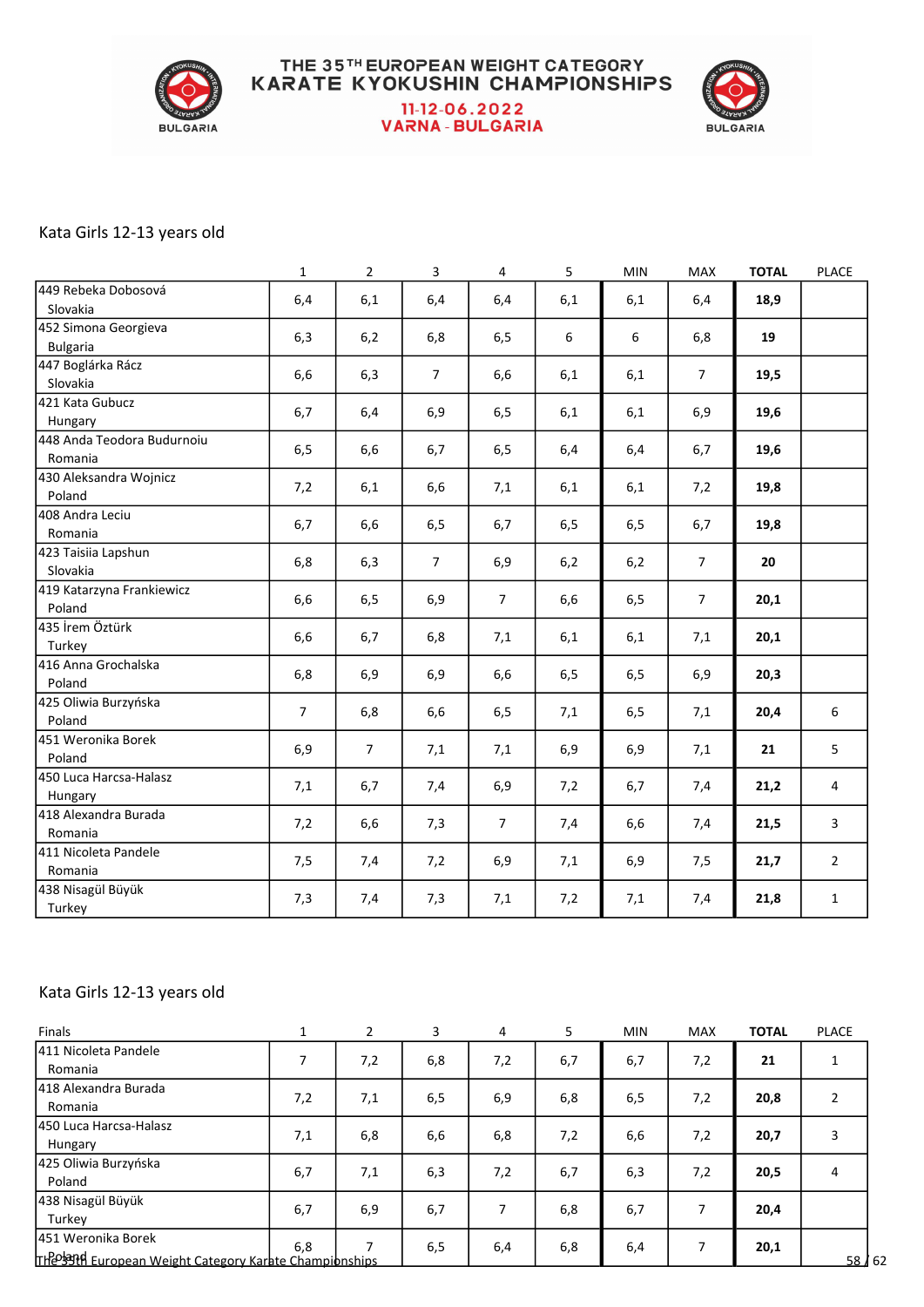

## THE 35TH EUROPEAN WEIGHT CATEGORY<br>KARATE KYOKUSHIN CHAMPIONSHIPS 11-12-06.2022<br>VARNA - BULGARIA



#### Kata Girls 14-15 years old

|                                    | $\mathbf{1}$   | $\overline{2}$ | 3              | 4              | 5              | <b>MIN</b>     | MAX            | <b>TOTAL</b> | <b>PLACE</b>   |
|------------------------------------|----------------|----------------|----------------|----------------|----------------|----------------|----------------|--------------|----------------|
| 308 Dorottya Nagy                  | 6,2            | 6,1            | 6,5            | 6,2            | 6              | 6              | 6,5            | 18,5         |                |
| Hungary                            |                |                |                |                |                |                |                |              |                |
| 116 Raya Taneva                    | 6,3            | 6,3            | 6,7            | 6,5            | 6,3            | 6,3            | 6,7            | 19,1         |                |
| <b>Bulgaria</b>                    |                |                |                |                |                |                |                |              |                |
| 304 Weronika Błaszczyk             | 6,3            | 6,4            | 6,7            | 6,9            | 6              | 6              | 6,9            | 19,4         |                |
| Poland                             |                |                |                |                |                |                |                |              |                |
| 315 Róża Okrasa                    | 6, 5           | 6,4            | 6,7            | 6,5            | 6,4            | 6,4            | 6,7            | 19,4         |                |
| Poland                             |                |                |                |                |                |                |                |              |                |
| 343 Svetlana Peretel               | 6,7            | 6,4            | $\overline{7}$ | 6,8            | 6,2            | 6,2            | $\overline{7}$ | 19,9         |                |
| France                             |                |                |                |                |                |                |                |              |                |
| 299 Kata Abonyi                    | 6,8            | 6,3            | $\overline{7}$ | 6,4            | 6,8            | 6,3            | $\overline{7}$ | 20           |                |
| Hungary                            |                |                |                |                |                |                |                |              |                |
| 115 Presiana Mladenova             | 6,6            | 7,1            | 6,6            | 6,9            | 6,5            | 6,5            | 7,1            | 20,1         |                |
| <b>Bulgaria</b>                    |                |                |                |                |                |                |                |              |                |
| 342 Lura Piszczyk                  | 6,4            | 6,9            | 6,8            | 6,7            | 6,8            | 6,4            | 6,9            | 20,3         |                |
| Poland                             |                |                |                |                |                |                |                |              |                |
| 307 Wiktoria Krasuska              | 6,8            | 6,8            | 6,7            | 6,4            | 7,1            | 6,4            | 7,1            | 20,3         |                |
| Poland                             |                |                |                |                |                |                |                |              |                |
| 331 Maria Georgescu                | 6,8            | 6,9            | 6,7            | 7,2            | 6,1            | 6,1            | 7,2            | 20,4         |                |
| Romania                            |                |                |                |                |                |                |                |              |                |
| 328 Lora Krasteva                  | 6,8            | 7,3            | 6,8            | 6,8            | 6,5            | 6,5            | 7,3            | 20,4         |                |
| <b>Bulgaria</b>                    |                |                |                |                |                |                |                |              |                |
| 305 Alexandra Dovganiuc            | $\overline{7}$ | 6,4            | $\overline{7}$ | 6,9            | 6,6            | 6,4            | $\overline{7}$ | 20,5         |                |
| Moldova                            |                |                |                |                |                |                |                |              |                |
| 341 Maria Król                     | 6,8            | 6,8            | 6,9            | $\overline{7}$ | 6,2            | 6,2            | $\overline{7}$ | 20,5         |                |
| Poland                             |                |                |                |                |                |                |                |              |                |
| 336 Martyna Nowosad                | 6,8            | $\overline{7}$ | 6,7            | 7,3            | 6,8            | 6,7            | 7,3            | 20,6         |                |
| Poland                             |                |                |                |                |                |                |                |              |                |
| 317 Yelyzaveta Misiurenko          | 6,9            | 6,8            | 7,1            | 7,4            | 6,2            | 6,2            | 7,4            | 20,8         |                |
| Ukraine                            |                |                |                |                |                |                |                |              |                |
| 300 Marta Grzegorczyk              | 6,9            | 7,1            | 6,9            | 6,8            | 7,3            | 6,8            | 7,3            | 20,9         |                |
| Poland                             |                |                |                |                |                |                |                |              |                |
| 324 Gabriela Simińska              | 6,7            | $\overline{7}$ | 7,2            | 6,8            | 7,1            | 6,7            | 7,2            | 20,9         |                |
| Poland                             |                |                |                |                |                |                |                |              |                |
| 344 Andreea Lingurar               | $\overline{7}$ | 6,9            | 7,3            | 7,1            | 6,2            | 6,2            | 7,3            | 21           | 6              |
| Romania                            |                |                |                |                |                |                |                |              |                |
| 319 Sofia del Carmen López de León | $\overline{7}$ | 7,2            | 6,8            | 7,2            | $\overline{7}$ | 6,8            | 7,2            | 21,2         | 5              |
| Spain                              |                |                |                |                |                |                |                |              |                |
| 339 Noa Aranda                     | 7,5            | $\overline{7}$ | 7,1            | 7,3            | 6,7            | 6,7            | 7,5            | 21,4         | 4              |
| Spain                              |                |                |                |                |                |                |                |              |                |
| 340 Nedda Badar                    |                |                |                |                | $\overline{7}$ | $\overline{7}$ |                |              | 3              |
| Hungary                            | 7,2            | 7,1            | 7,2            | 7,6            |                |                | 7,6            | 21,5         |                |
| 332 Zuzanna Dąbkowska              |                | $\overline{7}$ | $\overline{7}$ |                |                | $\overline{7}$ |                |              | $\overline{2}$ |
| Poland                             | 7,3            |                |                | 7,3            | 7,9            |                | 7,9            | 21,6         |                |
| 303 Anna Spudowska                 |                |                |                |                |                |                |                |              | $\mathbf{1}$   |
| Poland                             | 7,2            | 7,4            | 7,2            | 7,2            | 7,8            | 7,2            | 7,8            | 21,8         |                |

#### Kata Girls 14-15 years old

| Finals                                                 |     | 2   | 3   | 4   | 5   | <b>MIN</b> | <b>MAX</b> | <b>TOTAL</b> | <b>PLACE</b>   |
|--------------------------------------------------------|-----|-----|-----|-----|-----|------------|------------|--------------|----------------|
| 344 Andreea Lingurar<br>Romania                        | 7,1 | 7,3 | 6,8 | 7,1 | 7,3 | 6,8        | 7,3        | 21,5         | 1              |
| 340 Nedda Badar<br>Hungary                             | 7,2 | 6,9 | 6,8 | 7   | 7,1 | 6,8        | 7,2        | 21           | $\overline{2}$ |
| 303 Anna Spudowska<br>Poland                           | 7,1 | ⇁   | 6,7 | 6,9 | 7   | 6,7        | 7,1        | 20,9         | 3              |
| 339 Noa Aranda<br>Spain                                | 6,9 | ⇁   | 6,7 | 6,9 | ÷.  | 6,7        | 7          | 20,8         | 4              |
| 332 Zuzanna Dąbkowska<br>Poland                        |     | 6,6 | 6,8 | 7,3 | 7   | 6,6        | 7,3        | 20,8         | 5              |
| 319 Sofia del Carmen López de León<br>Spain            | 6,7 | 6,8 | 6,6 | 7   | 6,9 | 6,6        | 7          | 20,4         | 6              |
| The 35th European Weight Category Karate Championships |     |     |     |     |     |            |            |              |                |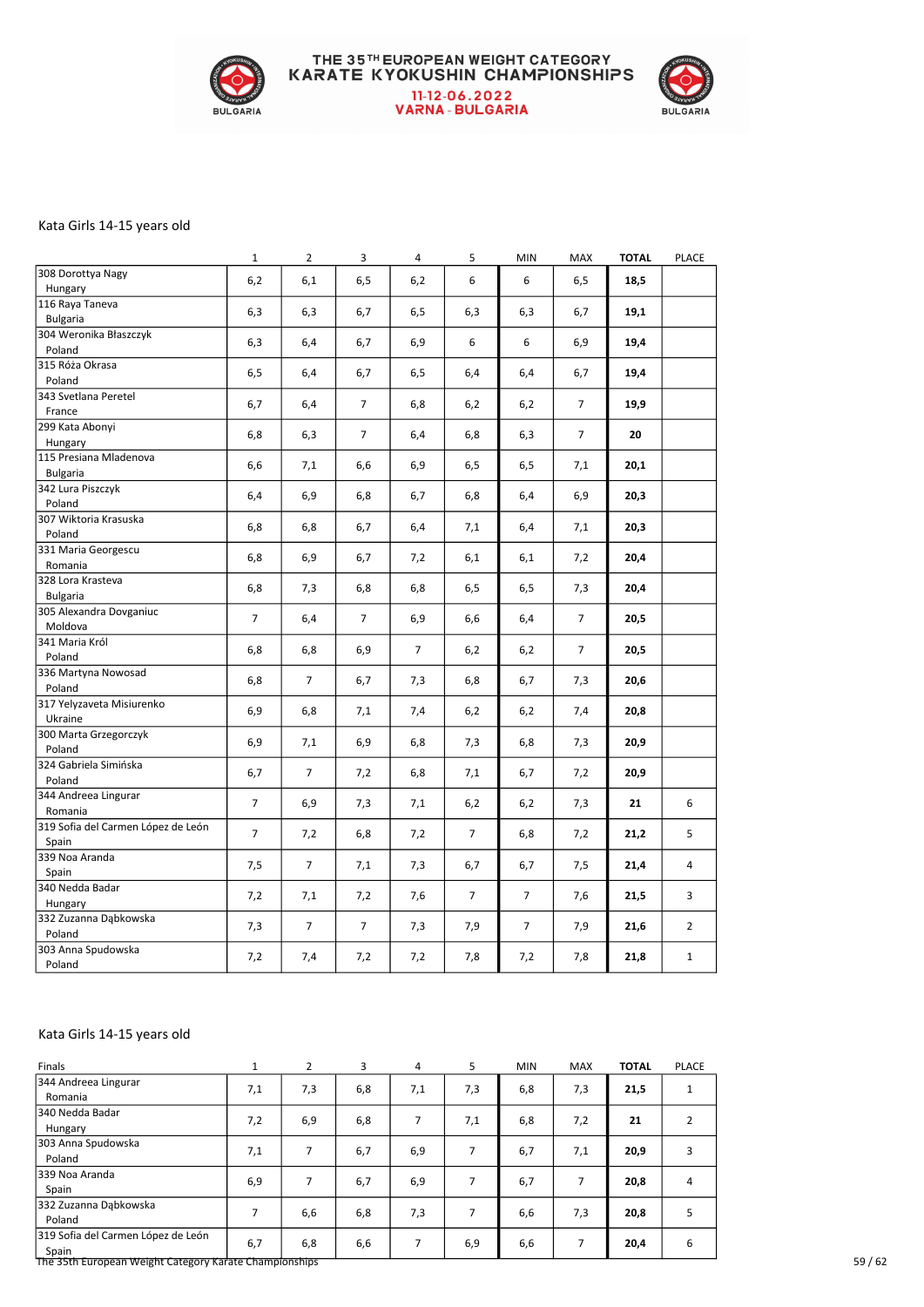

## **THE 35TH EUROPEAN WEIGHT CATEGORY<br>KARATE KYOKUSHIN CHAMPIONSHIPS** 11-12-06.2022 **VARNA - BULGARIA**



#### Kata Boys 14-15 years old

|                                  | 1              | $\overline{2}$ | 3    | 4              | 5    | <b>MIN</b> | <b>MAX</b>     | <b>TOTAL</b> | <b>PLACE</b>   |
|----------------------------------|----------------|----------------|------|----------------|------|------------|----------------|--------------|----------------|
| 284 Alexandru Moșoianu           | 6,9            | 6,2            | 6,6  | 6,9            | 7,2  | 6,2        | 7,2            | 20,4         | 1              |
| Romania                          |                |                |      |                |      |            |                |              |                |
| 256 Maciej Gajlewicz             | $\overline{7}$ | 6,7            | 6,9  | 6,7            | 6,8  | 6,7        | $\overline{7}$ | 20,4         | $\overline{2}$ |
| Poland                           |                |                |      |                |      |            |                |              |                |
| 246 Sergio Jimenez               | 6,8            | 6,6            | 6,6  | 6,9            | 6, 5 | 6,5        | 6,9            | 20           | 3              |
| Spain                            |                |                |      |                |      |            |                |              |                |
| 271 Sunni Mustafa                | 6,6            | 6,9            | 6,5  | 7,1            | 6,4  | 6,4        | 7,1            | 20           | 4              |
| Romania                          |                |                |      |                |      |            |                |              |                |
| 272 Emir Bayram                  | 6,5            | 6,7            | 6,6  | 6,7            | 6,4  | 6,4        | 6,7            | 19,8         | 5              |
| Turkey                           |                |                |      |                |      |            |                |              |                |
| 278 Arshia Sarrafan Chaharsoughi | 6,5            | 6,6            | 6,6  | 6, 5           | 7,2  | 6, 5       | 7,2            | 19,7         | 6              |
| Iran                             |                |                |      |                |      |            |                |              |                |
| 234 Gabriel Koszolko             | 6,7            | 6,6            | 6,4  | 6,7            | 6,4  | 6,4        | 6,7            | 19,7         |                |
| Poland                           |                |                |      |                |      |            |                |              |                |
| 338 Andrei Popescu               | 6,8            | 6,4            | 6, 5 | $\overline{7}$ | 6,3  | 6,3        | $\overline{7}$ | 19,7         |                |
| Romania                          |                |                |      |                |      |            |                |              |                |
| 289 Mihai Moșoianu               | 6,7            | 6, 5           | 6,3  | 6, 5           | 6,5  | 6,3        | 6,7            | 19,5         |                |
| Romania                          |                |                |      |                |      |            |                |              |                |
| 245 Adrian Paszkowski            | 6,5            | 6,6            | 6,4  | 6,6            | 6,3  | 6,3        | 6,6            | 19,5         |                |
| Poland                           |                |                |      |                |      |            |                |              |                |
| 237 Karol Pikuła                 | 6,6            | 6, 5           | 6,7  | 6,2            | 6,2  | 6,2        | 6,7            | 19,3         |                |
| Poland                           |                |                |      |                |      |            |                |              |                |
| 236 Egor Cebanu                  | 6,4            | 6,2            | 6,4  | 6,2            | 6,5  | 6,2        | 6,5            | 19           |                |
| Moldova                          |                |                |      |                |      |            |                |              |                |
| 337 Marton Feczko                | 6, 5           | 6,1            | 6,3  | 6,3            | 6,3  | 6,1        | 6, 5           | 18,9         |                |
| Hungary                          |                |                |      |                |      |            |                |              |                |
| 293 Rambod Soltani               | 6,3            | 6,1            | 6,3  | 6,1            | 6,1  | 6,1        | 6,3            | 18,5         |                |
| Iran                             |                |                |      |                |      |            |                |              |                |

#### Kata Boys 14-15 years old

|                                  | 1/3          |                |     |     |     |            |                |              |              |
|----------------------------------|--------------|----------------|-----|-----|-----|------------|----------------|--------------|--------------|
| <b>Finals</b>                    | $\mathbf{1}$ | $\overline{2}$ | 3   | 4   | 5   | <b>MIN</b> | <b>MAX</b>     | <b>TOTAL</b> | <b>PLACE</b> |
| 284 Alexandru Moșoianu           | 6,7          | 7,1            | 6,9 | 6,5 | 6,8 | 6,5        | 7,1            | 20,4         |              |
| Romania                          |              |                |     |     |     |            |                |              |              |
| 246 Sergio Jimenez               | 6,4          | 7,1            | 6,8 | 6,4 | 7,2 | 6,4        | 7,2            | 20,3         | 2            |
| Spain                            |              |                |     |     |     |            |                |              |              |
| 256 Maciej Gajlewicz             | 6,5          | 6,9            | 6,7 |     | 7   |            | 7              | 20,2         | 3            |
| Poland                           |              |                |     | 6,6 |     | 6,5        |                |              |              |
| 271 Sunni Mustafa                | 6,7          | 7              | 6,8 |     | 6,6 | 6,4        | $\overline{7}$ |              | 4            |
| Romania                          |              |                |     | 6,4 |     |            |                | 20,1         |              |
| 272 Emir Bayram                  | 7            |                |     |     |     |            | 7              |              |              |
| Turkey                           |              | 6,9            | 6,6 | 6,3 | 6,6 | 6,3        |                | 20,1         |              |
| 278 Arshia Sarrafan Chaharsoughi |              |                |     |     |     |            |                |              |              |
| Iran                             | 6,4          | 6,7            | 6,5 | 6,2 | 6,4 | 6,2        | 6,7            | 19,3         |              |

The 35th European Weight Category Karate Championships 60 / 62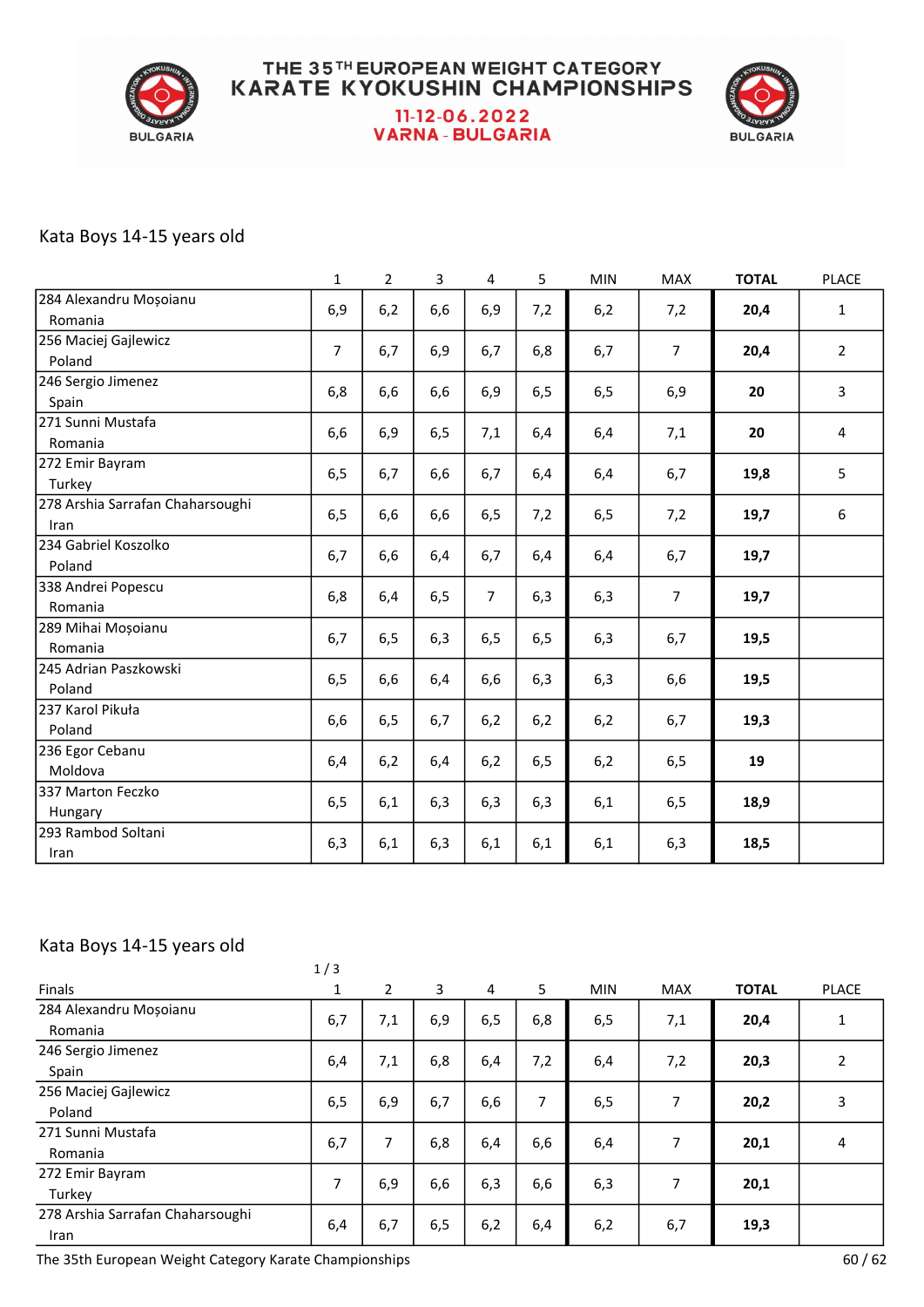

## **THE 35TH EUROPEAN WEIGHT CATEGORY<br>KARATE KYOKUSHIN CHAMPIONSHIPS** 11-12-06.2022 **VARNA - BULGARIA**



#### Kata Girls 16-17 years old

|                             | 1   | $\overline{2}$ | 3           | 4           | 5    | <b>MIN</b> | <b>MAX</b>     | <b>TOTAL</b> | <b>PLACE</b>   |
|-----------------------------|-----|----------------|-------------|-------------|------|------------|----------------|--------------|----------------|
| 203 Veronika Kochetkova     | 0   | $\Omega$       | $\mathbf 0$ | $\mathbf 0$ | 0    | 0          | 0              | 0            |                |
| Ukraine                     |     |                |             |             |      |            |                |              |                |
| 229 Amalia Lepadatu         | 6,2 | 6              | 6,2         | 6,1         | 6,1  | 6          | 6,2            | 18,4         |                |
| Romania                     |     |                |             |             |      |            |                |              |                |
| 201 Kübra Nur Tİryakİoğlu   | 6,6 | 6, 5           | 6,8         | 6,4         | 6, 5 | 6,4        | 6,8            | 19,6         |                |
| Turkey                      |     |                |             |             |      |            |                |              |                |
| 206 Maja Than-Csernyik      | 6,8 | 6,6            | 6,7         | 6, 5        | 6,3  | 6,3        | 6,8            | 19,8         |                |
| Hungary                     |     |                |             |             |      |            |                |              |                |
| 230 Maria Rodriguez         | 7,1 | 6,6            | 6,7         | 6,7         | 6,5  | 6,5        | 7,1            | 20           |                |
| Spain                       |     |                |             |             |      |            |                |              |                |
| 199 Aleksandra Mincewicz    | 6,7 | 6,8            | 6,8         | 6,6         | 6,3  | 6,3        | 6,8            | 20,1         | 6              |
| Poland                      |     |                |             |             |      |            |                |              |                |
| 221 Jazmin Halasz           | 6,6 | $\overline{7}$ | 6,8         | 6,9         | 6,5  | 6,5        | $\overline{7}$ | 20,3         | 5              |
| Hungary                     |     |                |             |             |      |            |                |              |                |
| 213 Daria Ștefania Mihalcea | 6,7 | 7,1            | 6,8         | 7           | 6,6  | 6,6        | 7,1            | 20,5         | $\overline{4}$ |
| Romania                     |     |                |             |             |      |            |                |              |                |
| 211 Natalia Wilczek         | 7,2 | 6,9            | 7,2         | 6,7         | 6,6  | 6,6        | 7,2            | 20,8         | 3              |
| Poland                      |     |                |             |             |      |            |                |              |                |
| 202 Alba Gonzalez           | 7,1 | 7,2            | 6,9         | 6,8         | 7,1  | 6,8        | 7,2            | 21,1         | $\overline{2}$ |
| Spain                       |     |                |             |             |      |            |                |              |                |
| 227 Madrine Moindjie        | 7,5 | 7,1            | 7,5         | 6,9         | 7,2  | 6,9        | 7,5            | 21,8         | 1              |
| France                      |     |                |             |             |      |            |                |              |                |

#### Kata Girls 16-17 years old

| <b>Finals</b>               | 1   | $\overline{2}$ | 3   | 4   | 5   | <b>MIN</b> | <b>MAX</b> | <b>TOTAL</b> | <b>PLACE</b>   |
|-----------------------------|-----|----------------|-----|-----|-----|------------|------------|--------------|----------------|
| 202 Alba Gonzalez           | 6,7 | 6,9            | 7   | 6,4 | 7   | 6,4        | 7          | 20,6         | $\mathbf{1}$   |
| Spain                       |     |                |     |     |     |            |            |              |                |
| 213 Daria Ștefania Mihalcea |     |                |     |     |     |            |            |              | $\overline{2}$ |
| Romania                     | 6,6 | 6,9            | 6,9 | 6,7 | 6,8 | 6,6        | 6,9        | 20,4         |                |
| 227 Madrine Moindjie        |     | 7              | 6,8 | 6,5 | 6,8 | 6,5        | 7          | 20,2         | 3              |
| France                      | 6,6 |                |     |     |     |            |            |              |                |
| 1221 Jazmin Halasz          |     |                |     |     |     |            |            |              | 4              |
| Hungary                     | 6,5 | 6,4            | 6,9 | 6,5 | 6,8 | 6,4        | 6,9        | 19,8         |                |
| 199 Aleksandra Mincewicz    |     |                |     |     |     |            |            |              |                |
| Poland                      | 6,6 | 6,5            | 6,7 | 6,6 | 6,4 | 6,4        | 6,7        | 19,7         |                |
| 1211 Natalia Wilczek        |     |                |     |     |     |            |            |              |                |
| Poland                      | 6,4 | 6,4            | 6,8 | 6,4 | 6,6 | 6,4        | 6,8        | 19,4         |                |